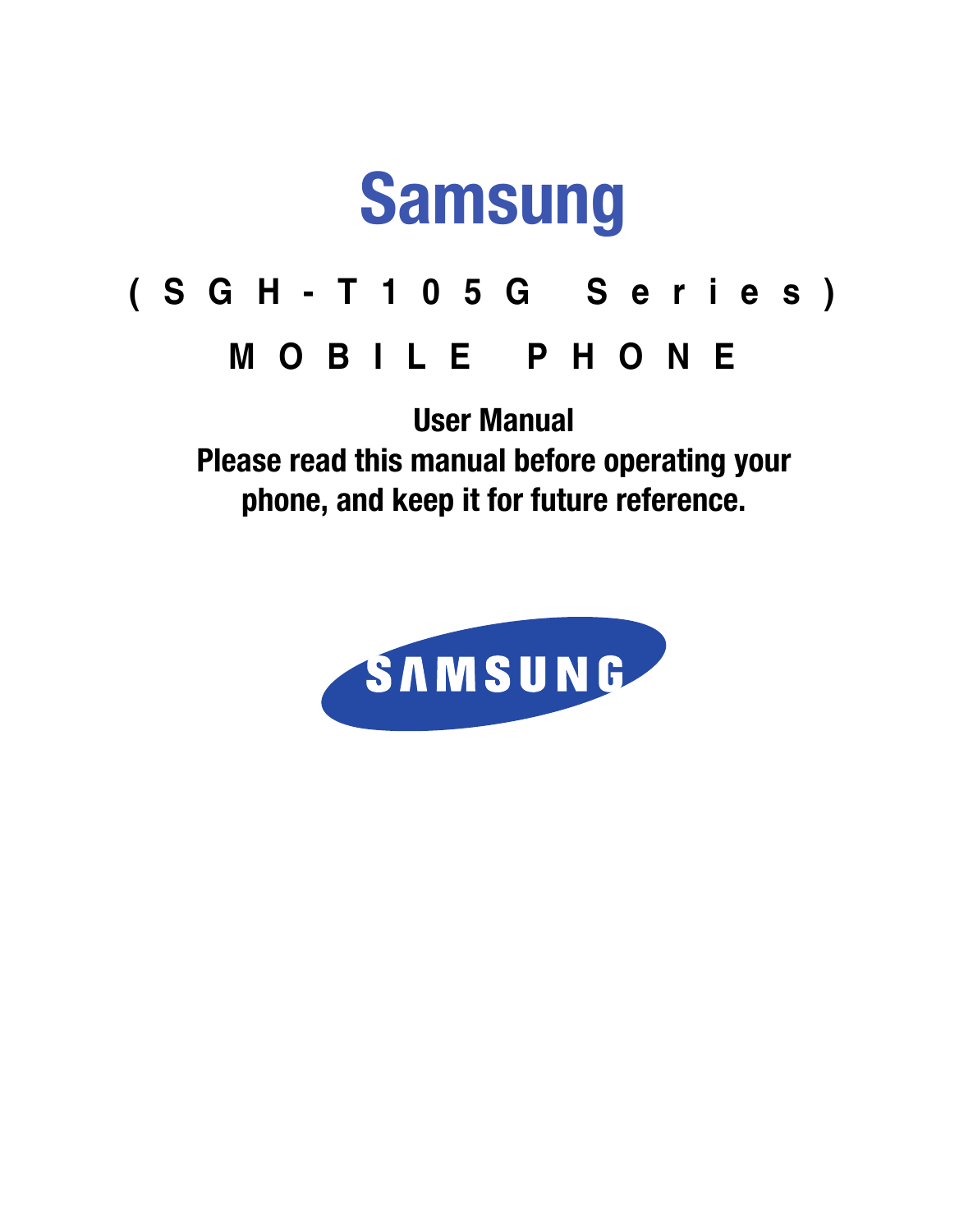# Intellectual Property

All Intellectual Property, as defined below, owned by or which is otherwise the property of Samsung or its respective suppliers relating to the SAMSUNG Phone, including but not limited to, accessories, parts, or software relating there to (the "Phone System"), is proprietary to Samsung and protected under federal laws, state laws, and international treaty provisions. Intellectual Property includes, but is not limited to, inventions (patentable or unpatentable), patents, trade secrets, copyrights, software, computer programs, and related documentation and other works of authorship. You may not infringe or otherwise violate the rights secured by the Intellectual Property. Moreover, you agree that you will not (and will not attempt to) modify, prepare derivative works of, reverse engineer, decompile, disassemble, or otherwise attempt to create source code from the software. No title to or ownership in the Intellectual Property is transferred to you. All applicable rights of the Intellectual Property shall remain with SAMSUNG and its suppliers.

# Samsung Telecommunications America (STA), LLC

Headquarters:Customer Care Center:

1301 E. Lookout Drive1000 Klein Rd.

Richardson, TX 75082Plano, TX 75074

Toll Free Tel: 1.888.987.HELP (4357)

Internet Address:<http://www.samsungusa.com> ©

2009 Samsung Telecommunications America, LLC is a registered trademark of Samsung Electronics America, Inc. and its related entities.

Do you have questions about your Samsung Mobile Phone? For 24 hour information and assistance, we offer a new FAQ/ARS System (Automated Response System) at:

[www.samsungtelecom.com/support](http://www.samsungtelecom.com/support)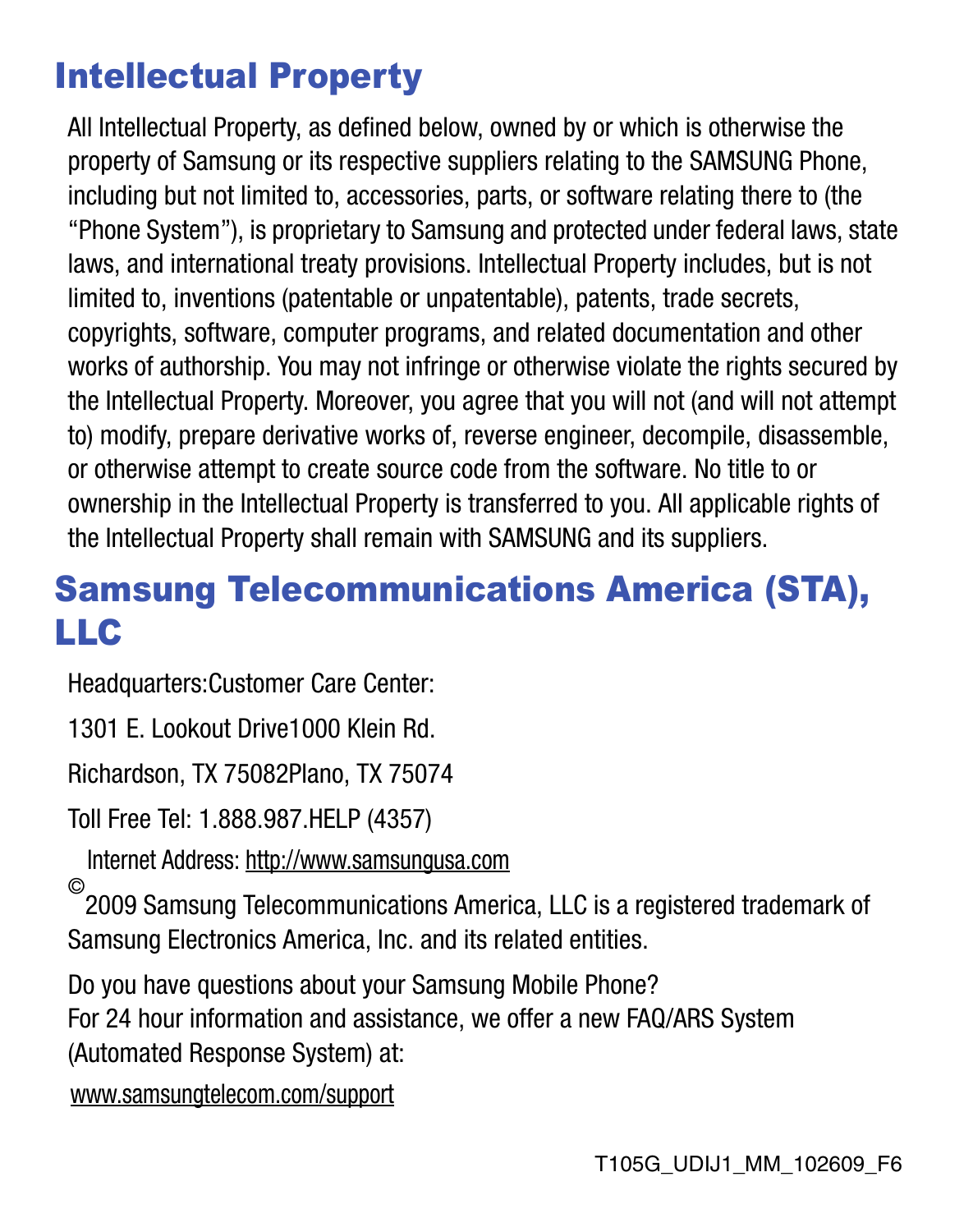#### GH68-25121A

Printed in China

T9 Text Input is licensed by Tegic Communications and is covered by U.S. Pat. 5,818,437; U.S. Pat. 5,953,541; U.S. Pat. 6,011,554 and other patents pending.

#### *Open Source Software*

Some software components of this product incorporate source code covered under GNU General Public License (GPL), GNU Lesser General Public License (LGPL), OpenSSL License, BSD License and other open source licenses. To obtain the source code covered under the open source licenses, please visit:

<http://www.samsungnetwork.com/Home/opensource>

### *SAR Information*

Your wireless phone is a radio transmitter and receiver. It is designed and manufactured not to exceed the emission limits for exposure to radio frequency (RF) energy set by the Federal Communications Commission (FCC) of the U.S. Government. These limits are part of comprehensive guidelines and establish permitted levels of RF energy for the general population. The guidelines are based on the safety standards that were developed by independent scientific organizations through periodic evaluation of scientific studies.

The standards include a substantial safety margin designed to assure the safety of all persons, regardless of age and health.

The exposure standard for wireless phones employs a unit of measurement known as Specific Absorption Rate (SAR). The SAR limit set by the FCC is 1.6 W/kg. The highest SAR values for this model phone were Head: 1.07 W/kg, and Body: 0.80 W/kg.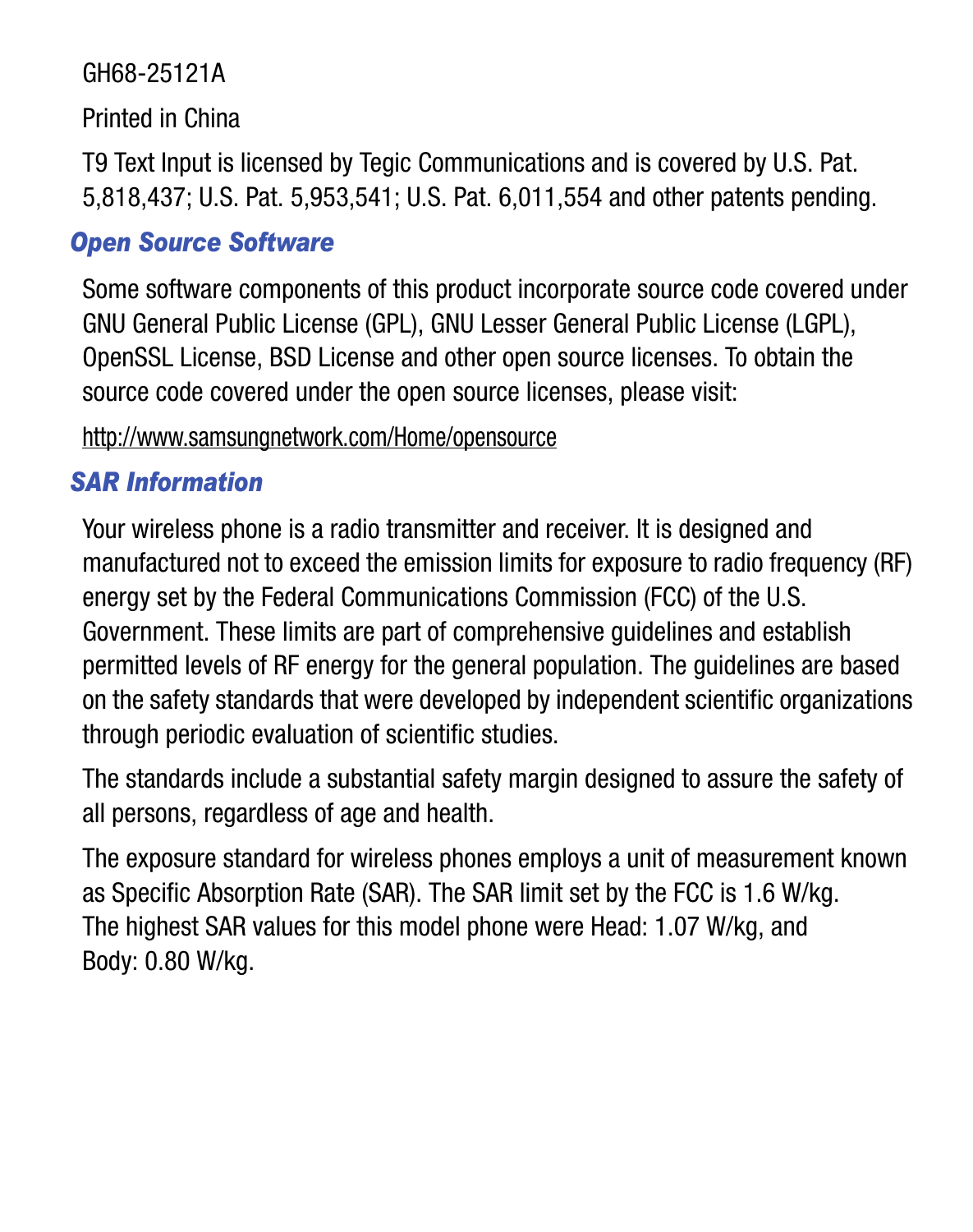# Disclaimer of Warranties; Exclusion of Liability

EXCEPT AS SET FORTH IN THE EXPRESS WARRANTY CONTAINED ON THE WARRANTY PAGE ENCLOSED WITH THE PRODUCT, THE PURCHASER TAKES THE PRODUCT "AS IS", AND SAMSUNG MAKES NO EXPRESS OR IMPLIED WARRANTY OF ANY KIND WHATSOEVER WITH RESPECT TO THE PRODUCT, INCLUDING BUT NOT LIMITED TO THE MERCHANTABILITY OF THE PRODUCT OR ITS FITNESS FOR ANY PARTICULAR PURPOSE OR USE; THE DESIGN, CONDITION OR QUALITY OF THE PRODUCT; THE PERFORMANCE OF THE PRODUCT; THE WORKMANSHIP OF THE PRODUCT OR THE COMPONENTS CONTAINED THEREIN; OR COMPLIANCE OF THE PRODUCT WITH THE REQUIREMENTS OF ANY LAW, RULE, SPECIFICATION OR CONTRACT PERTAINING THERETO. NOTHING CONTAINED IN THE INSTRUCTION MANUAL SHALL BE CONSTRUED TO CREATE AN EXPRESS OR IMPLIED WARRANTY OF ANY KIND WHATSOEVER WITH RESPECT TO THE PRODUCT. IN ADDITION, SAMSUNG SHALL NOT BE LIABLE FOR ANY DAMAGES OF ANY KIND RESULTING FROM THE PURCHASE OR USE OF THE PRODUCT OR ARISING FROM THE BREACH OF THE EXPRESS WARRANTY, INCLUDING INCIDENTAL, SPECIAL OR CONSEQUENTIAL DAMAGES, OR LOSS OF ANTICIPATED PROFITS OR BENEFITS.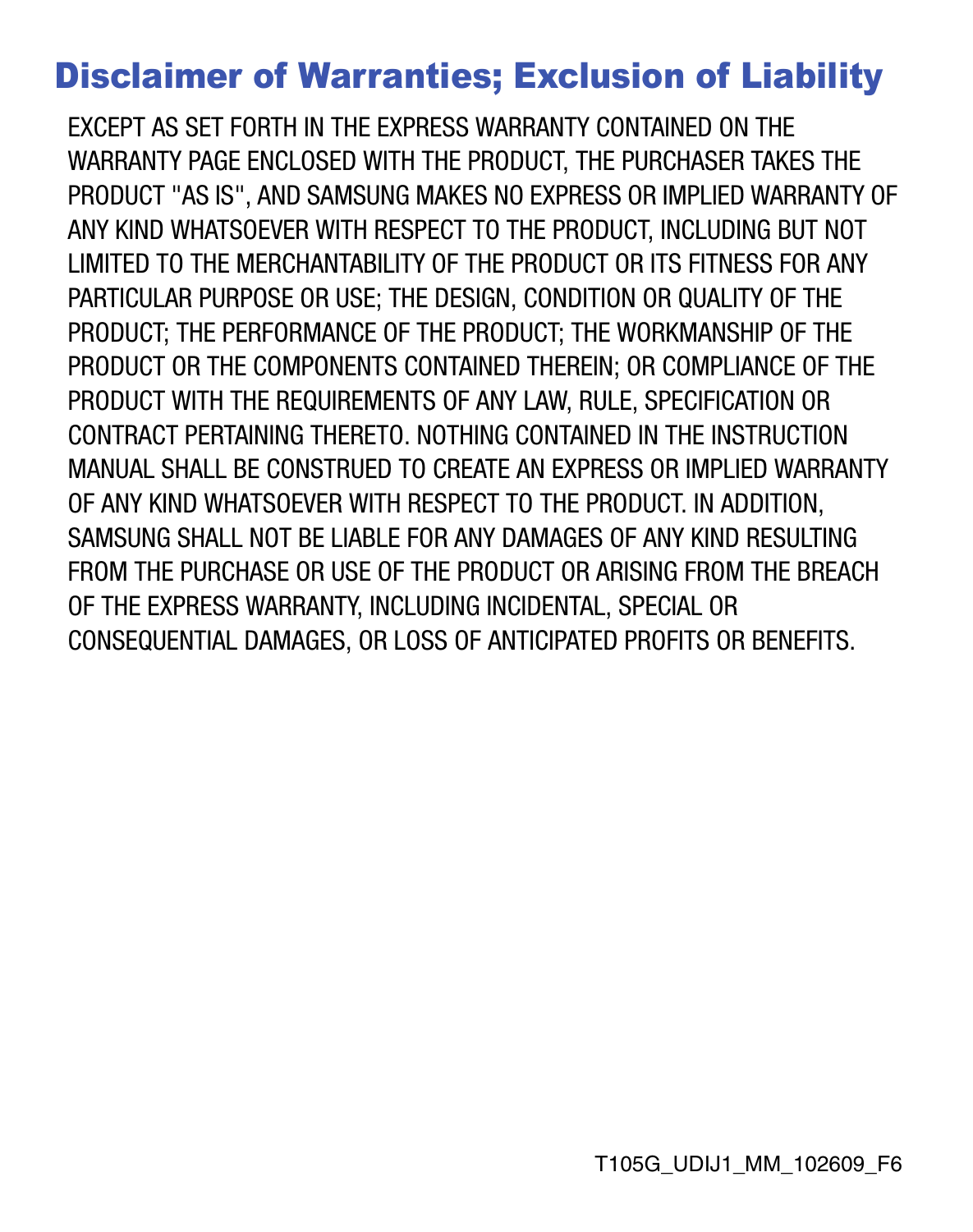# [Table of Contents](#page-6-0)

| Features of Your Phone encourage contained a series of your Phone entrury of 9 |  |
|--------------------------------------------------------------------------------|--|
|                                                                                |  |
|                                                                                |  |
|                                                                                |  |
|                                                                                |  |
|                                                                                |  |
|                                                                                |  |
|                                                                                |  |
|                                                                                |  |
|                                                                                |  |
|                                                                                |  |
|                                                                                |  |
|                                                                                |  |
|                                                                                |  |
|                                                                                |  |
|                                                                                |  |
|                                                                                |  |
|                                                                                |  |
|                                                                                |  |
|                                                                                |  |
|                                                                                |  |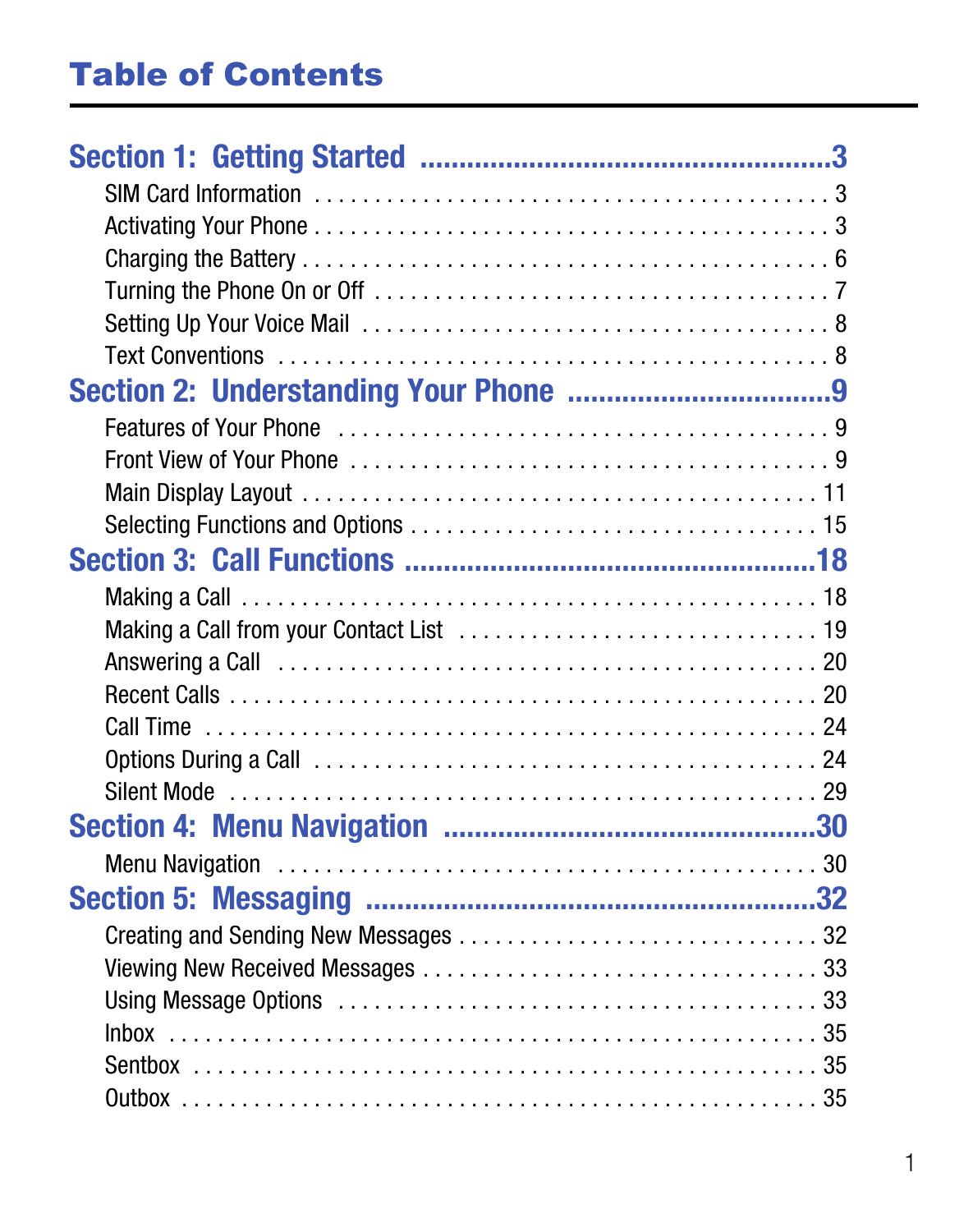| Section 6: Understanding Your Contact List 38 |  |
|-----------------------------------------------|--|
|                                               |  |
|                                               |  |
|                                               |  |
|                                               |  |
|                                               |  |
|                                               |  |
|                                               |  |
|                                               |  |
|                                               |  |
|                                               |  |
|                                               |  |
|                                               |  |
|                                               |  |
|                                               |  |
|                                               |  |
|                                               |  |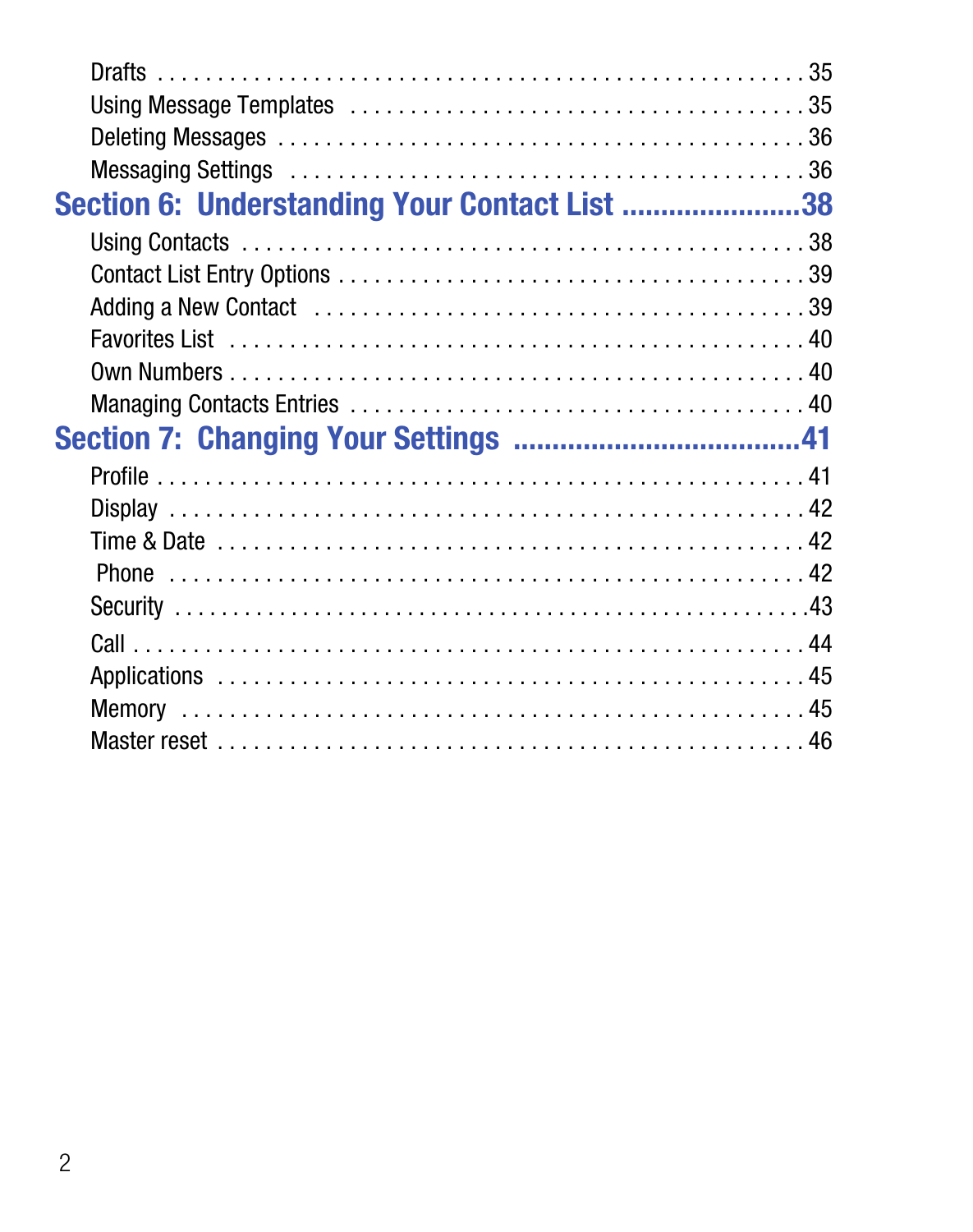# <span id="page-6-0"></span>Section 1: Getting Started

This section describes the first steps to operating your phone.

# <span id="page-6-1"></span>SIM Card Information

When you subscribe to cellular network services, you receive a plug-in Subscriber Identity Module (SIM) card loaded with your subscription details, such as your PIN, and available optional services.

# <span id="page-6-2"></span>Activating Your Phone

Activating your phone requires several things: inserting the SIM card, charging the battery, and turning the phone on.

If necessary, power-off the phone by pressing and holding  $\frac{1}{2}$  and the poweroff image is displayed.

### *Removing the Battery*

**1.** Press the back cover down from the top back of the phone (1) while pressing in on the cover release near the bottom (2). Lift up and remove the back cover from the phone.

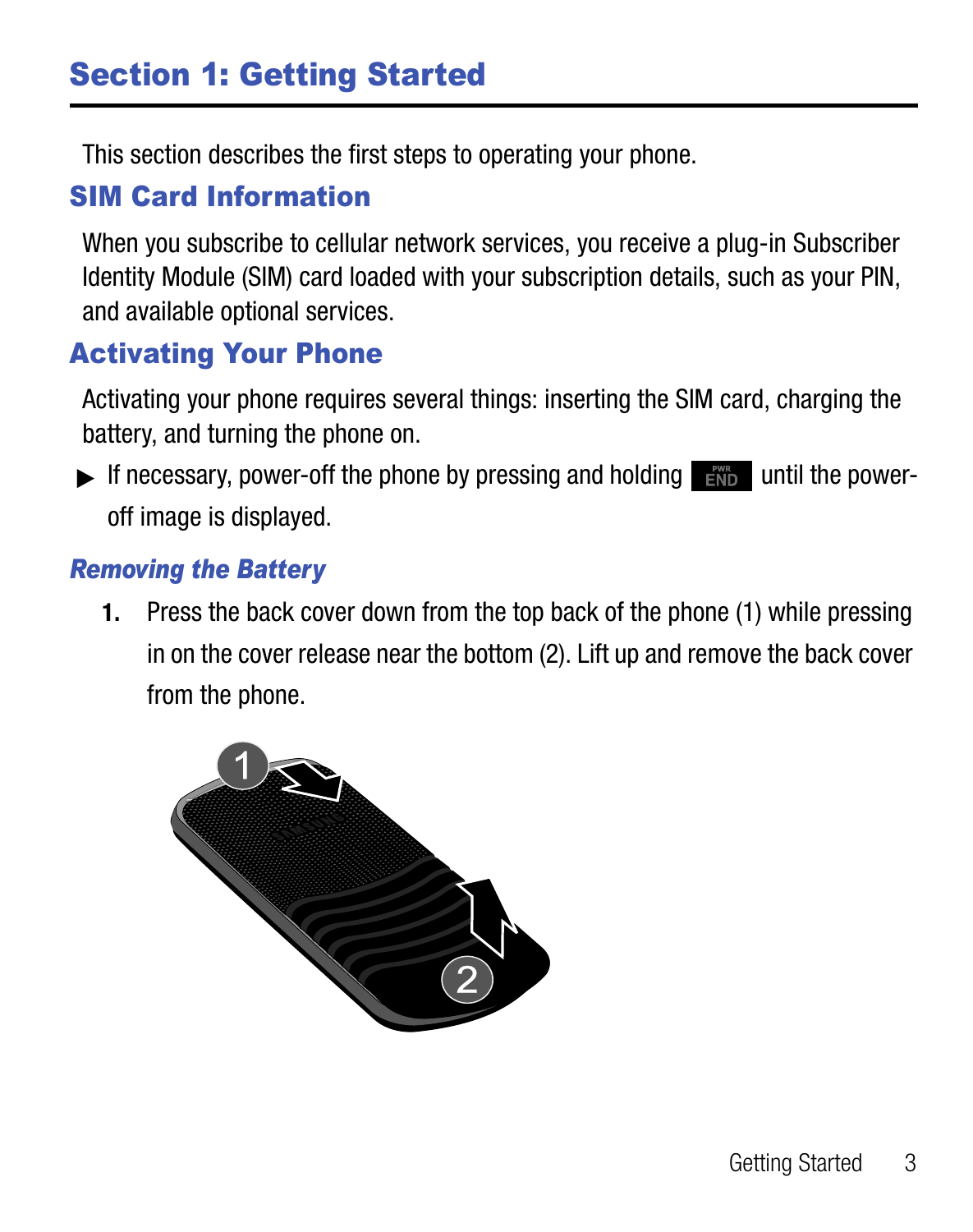**2.** Lift the battery up (1) and away from the phone (2).



*Installing and Removing the SIM Card*

**Important!:** The plug-in SIM card and its contacts can be easily damaged by scratches or bending. Use caution when inserting or removing the SIM, and keep all SIM cards out of reach of children.

- **1.** Remove the back cover and battery.
- **2.** With the gold contacts facing down, slide the SIM card completely into the socket with the notched end oriented as shown.

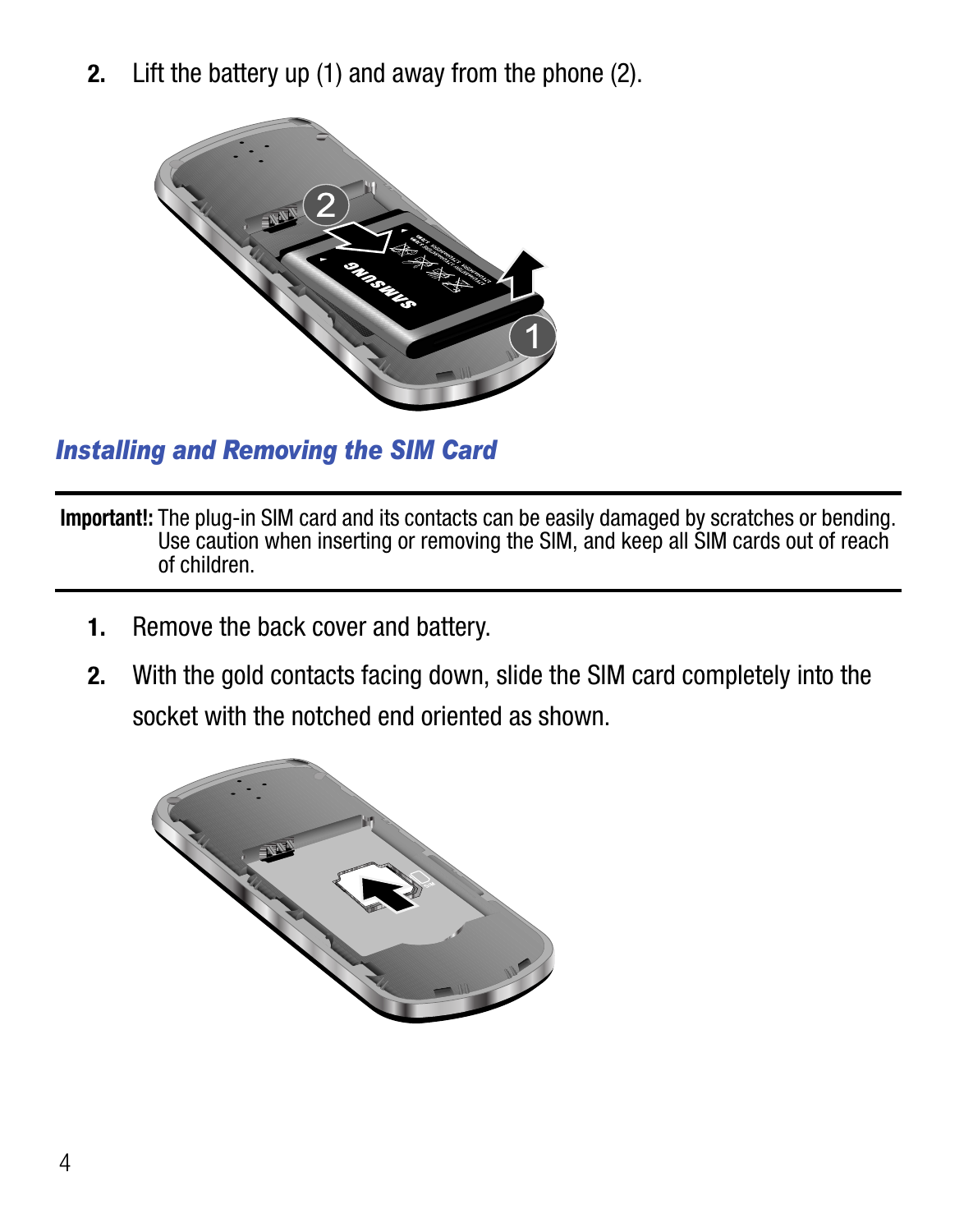**3.** To remove the SIM, slide it gently out of the socket.



**Note:** The angled corner of the SIM should be inserted as shown in the diagram on the phone. The correct SIM orientation is necessary for your phone to recognize the SIM.

#### *Replacing the Battery*

- **1.** To reinstall the battery, with the battery cover open, align the battery contacts with the pins in the battery compartment in the phone (1).
- **2.** Press the battery down until it clicks into place (2). Make sure that the battery is properly installed and not obstructing the SIM card before replacing the cover.

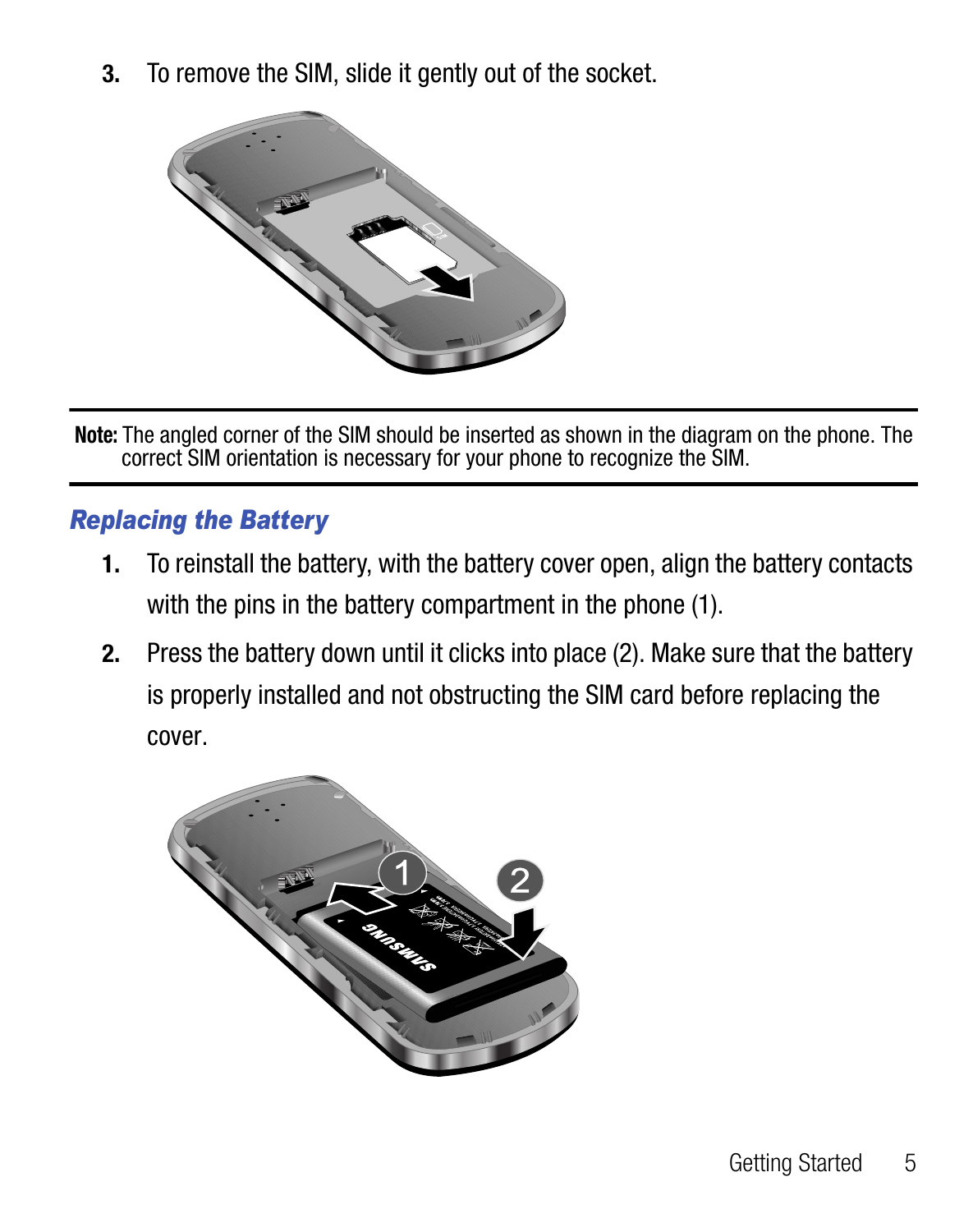**3.** With the battery in position in the phone, align the back cover on the phone (1) and slide gently upward (2) until the cover clicks into place.



**Note:** The battery must be properly installed before charging the battery or switching on the phone.

### <span id="page-9-0"></span>Charging the Battery

Your phone is powered by a rechargeable Li-ion battery. Use the wall charger to charge the battery, and use only Samsung approved batteries and chargers.

**Note:** You must fully charge the battery before using your phone for the first time. A fully discharged battery requires up to 4 hours of charge time.

**Note:** For connection to an electrical supply outside of the U.S., you must use an adaptor properly configured for the power outlet. Using the wrong adaptor can damage your phone and void your warranty.

**Note:** If the battery level becomes too low, the phone automatically turns off. Recharge your battery.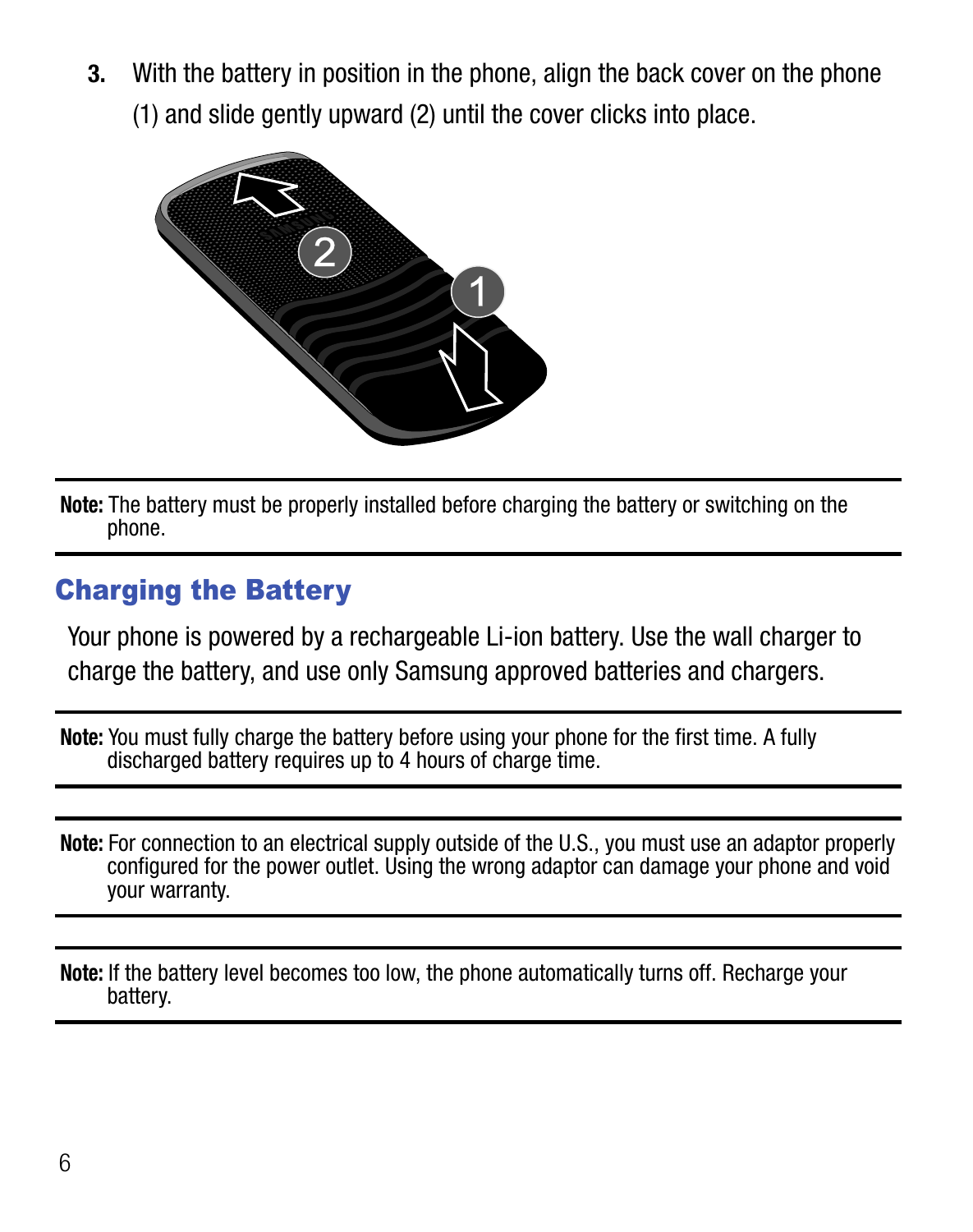**1.** Plug the connector of the wall charger jack into the port on the side of the phone.



**Note:** This illustration shows both the correct method and the incorrect method for connecting the charger. If you connect the charger incorrectly, you risk damaging the accessory port and voiding the phone warranty.

- **2.** Plug the adaptor into a standard AC wall outlet.
- **3.** When the phone is completely charged ( $\overline{(m m)}$ ), unplug the charger from the power outlet.
- **4.** Remove the adapter from the phone by gently pulling the connector out.

**Important!:** The battery charging function may stop if you are on a call while charging your battery.

**Note:** Do not remove the battery from the phone during charging. You must unplug the adapter from the phone before removing the battery to avoid damage.

### <span id="page-10-0"></span>Turning the Phone On or Off

**1.** Press and hold the send key or the Film key until the phone power-on screen displays.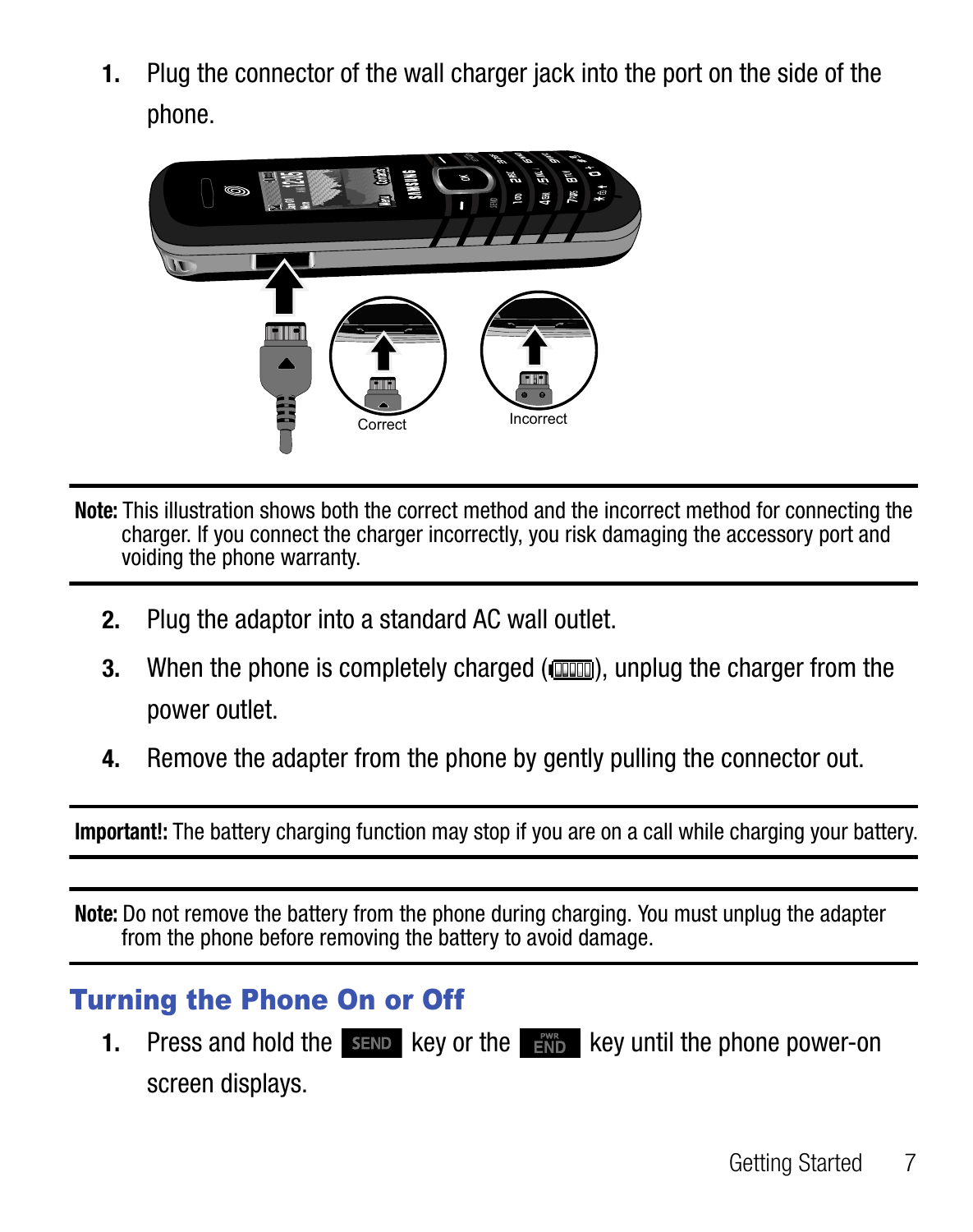**Note:** Do not turn on the phone when mobile phone use is prohibited.

**2.** If the phone asks, enter a password and press the **OK** soft key or the **CR** key. (For further details, see *"Change password"* on [page 44.](#page-47-1))

The Idle screen displays while the phone searches for your network. The

signal strength bars show adequate signal after a network is found.

**Note:** The display language is preset to Automatic at the factory. To change the language, use the Language menu. For more information, see Phone settings on [page 43.](#page-46-1)

**3.** When you wish to switch off the phone, press and hold the **key.** key.

# <span id="page-11-0"></span>Setting Up Your Voice Mail

In Idle mode, press and hold the  $\Box \circ \circ$  key. When connected, follow the voice prompts from the voice mail center.

### <span id="page-11-1"></span>Text Conventions

The following terms and icons appear in this manual to describe the steps and procedures for using your phone:

- **highlight** Use the Navigation key (1<sup>2</sup><sub>2</sub><sup>2</sup>) to move a highlighting effect onto a menu item or screen item of interest.
- **select** After "highlighting" a menu item or screen item, press the **low** key to launch, access, or save a highlighted menu item or screen field of interest.
- ➔ Used in place of "select" in long "drill down" procedure steps.

**Example:** "...**Settings** ➔ **Phone** ➔ **Language**..."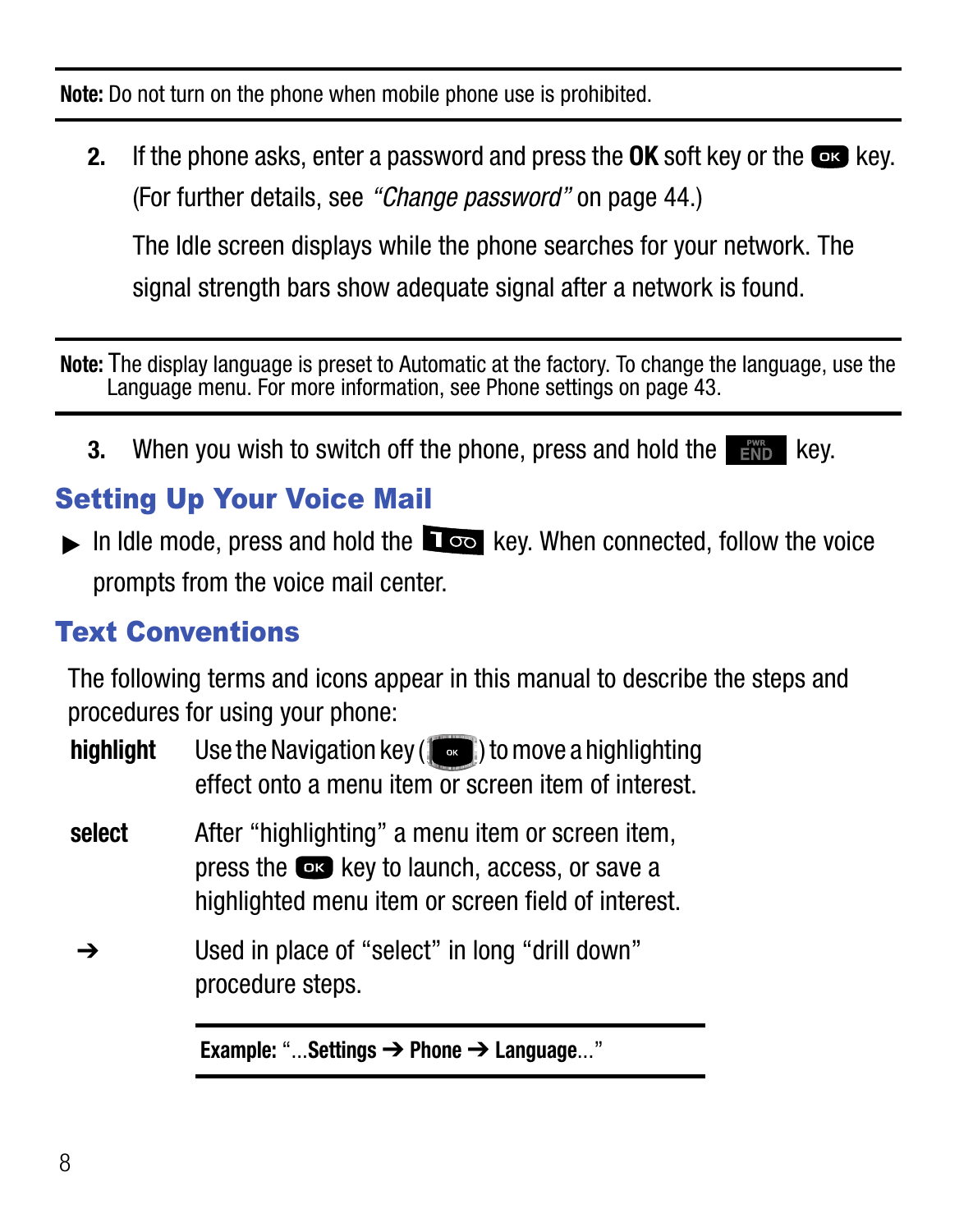# <span id="page-12-0"></span>Section 2: Understanding Your Phone

This section outlines some key features of your phone. It also displays the screen and the icons that are displayed when the phone is in use.

### <span id="page-12-1"></span>Features of Your Phone

Your phone is lightweight, easy-to-use and offers many significant features. The following list outlines a few of the features included in your phone:

- User friendly, menu-driven access to features and options
- Featured applications provide alarms, calendar, calculator, converter, timer, stopwatch, and world time.
- Speakerphone capability

# <span id="page-12-2"></span>Front View of Your Phone

The following illustrations show the main elements of your phone:

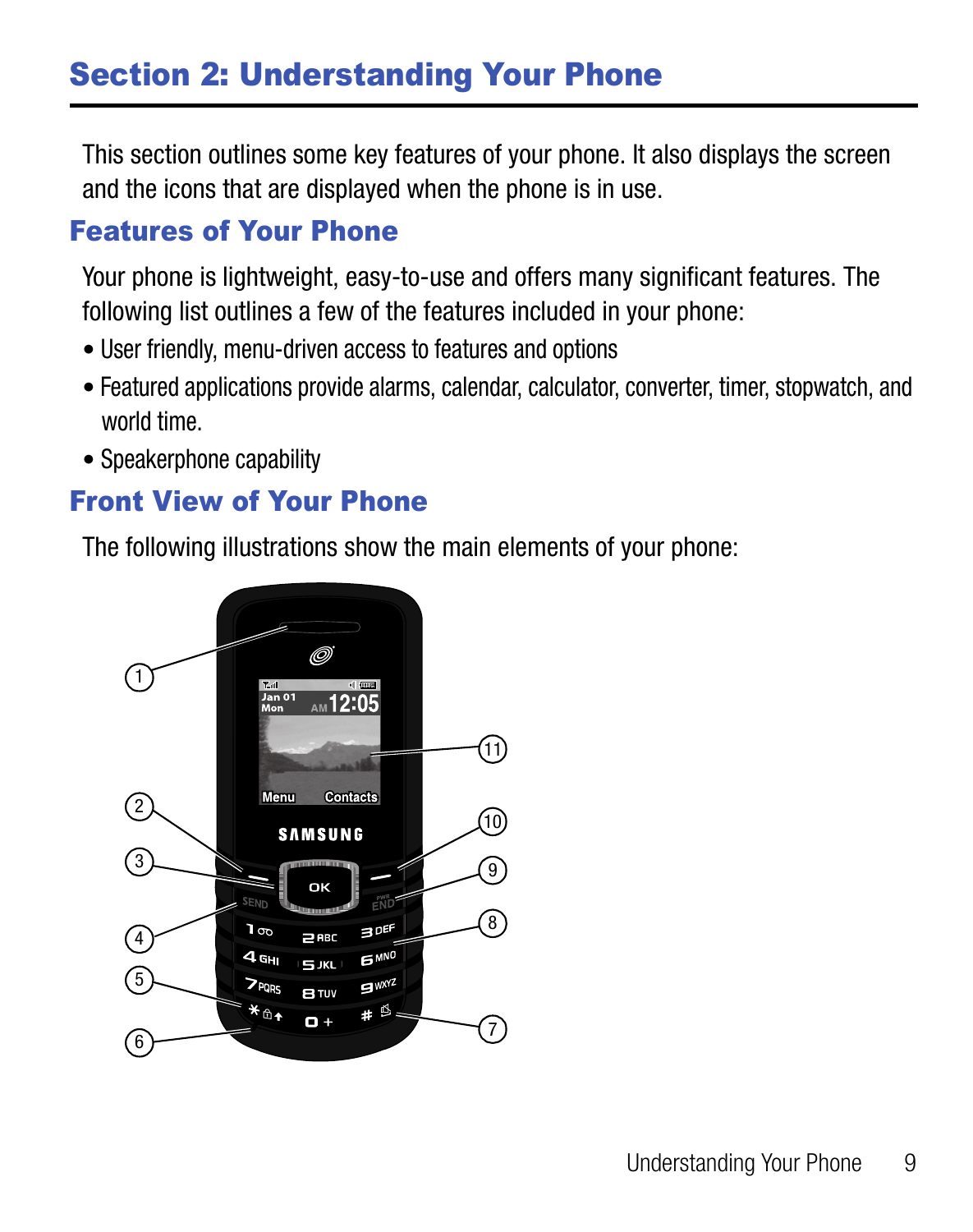# *Keys*

The following list correlates to the front view illustrations.

- **1. Earpiece**: Used to listen to audio.
- **2.** Left soft key: In the Idle screen, press the **Menu (left)** soft key **to** access your **Main menu**. The left soft key allows you to select the function indicated by the screen text on the bottom left of the display. For more information about soft keys, see *["Selecting Functions and Options"](#page-18-0)* on page 15.
- **3. Navigation key**: Allows you to scroll through menus, to adjust the volume during a call, to access Create message and Messages folders and to change you sound profile.
- **4. Send key**: Allows you to place or receive a call. In standby mode, press the key once to access the Recent Call log. If you press and hold the key down, you will initiate the most recent call from the Recent Call log.
- **5. Keypad Lock**: Allows you to quickly lock your keypad. To unlock, press the **Unlock** soft key and press and hold the **key.** key.
- **6. Microphone**: Allows the other callers to hear you when you are speaking.
- **7. Space/Silent key**: Allows you to enter a space when entering text. Press and hold to toggle between Normal and Silent modes.
- **8. Keypad**: Allows you to enter numbers, letters, and characters.
- **9. Power On/Off/Menu Exit key**: Ends a call or exits a program. Press and hold this key for a few seconds to power your phone On or Off. While in the main menu, it returns the phone to standby mode and cancels your input. When you receive an incoming call, press to reject call.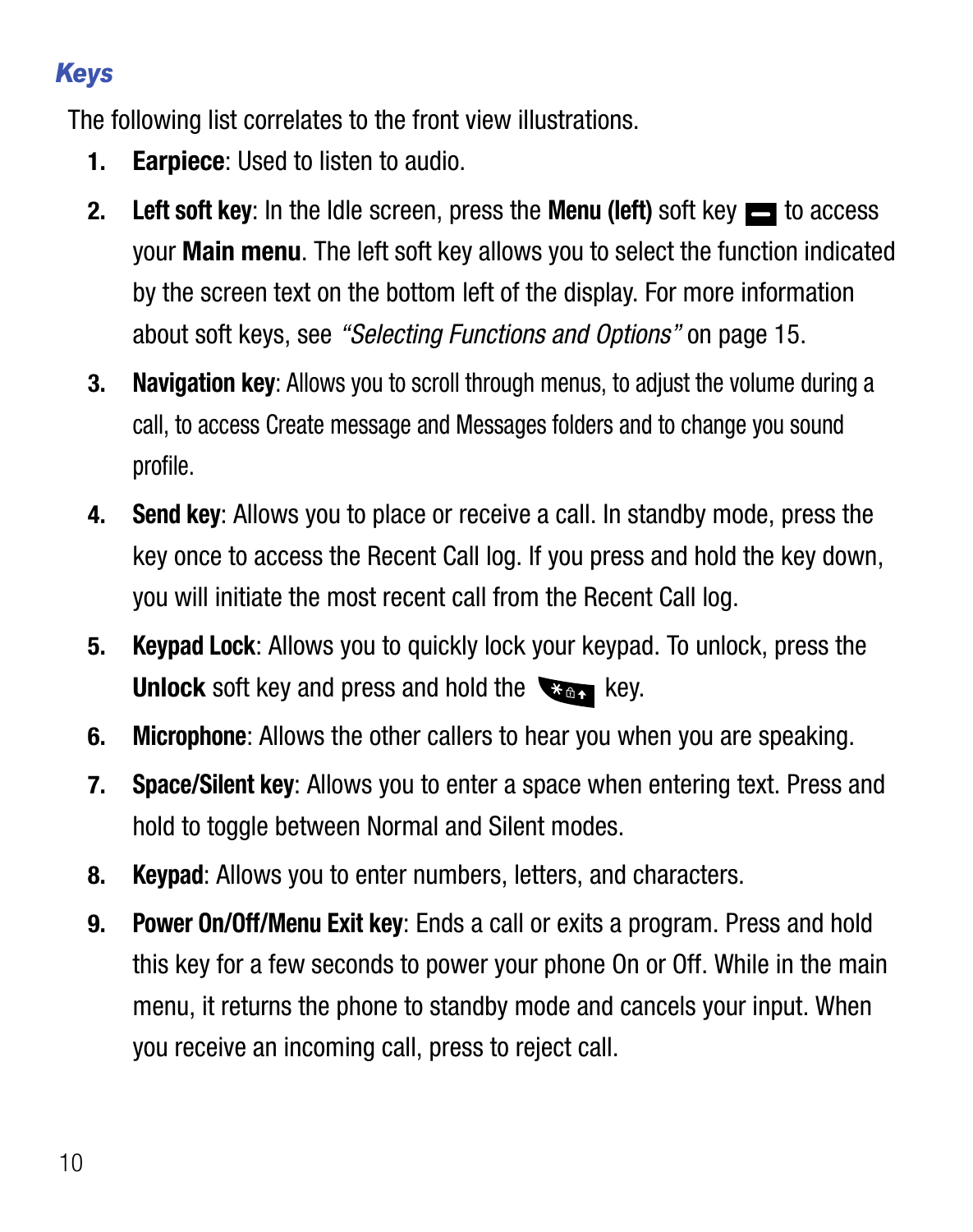- **10. Right Soft key:** In the Idle screen, press the **Contacts (right)** soft key **to** open your **Contact list**. When in menu mode, the right soft key **function** is **Back**.
- **11. Display**: Allows you to see when you have an incoming call or message. It also displays date, time, network type, signal strength, and battery power icons, and any icons associated with alerts or alarms.

# <span id="page-14-0"></span>Main Display Layout

The display has 3 areas:

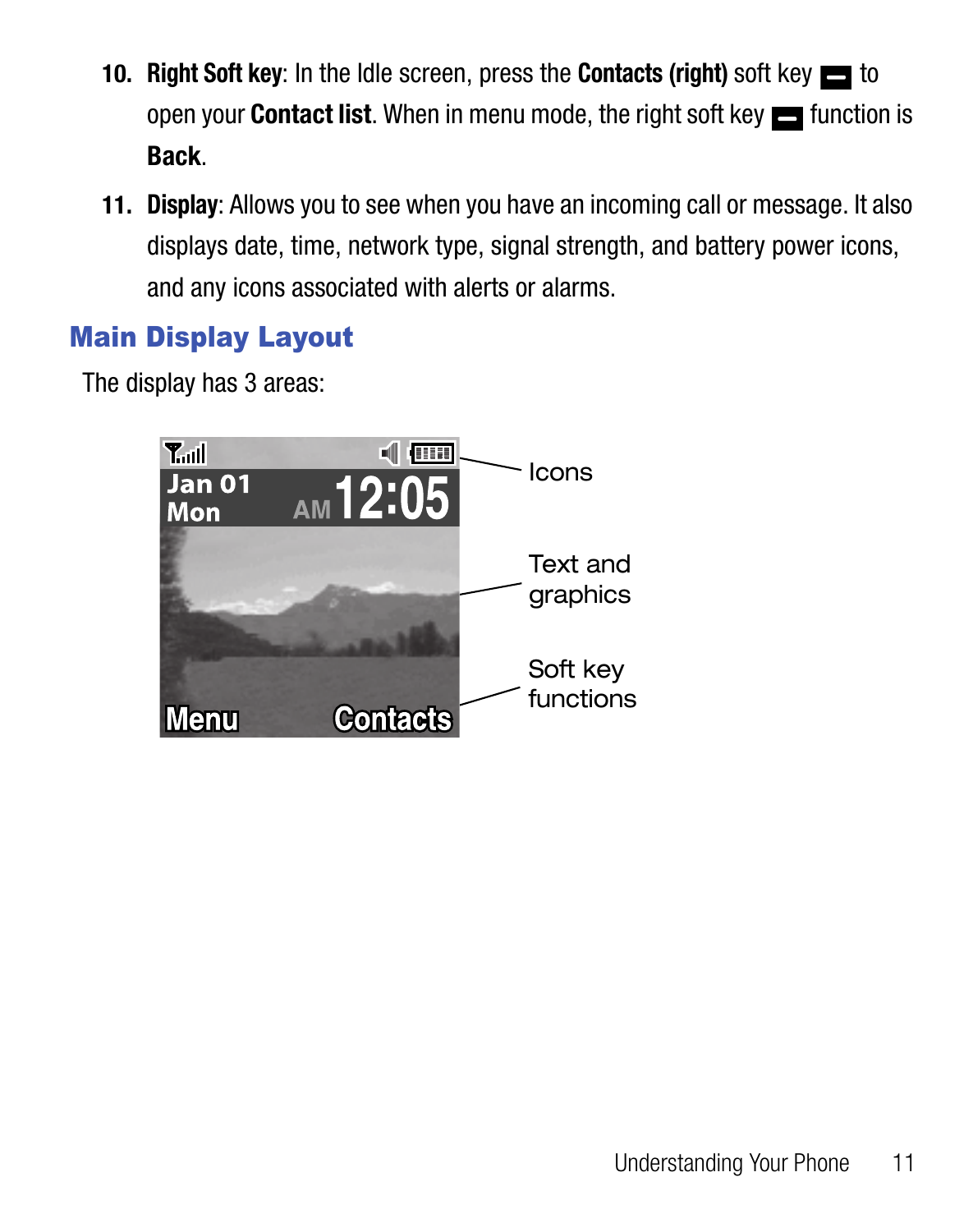#### *Icons*



Shows the received signal strength. The greater number of bars indicates a stronger signal.



Appears when you receive a new text message.



Appears when you receive a new voicemail message.



Appears when you set an alarm on your phone.



Appears when a call is in progress.



Appears when there is no network coverage available. When you are out of the service area, you cannot make or receive voice calls.



Shows the level of your battery. The more bars you see, the more power you have remaining.

**Note:** The default Profile is Normal. The profile is editable, and the displayed icons may vary according to the settings. To edit Profile settings, press **Menu** ➔ **Settings** ➔ **Profiles**.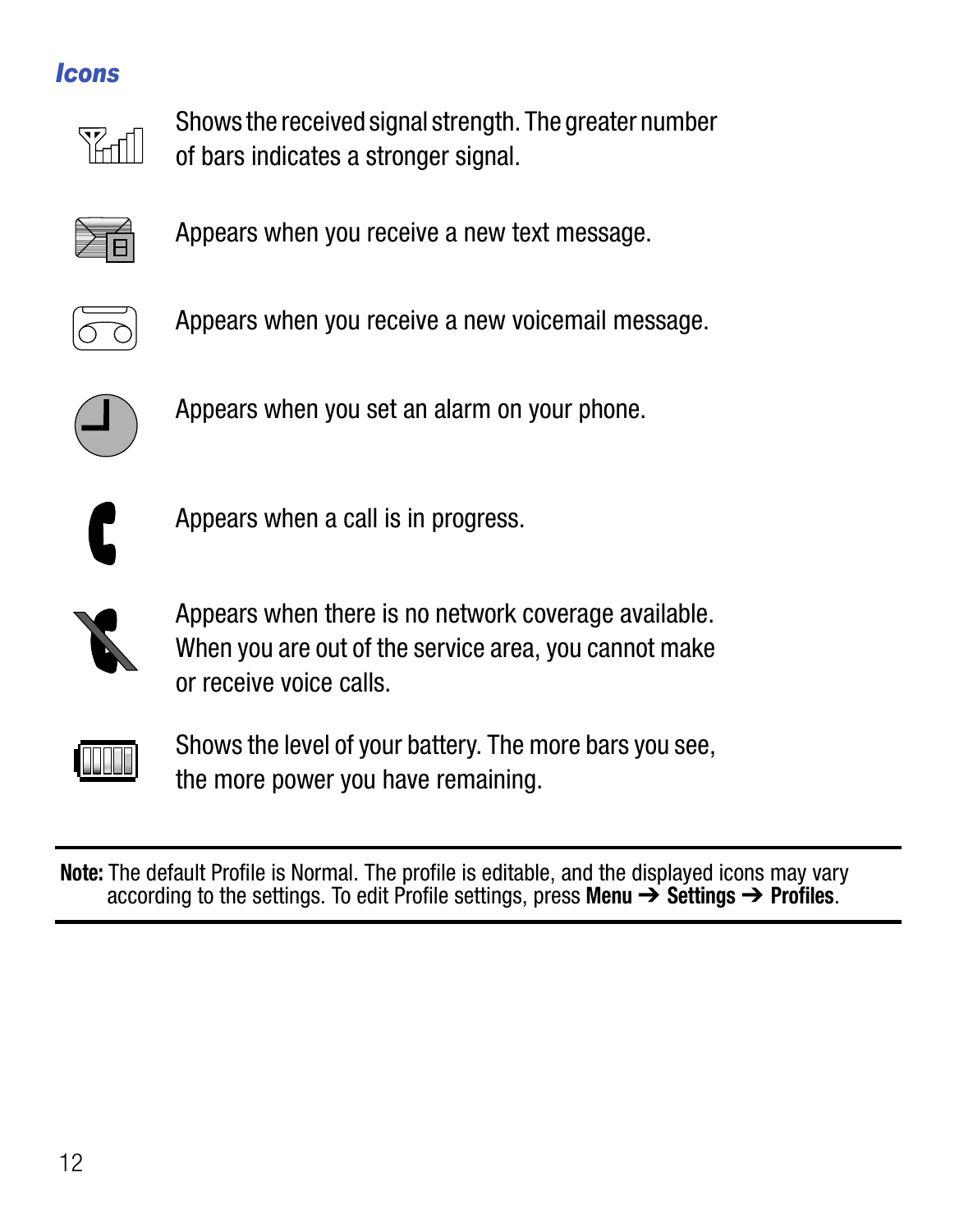

Appears when the **Normal** Profile (default) is active. Press and hold the Space key to toggle between Normal mode and Silent mode. You can edit these Normal profile settings.



Appears when the **Silent** Profile is set. In Silent mode, your phone displays information, but the speaker is muted and the phone vibrates to alert you. You can edit these Silent profile settings.



Appears when the Profile is set to **Driving**. In Driving mode, the speaker is active and launches the currently selected ringtone or melody when the associated notification is activated. This icon is accompanied on screen by the Audio icon. You can edit these Driving profile settings.



Appears when the **Meeting** Profile is set.

In Meeting mode, you can change the settings for the following options: Call alert type, Message alert type, Keypad tone and Volume.



Appears when the Profile is set to **Outdoor**. In this case, the speaker is active, the volume settings are raised to their highest levels, any currently active ringtones or melodies are activated, and the phone's vibrate feature is activated. You can edit these Outdoor profile settings.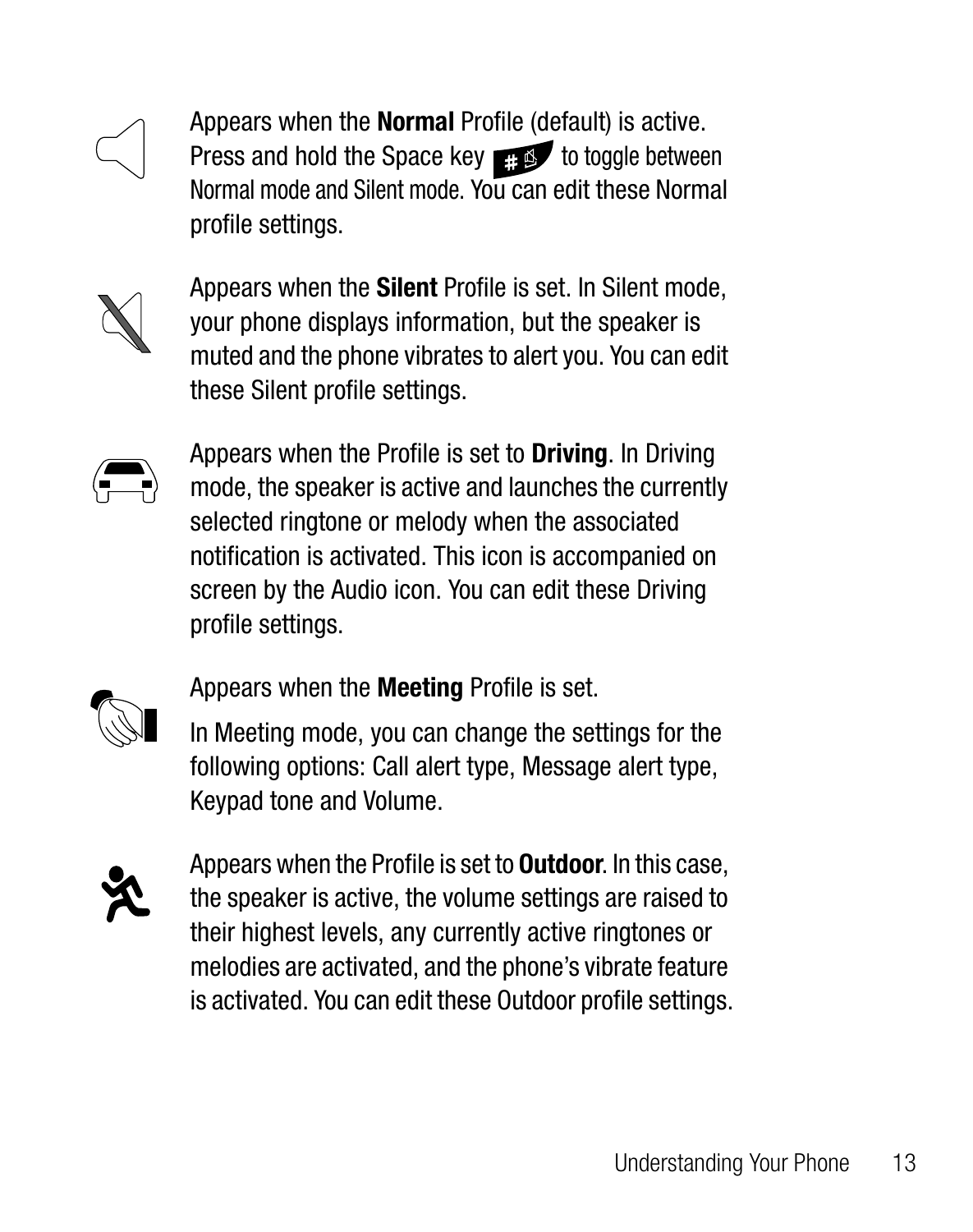

Appears when the Profile is set to **Offline**.

In Offline mode, you can edit the settings for the Keypad tone: Beep, Xylophone or Mute and adjust the Volume up or down for the Keypad tone and the Alert tone.

Appears when the Profile is set to **My profile 1**.

Use the My profile 1 to create a unique profile by setting the following options: Call alert type, Call ringtone, Message alert type, Message alert tone, Keypad tone and Volume.



Appears when the Profile is set to **My profile 2**.

Use the My profile 2 to create a unique profile by setting the following options: Call alert type, Call ringtone, Message alert type, Message alert tone, Keypad tone and Volume.

### *Backlight*

A backlight illuminates the display and the keypad when you press any key. It turns off when no keys are pressed within a given period of time, and/or dims the light, depending on the settings in the **Settings** ➔ **Display** ➔ **Light** menu.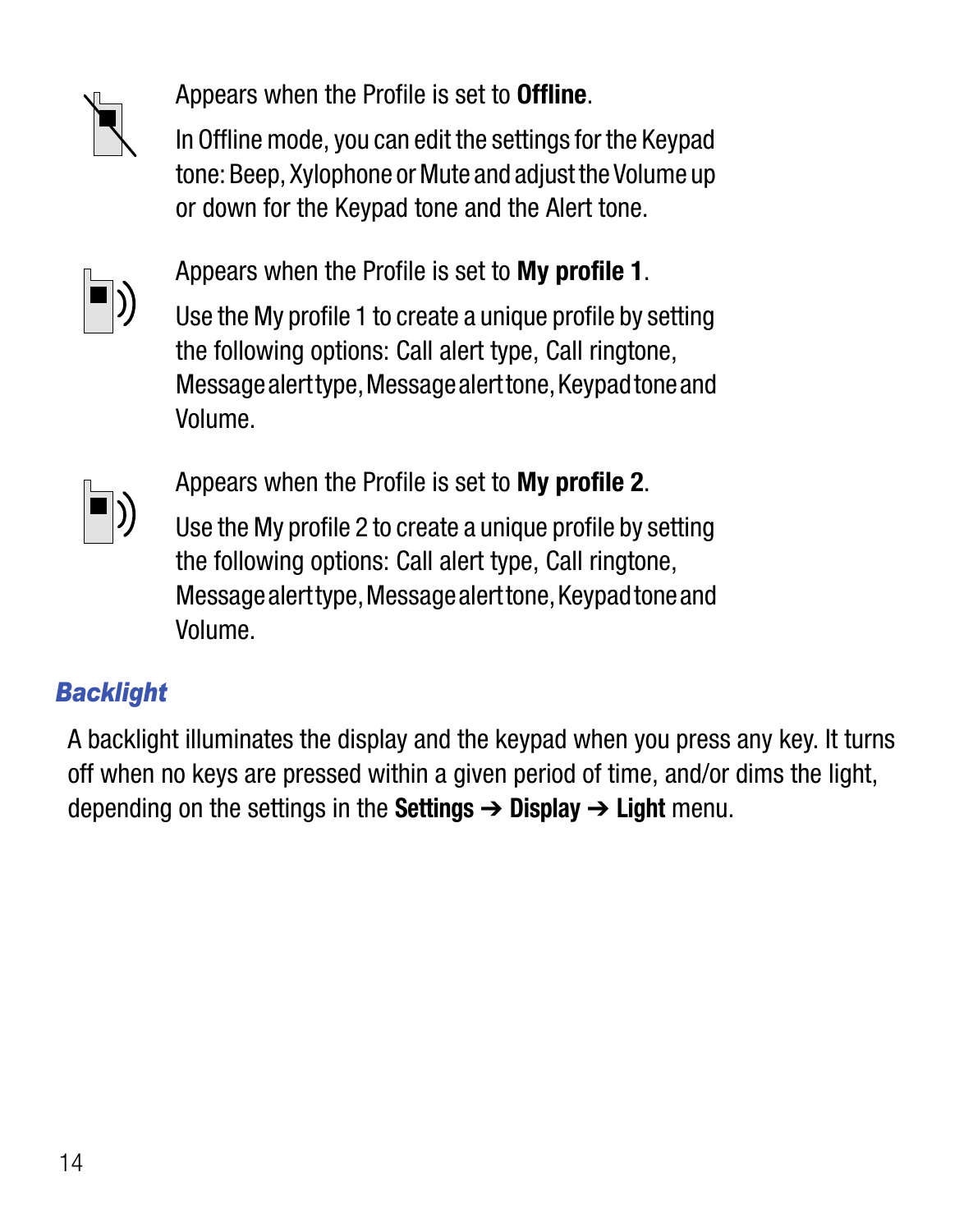# <span id="page-18-0"></span>Selecting Functions and Options

Your phone offers a set of functions that can be customized for your use. These functions are arranged in menus and sub-menus, accessed using the two soft keys. Each menu and sub-menu allows you to view and alter the settings of a particular function.

In some functions, you may be asked for a password or PIN. Enter the code and press the  $\Box$  key.

When you access a list of options, your phone highlights the currently active option. If there are only two options, such as **On/Off** or **Enable/Disable**, your phone highlights the option that is not currently active, so that you can select it directly.

### *Selecting Options*

To view the various functions and options available and to select the one you want:

- Press the appropriate soft key.
- To select the function displayed or the option highlighted, press the **Select** soft key or the **ex** key.
- To view the next function or highlight the next option on a list, press the **Down** Navigation key.
- To move back to the previous function or option on a list, press the **Up** Navigation key.
- To move back up one level in the menu structure, press the **Back** soft key.
- To exit the menu structure without changing the settings, press the  $k$  key.

#### *Soft Keys*

The roles of the left and right soft keys vary depending on the function you are currently using. The active function for each soft key is shown at the bottom of the display above each key.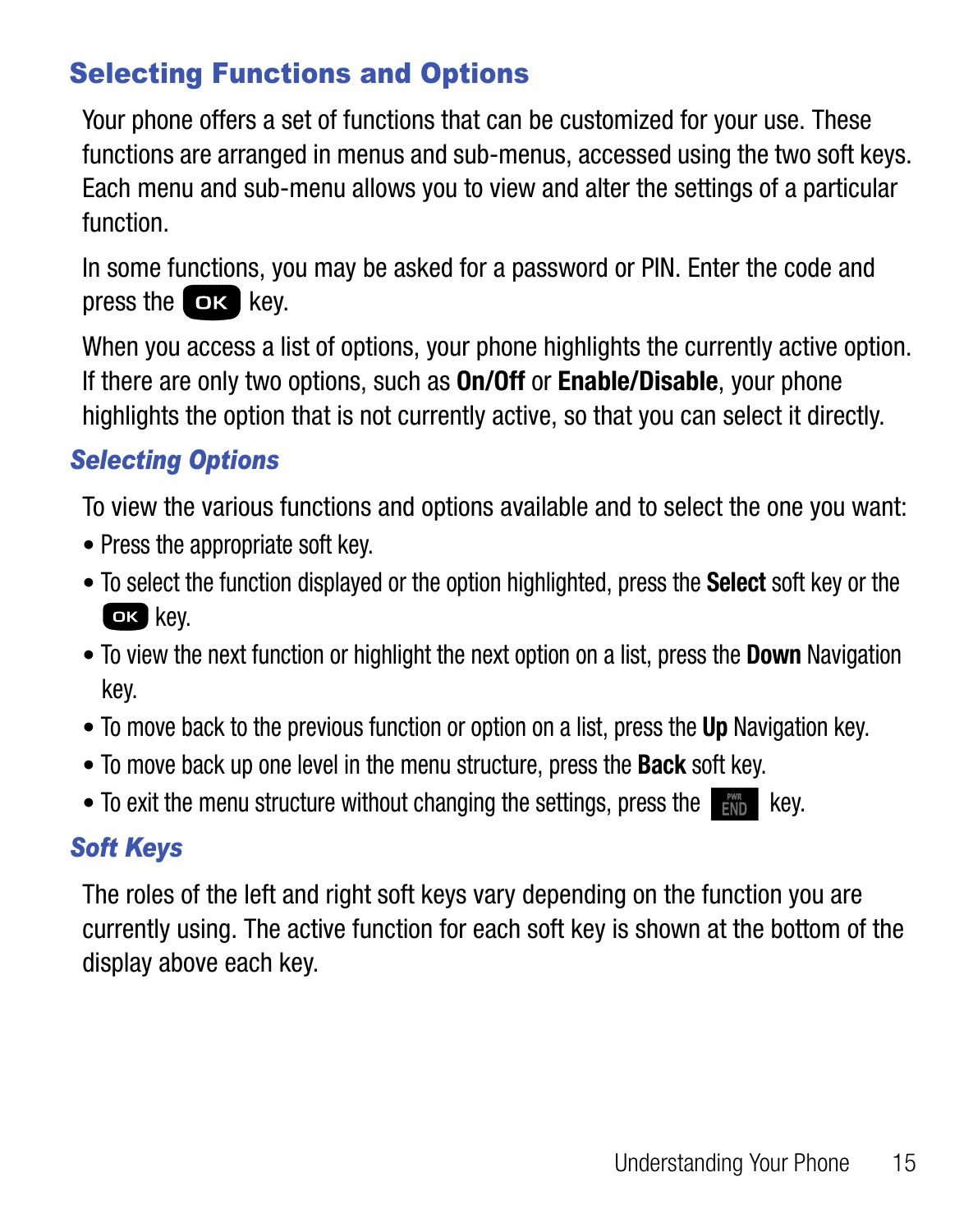# *Left Soft Key*

Some functions of the left soft key are as follows.

- In the Idle screen, press the **Menu (left)** soft key **the state of the Menu screen.**
- When in a menu mode, the left soft key **the left of the select**.

### *Right Soft Key*

Some functions of the right soft key are as follows.

- In the Idle screen, press the **Contacts (right)** soft key to open the **Contact list** screen.
- When in a menu mode, the right soft key **Function is Back.**

### *End Key*

The **End** key **in** is used to turn on/off your phone, disconnect calls, and return to the standby mode.

- Press and hold the End key to turn on/off your phone.
- Briefly press  $\frac{1}{200}$  once to disconnect a call.
- Press  $\frac{1}{\sqrt{2}}$  to return to standby mode from any menu.

### *Send Key*

The **Send** key **SEND** is used to power-on your device, answer calls, dial calls, and to recall the last number(s) dialed, received, or missed.

- Press and hold sample to power-on your device.
- Press sand once to answer calls.
- Enter a number and briefly press sample to make a call.
- Briefly press same in standby mode to display a list of recent calls to and from your phone.
- Press samp twice in standby mode to call the most recent number.
- $\bullet$  Press  $\overline{\text{sm}}$  to pick up a waiting call.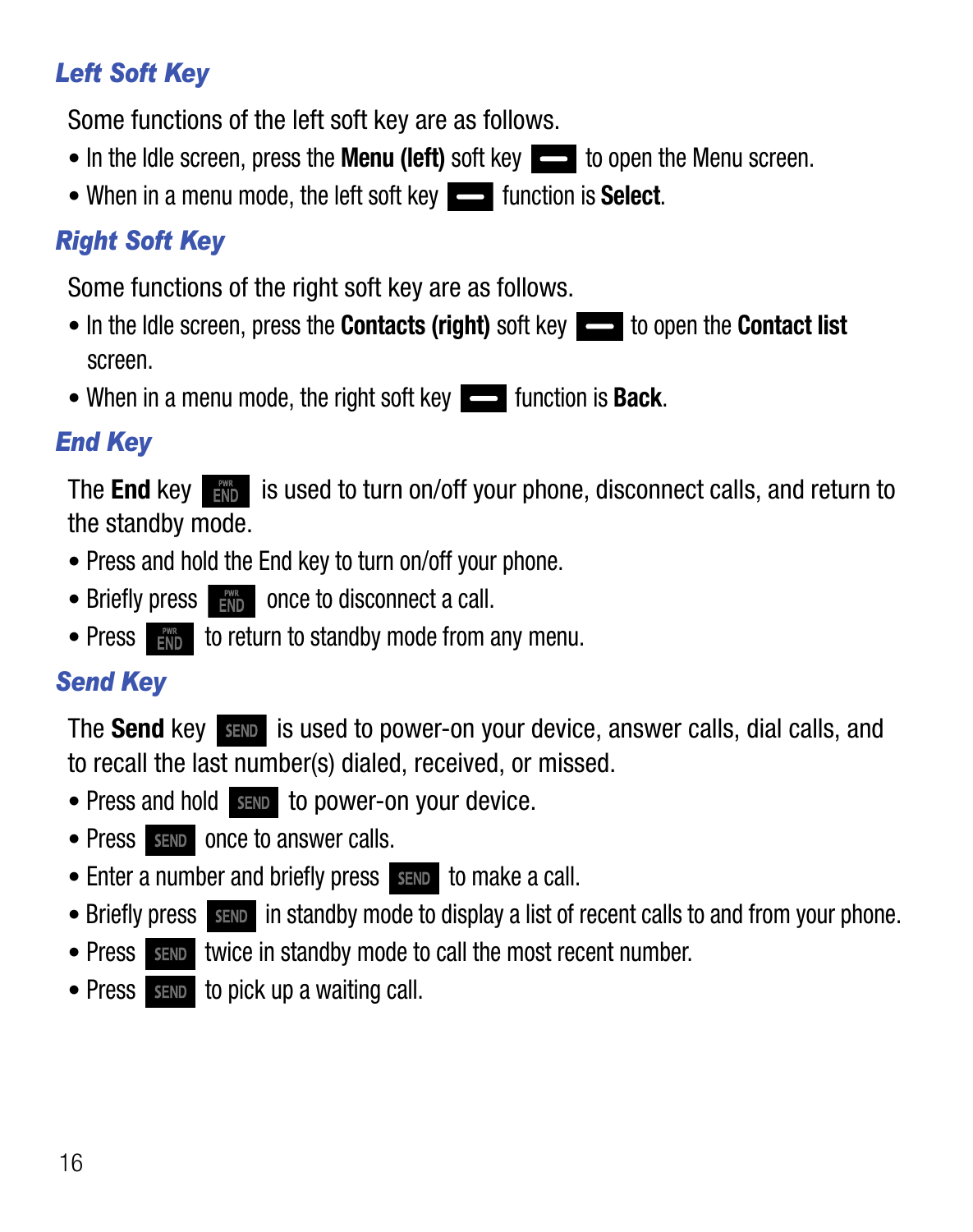### *Navigation Key*

Use the directional keys on the Navigation key to browse menus, sub menus, and lists. Press the **Up** or **Down** Navigation keys when jumping to highlighted links on the web. The **Up** or **Down** Navigation keys also adjust the Ring volume in the Idle screen and, in a call, they allow you to adjust the earpiece volume. The **Right** and **Left** Navigation keys provide a shortcut to launch applications from the Idle screen.

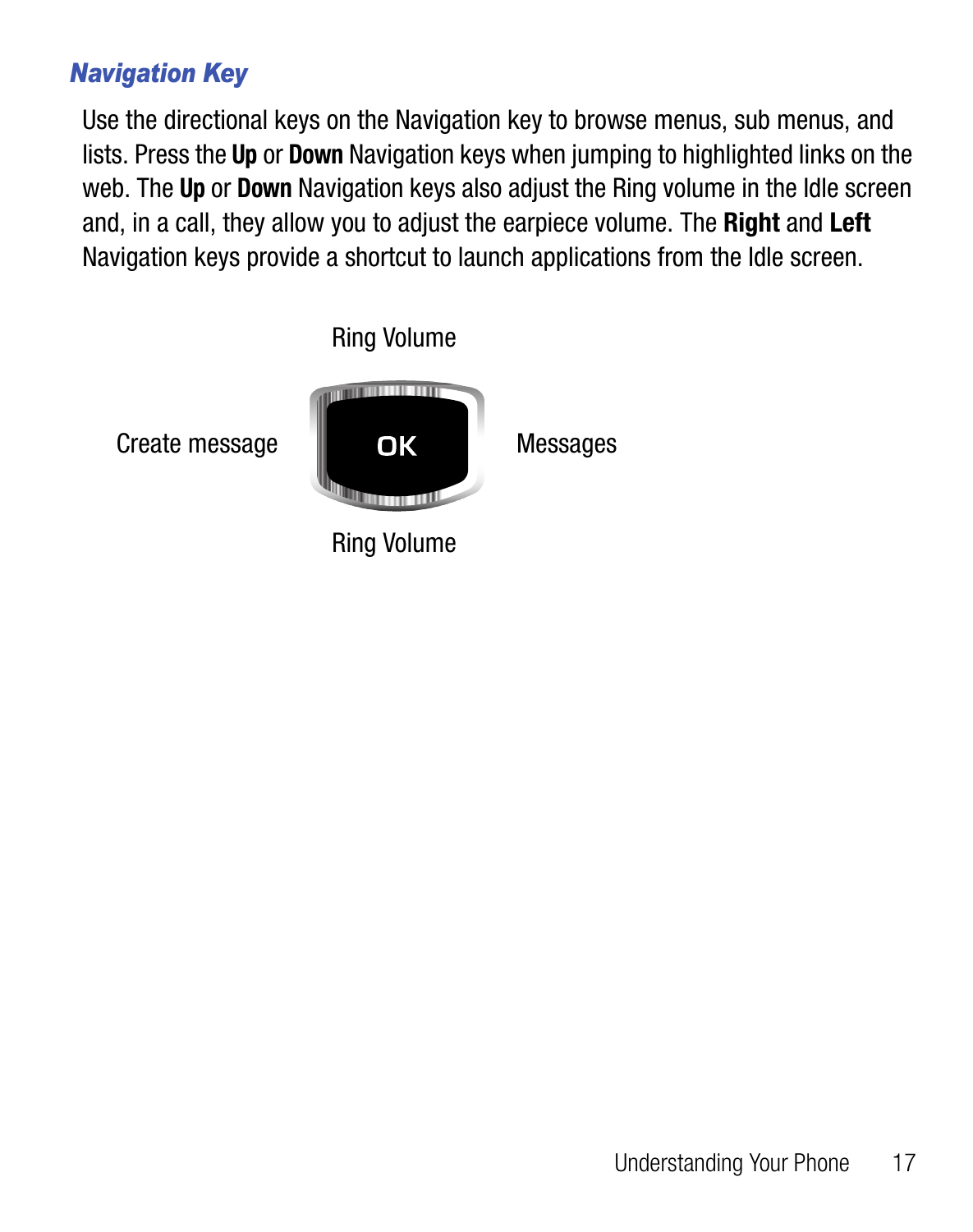<span id="page-21-0"></span>This section describes how to make or answer a call. It also includes the features and functionality associated with making or answering a call.

### <span id="page-21-1"></span>Making a Call

In Idle mode, enter the area code and phone number, and press the same key.

**Note:** When you activate the Auto Redial option in the Voice Calls menu, the phone will automatically redial up to 10 times when the person does not answer the call or is already on the phone. For more information about Voice Calls, see [page 44.](#page-47-2)

#### *Making an International Call*

- **1.** Press and hold **. The +** character appears.
- **2.** Enter the country code, area code, and phone number, then press send.

#### *Correcting an Entered Number*

Use the following steps to correct a mis-typed entry when dialing.

- **1.** After entering a number
	- **•** To clear the last digit displayed, press the **Clear** soft key.
	- **•** To clear another digit in the number, press the **Left** or **Right** Navigation key until the cursor is immediately to the right of the digit to be cleared. Press the **Clear** soft key.
	- **•** To enter a missing digit press the **Left** or **Right** Navigation key until the cursor is in position and enter the digit.
- **2.** Press **the** *i***m** to return to the Idle screen.

#### *Ending a Call*

When you want to finish your call, briefly press  $\lim_{n \to \infty}$ .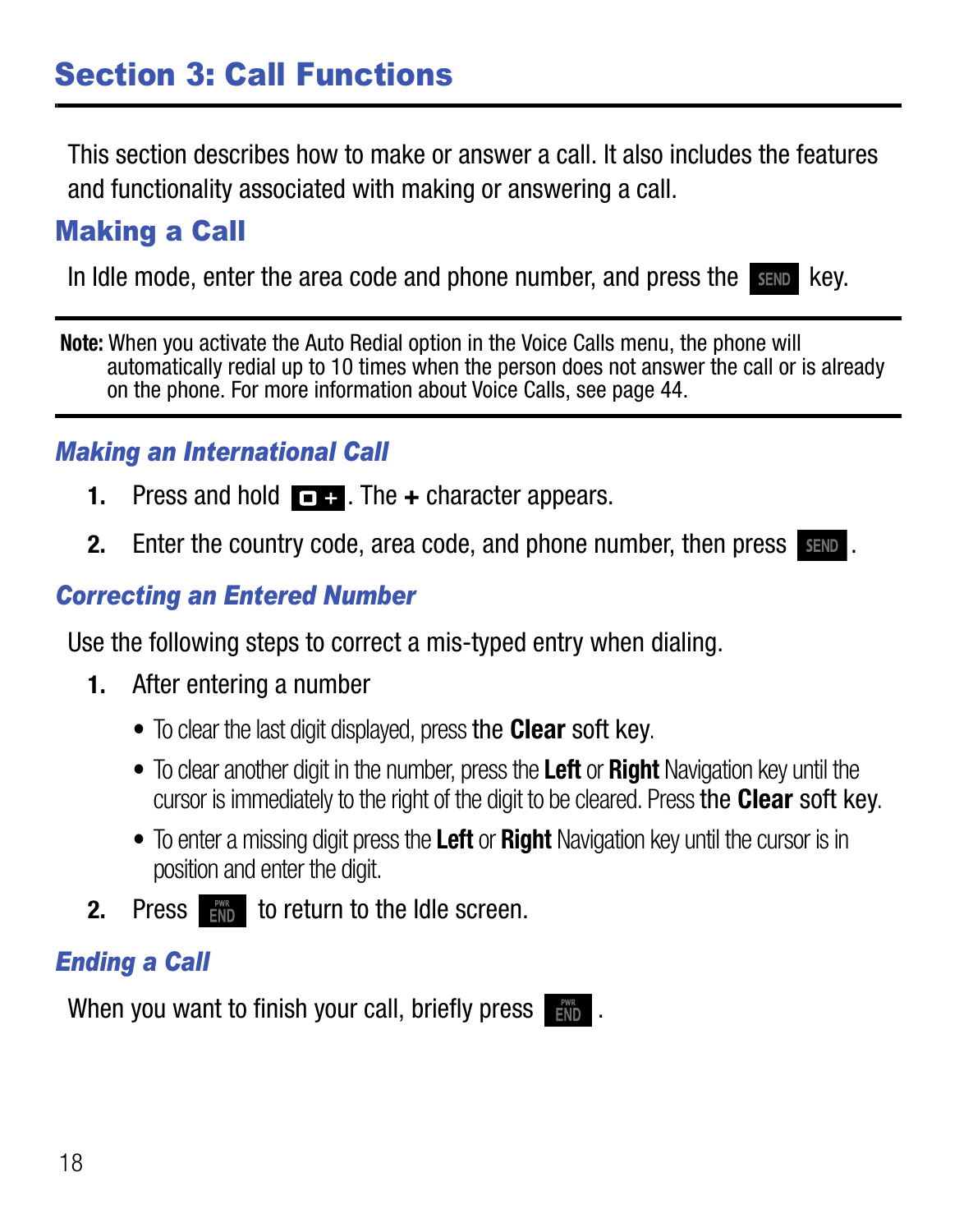#### *Manual Pause Dialing*

When you call automated systems, you are often required to enter a password or account number. Instead of manually entering the numbers each time, you can dial the numbers along with special characters called pauses.

To manually call a number with pause(s) without storing it in your Contact List:

- **1.** In Idle mode, enter a phone number.
- **2.** Press and hold the **Key key to add a two-second pause. The letter <b>P** appears where the pause is set.
- **3.** Continue to enter numbers, if desired.

**Tip:** You can create pauses longer than two seconds by entering multiple pauses.

#### *Redialing the Last Number*

All incoming, outgoing and missed calls are listed in the **Recent Calls** Menu. If the number or caller is listed in your Address Book, the associated name displays.

To access the **Recent Calls** menu:

**1.** From the Idle Screen, press **Menu** ➔ **Call records** ➔ **Recent calls**.

**Tip:** You can quickly access your Recent Calls by pressing send.

- **2.** Use the Navigation keys to scroll through the Recent Calls options. Choose from **Recent Calls**, **Missed Calls**, **Received Calls** and **Dialed Calls**.
- **3.** Highlight the number you want, then press sampled to dial the number.

### <span id="page-22-0"></span>Making a Call from your Contact List

You can store phone numbers that you use regularly on the SIM card or in the phone's memory. These entries are collectively called the **Contact list**.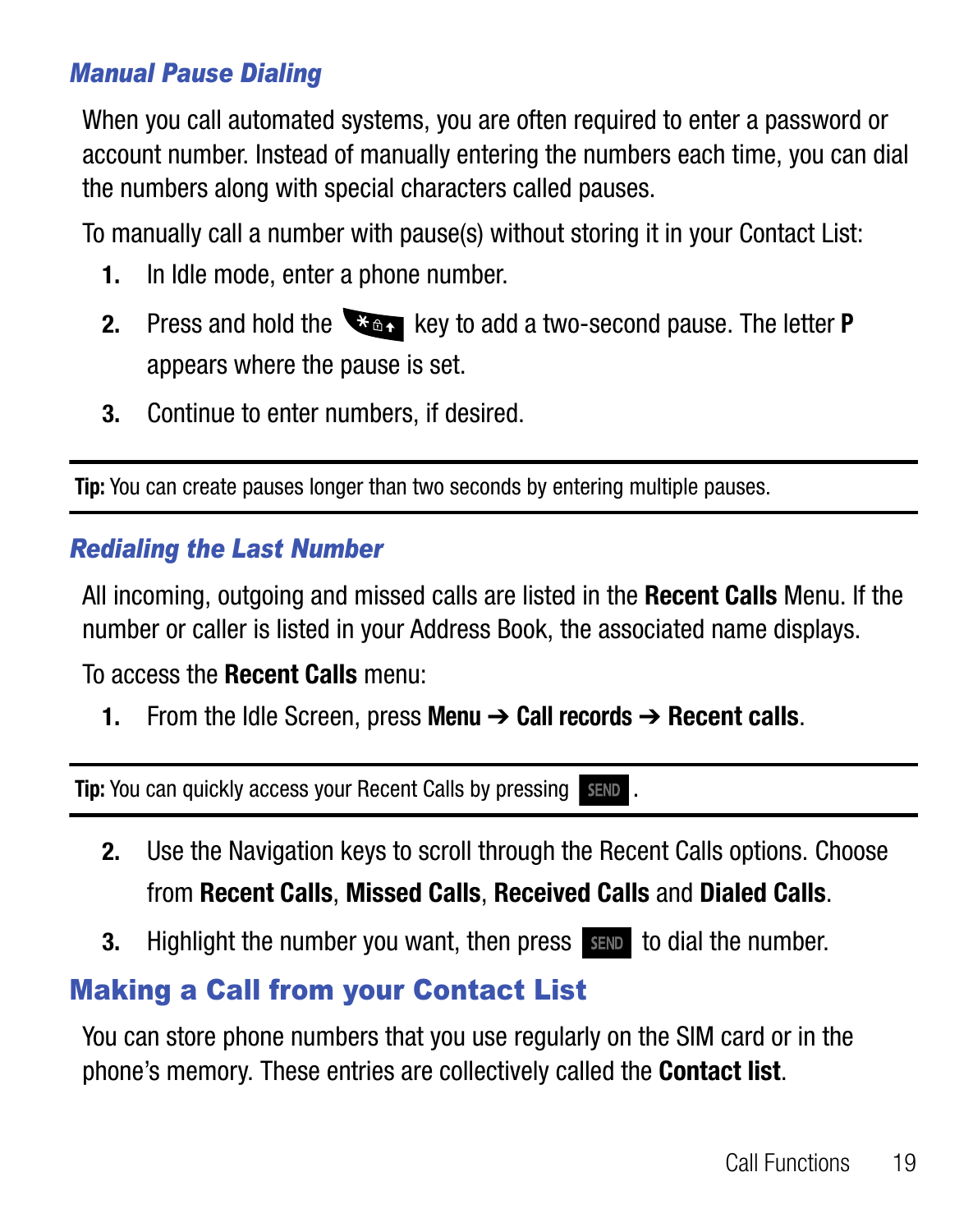Once you have stored a number in the **Contact list**, you can dial it by pressing a few keys by storing the contact in your Favorites.

For further details about the **Contact list** feature, see *["Finding an Contacts list](#page-41-2)  Entry"* [on page 38.](#page-41-2)

# <span id="page-23-0"></span>Answering a Call

When a call is received the phone rings and displays the caller's phone number, or name if stored in the Contact list.

**1.** From the Idle Screen press SEND.

If you wish to activate the **Anykey answer** option, press **Menu** ➔ **Settings**

➔ **Call** ➔ **All calls** ➔ **Answering mode.** When you activate the Anykey answer option, you can press any key to answer a call except  $\frac{1}{200}$  and the **Reject** soft key.

**Note:** To reject an incoming call, press the **Reject** soft key.

**2.** End the call by pressing  $\frac{1}{2}$ 

**Note:** You can answer a call while using the Address Book or menu features. After ending the call, the phone returns to the function screen you were using.

# <span id="page-23-1"></span>Recent Calls

The phone stores the numbers of the calls you have Missed, Received or Dialed in the Recent Calls menu. You can quickly access this menu from the Idle screen by pressing the key. If the number or caller is listed in your Address Book, the associated name displays. Press the **Right** or **Left** Navigation key to review your Missed, Received or Dialed calls in the Recent Calls menu.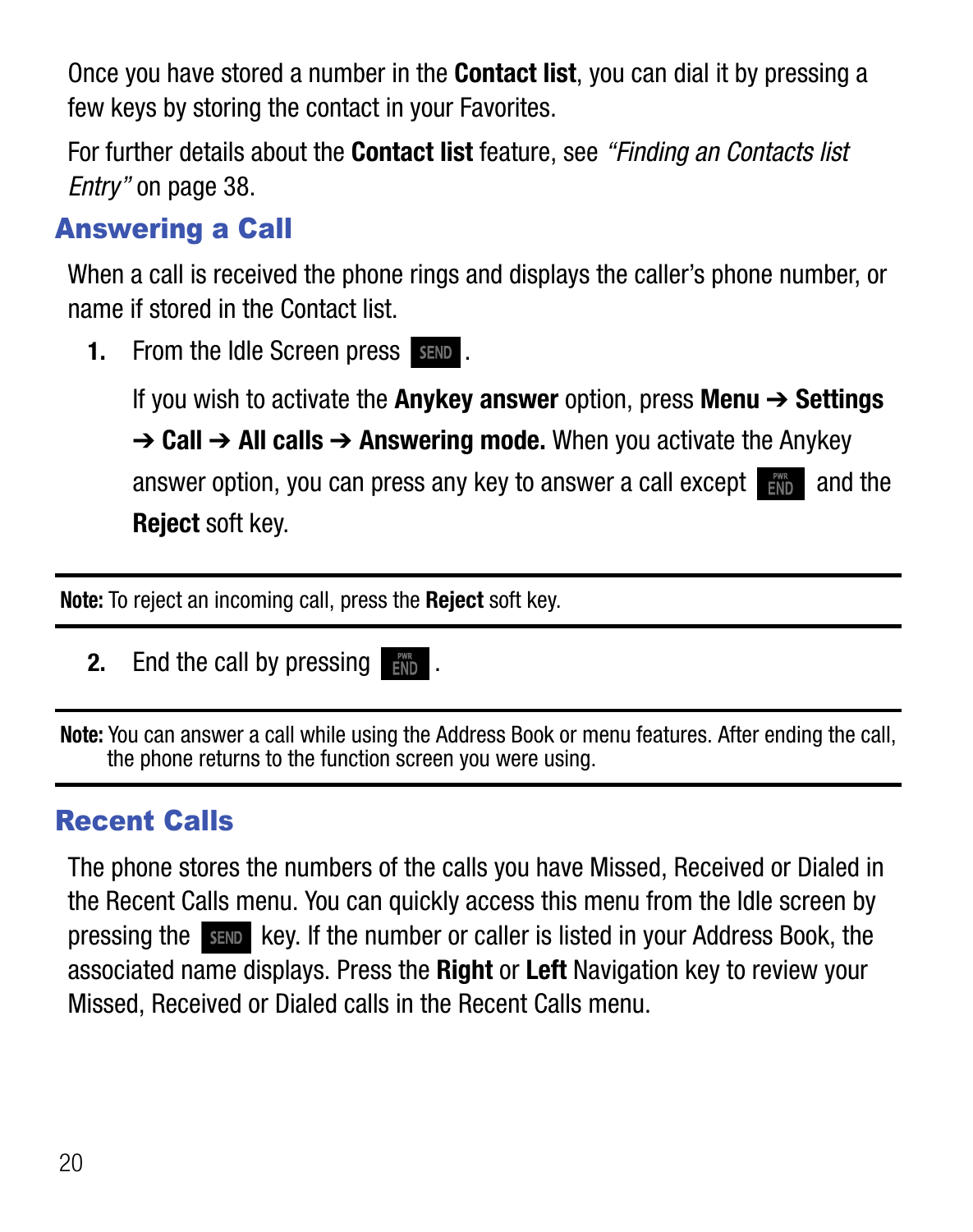#### *Viewing All Calls*

From the **Call records** menu, select the **Recent calls** option. All calls made, received, and missed are listed. Press the **Options** soft key in any of these lists for the following options:

- **View**: allows you to view the call details.
- **Call**: allows you to call the number you are viewing.
- **Send message**: allows you to send a message to the caller associated with this call record.
- **Delete**: allows you to delete the call record you are viewing.
- **Delete all**: allows you to delete all call records.
- **Save**: allows you to create a new contact from this call record.
- **View contact details**: allows you to view the call details.
- **Copy to dialing screen**: allows you to copy the call record number to your dialing screen.
- **Add to reject list**: allows you to add the sending number to your Reject List, where incoming calls are sent direct to voice mail.
- **Call manager**: provides information about Call duration for Last call, Dialed calls, Received calls or All calls. You can choose the option to reset the information in one of the these categories or in all of them.

#### *Viewing Missed Calls*

The number of calls you have missed is displayed on the Idle screen.

To view the number details:

**1.** Press the **View** soft key. The most recently missed call is displayed.

**Note:** If there is a voicemail sent by the same number, associated icons are displayed and can then be selected.

- **2.** To scroll through the list of missed calls, press the **Up** or **Down** Navigation key.
- **3.** To move to another call type, press the **Left** or **Right** Navigation key.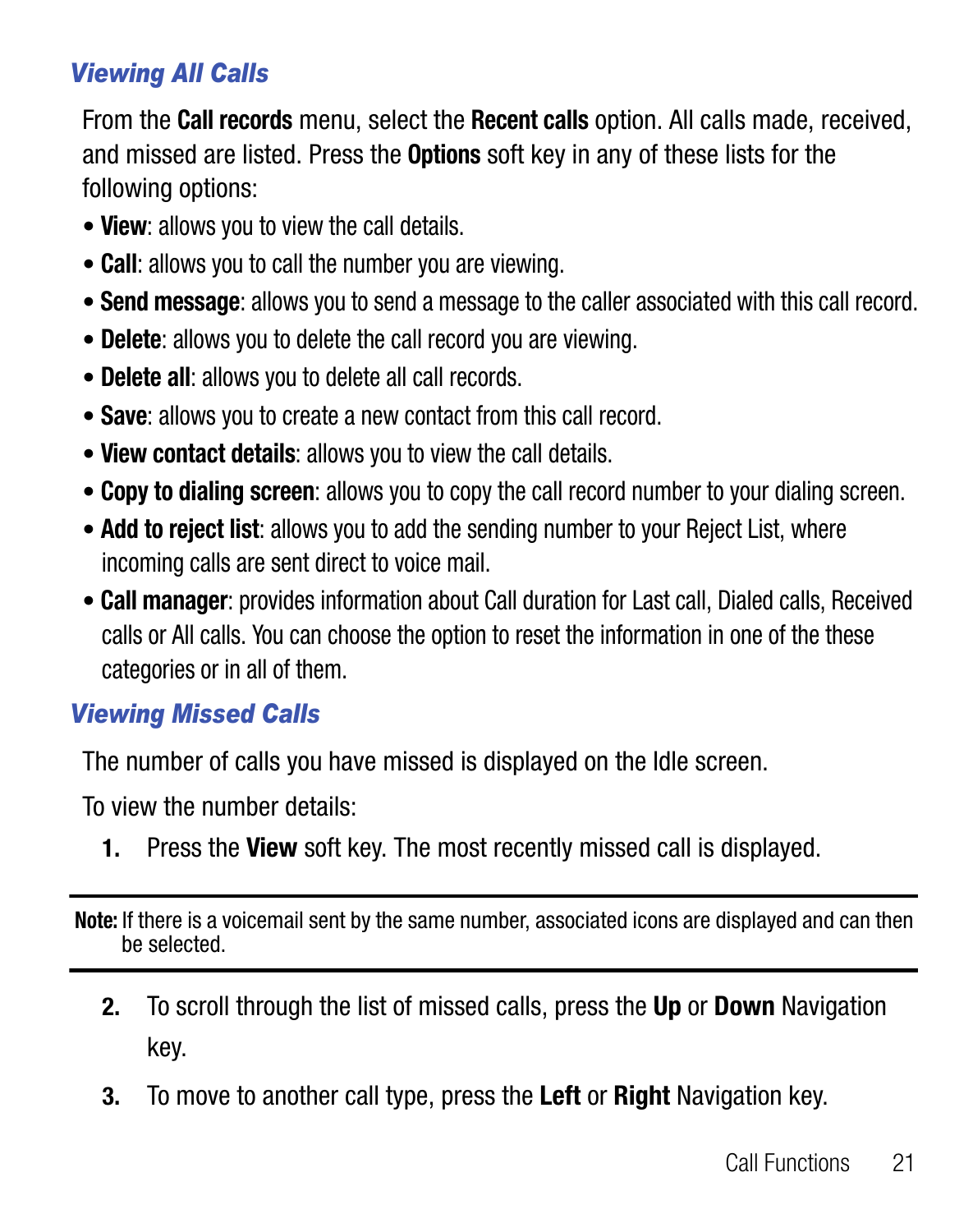#### *Viewing the Details of a Missed Calls*

To view the details of a selected missed call, use the following steps:

- **1.** Press the **View** soft key. A list of the most recently missed calls is displayed.
- **2.** Select the desired missed call.
- **3.** Press the **Options** soft key, then select **View**.

#### *Calling Back a Missed Call*

To call back a missed call number:

- **1.** Press the **View** soft key. A list of the most recently missed calls is displayed.
- **2.** Highlight the desired missed call.
- **3.** Press the **Options** soft key, then select **Call**.

- Or -

**4.** Highlight the number and press the sexual key.

### *Saving a Missed Call to your Address Book*

To save the missed call entry to your address book, use the following steps:

- **1.** Press the **View** soft key. A list of the most recently missed calls is displayed.
- **2.** Select the desired missed call.

**Note:** You may see different choices depending upon the settings for your "Save New Contacts to" option.

**3.** Press the **Options** soft key, then select **Save** and follow prompts to add caller to Contact list.

For further details about the **Contact list** feature, see *["Adding a New Contact"](#page-42-2)* on [page 39.](#page-42-2)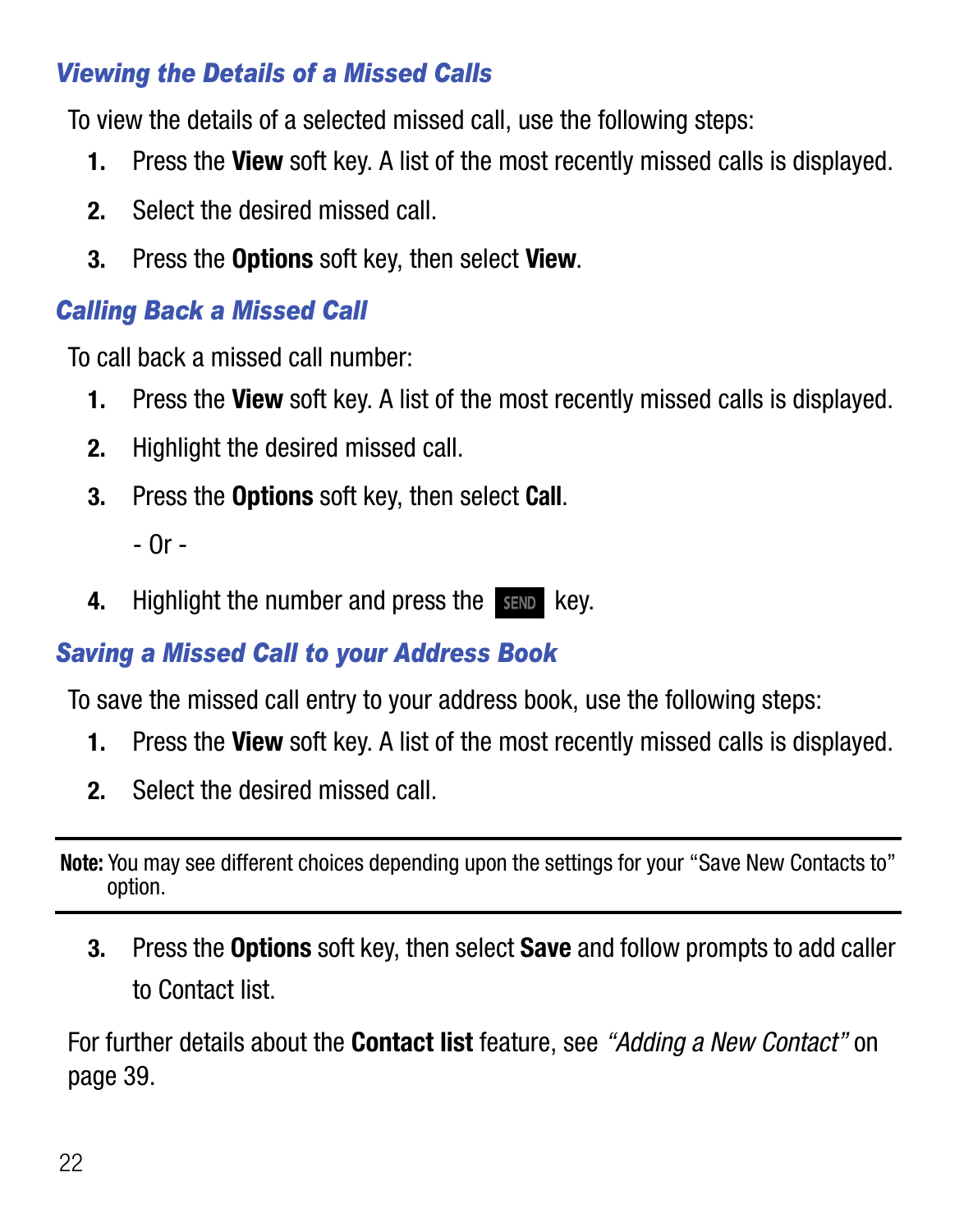#### *Sending a Message to a Missed Call*

To send a text message or attachment to a missed call entry:

- **1.** Immediately after missing a call, press the **View** soft key. A list of missed calls is displayed with the most recently missed call highlighted. Highlight the number of the missed call you wish to send a message.
- **2.** Press the **Options** soft key, then select **Send Message**. The Create Message screen displays. Create your text message. [For more information, refer to](#page-35-2)  *["Creating and Sending New Messages"](#page-35-2)* on page 32.
- **3.** When you are ready to send your message, press **Options** ➔ **Send** to send your message to the selected number.
- **4.** In the Recipient List, you can press the **Options** ➔ **Send** to send a message to the caller or press **Options** ➔ **Add recipients** to enter additional recipients from your contacts or from other recent recipients. You can also save to drafts or cancel your message.
- **5.** To send you message, press the **Options** ➔ **Send**. Your display returns to your Recent Calls list.

#### *Deleting a Missed Call*

To delete a missed call entry:

- **1.** Immediately after missing a call, press the **View** soft key.
- **2.** Press the **Options** soft key, then select **Delete**. The call log is deleted immediately.

**Note:** You can press the **key** at any time to exit the **Missed Call** feature.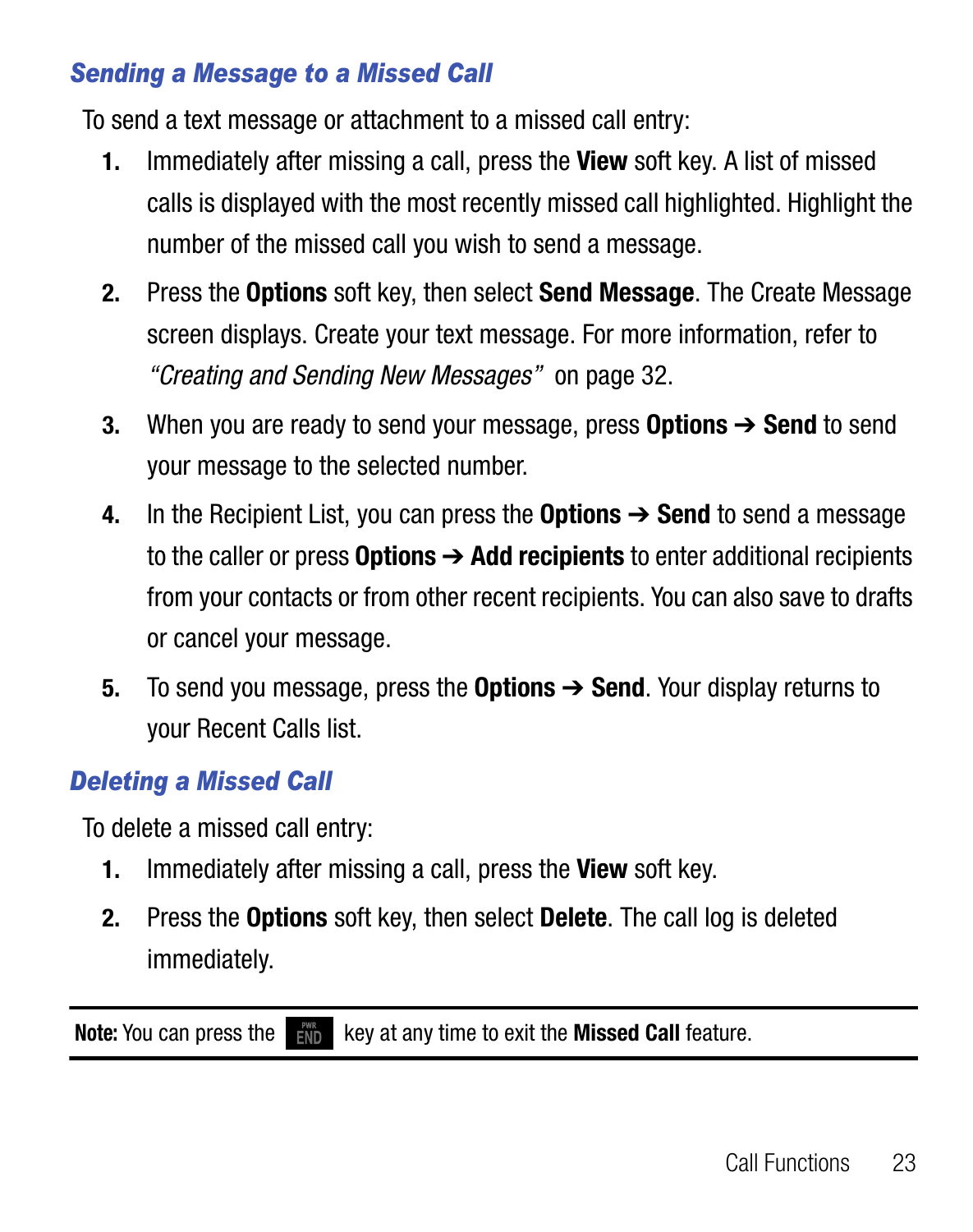# <span id="page-27-0"></span>Call Time

- **1.** From the Idle screen, press the **Menu**  $\rightarrow$  **Call records**  $\rightarrow$  **Call manager**  $\rightarrow$ **Call duration** to see the following options:
	- **Last call**: shows the length of time for the last call.
	- **Dialed calls**: shows the total length of time for dialed calls.
	- **Received calls**: shows the total length of time for received calls.
	- **All calls**: shows the total length of time for all calls.
- **2.** Press the Options soft key to choose from the following options:
	- **Reset**: allows you to reset the call duration for the selected call record and return to the Call duration screen.
	- **Reset all**: allows you to reset the call duration for all call records. When you select **Reset all**, a prompt displays, "**Are you sure?**" Select the **Yes** soft key to reset or the **No** soft key to cancel. Then you are returned to the Call duration screen.

# <span id="page-27-1"></span>Options During a Call

Your phone provides a number of control functions that you can use during a call.

#### *Adjusting the Call Volume*

Adjust the earpiece volume during a call by pressing the **Up** and **Down** Navigation keys. Press the **Up** Navigation key to increase the volume level and press the **Down** Navigation key to decrease the volume level.

#### *Putting a Call on Hold*

You can place the current call on hold whenever you want. You can also make another call while you have a call in progress if your network supports this service.

To put a call on hold:

- **1.** While on a call, press the **Hold** soft key to place your call on hold.
- **2.** You can later reactivate this call whenever you want by pressing the **Retrieve** soft key.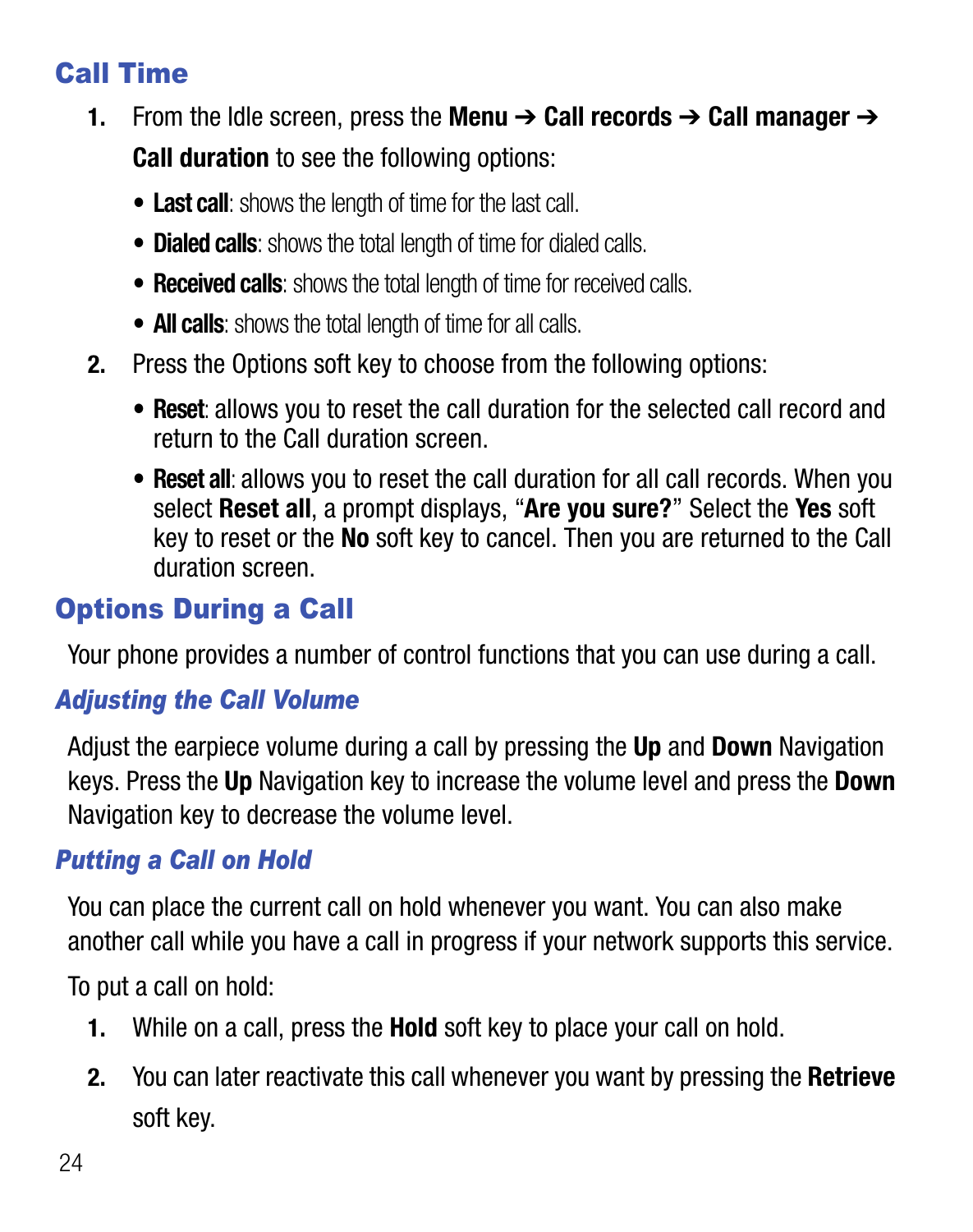#### *Making a new call while you have a call in progress*

- **1.** While on a call, press the **Hold** soft key.
- **2.** Enter the new phone number you wish to dial or look it up in the Contact list.
- **3.** Press send to dial the second number.

- or -

**4.** Press the **Options** soft key, then select **New Call**. Enter the number to call or search in your Contact list or Favorites. Press sample to dial the second number. Once connected, both calls are displayed on the screen.

**Note:** The caller currently on hold appears greyed-out onscreen.

#### *Switching between the two calls*

- **1.** Press the **Swap** soft key. The current call (caller #2) is placed on hold and the previous call on hold (caller #1) is then reactivated so that you can continue conversing with that person.
- **2.** Press **to end the currently active call.**

### *Multiple calls*

If you are in a call, you can place the active call on hold by selecting the **New Call** option above and either dialing another number or answering another incoming call. Once the second call has been activated, the following options are available.

- **Swap**: Places the active call on hold and then re-activates the call on hold.
- **Join**: Joins all of the calls you have established with your phone (both active and on hold) into a multi-party call.
- **Transfer**: Allows you to transfer an call to another number.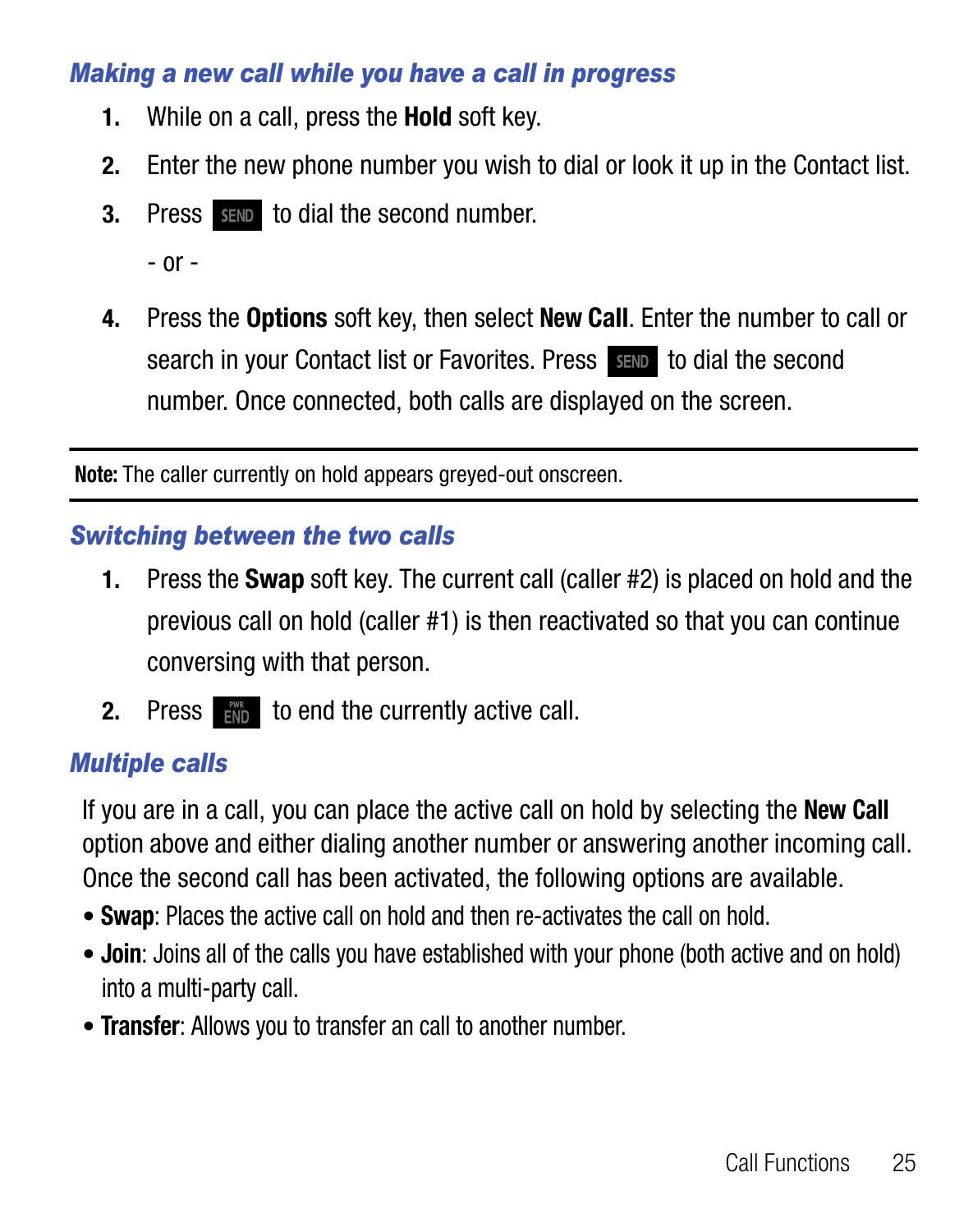**Note:** You must contact your Service Provider regarding the availability of the Join option and the Transfer option.

|  | When you want to finish, end each call normally by pressing the $\frac{1}{2}$ key. |  |  |  |
|--|------------------------------------------------------------------------------------|--|--|--|
|--|------------------------------------------------------------------------------------|--|--|--|

#### *Ending a specific call*

- **1.** Place the call you wish to end on hold.
- **2.** Press the **Options** soft key, then select **End** ➔ **Held call**.
- **3.** Press the **Select** soft key to end the call on hold.
- **4.** Press **the conditional called the last remaining call.**

### *In-Call Options*

During a call, press the **OK** key to turn the Speaker **On** or **Off**.

Press the **Options** soft key to access the following:

- **Speaker on/off**: turns your microphone on and off.
- **Mute/Unmute**: allows you to mute and unmute your phone.
- **Mute keys/Send keys**: silences/mutes the key tones when on the call. To turn this feature off (unmute the keypad), return to this option and select **Send keys**.
- **New call**: Places the current call on hold and then allows you to enter and dial another number or access your Contact List.
- **Contacts**: allows you to access your Contact list.
- **Create contact**: allows you to create a new contact using the number of the current call.
- **Update existing**: allows you to update an existing contact with the current number.
- **Send DTMF**: Sends DTMF (Dual Tone Multi-Frequency) tones to the contacts you have selected. These DTMF tones are sent as a group. The DTMF tones are the tones used in phones for tone dialling, sounding when you press the number keys. This option is helpful for entering a password or an account number when you call an automated system, like a banking service.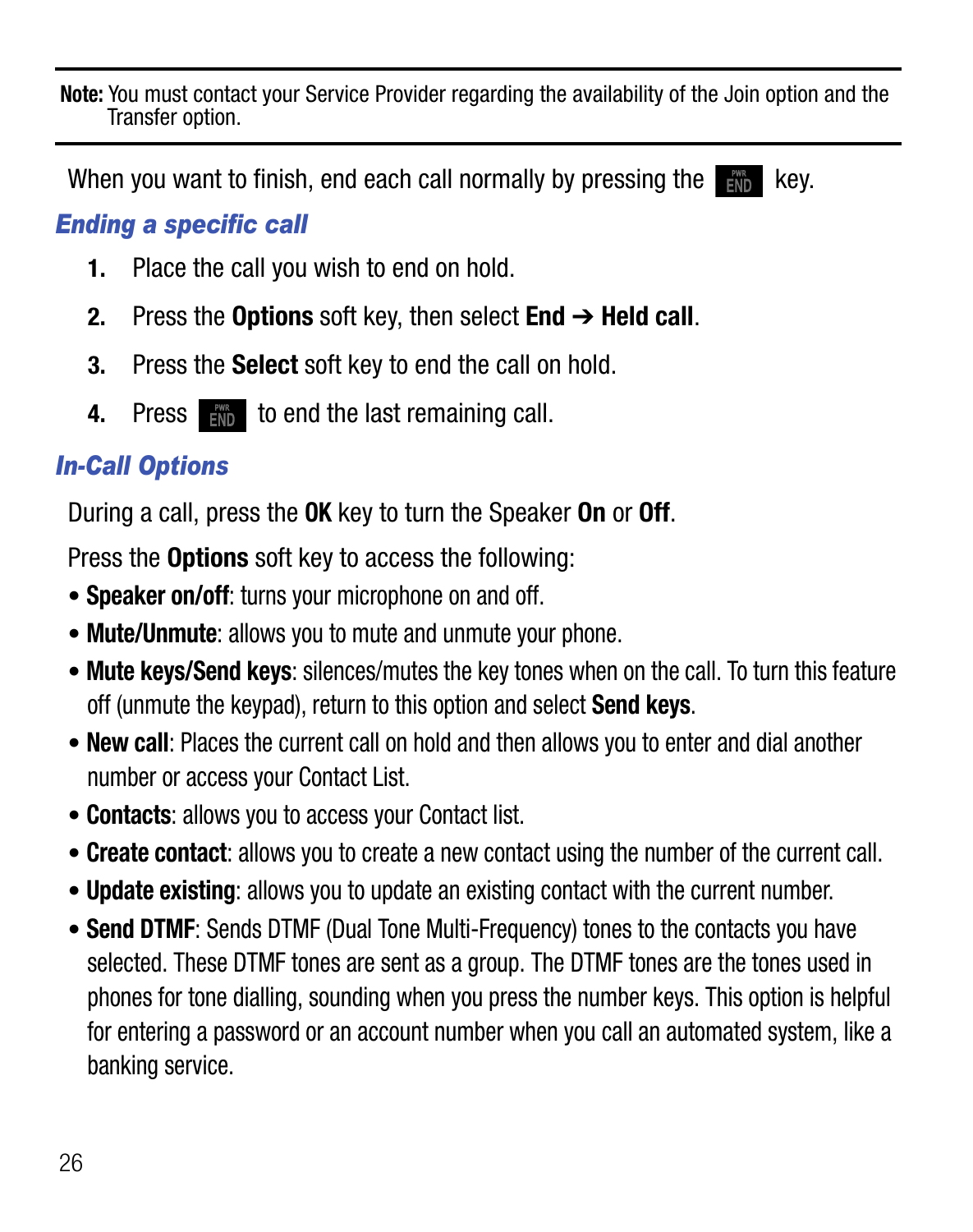- **Message:** allows you to create a message or to access messages in these folders: Inbox, Sentbox, Outbox and Drafts.
- **End cal**l: allows you to end the active call.

#### *Using the Speakerphone During an Active Call*

While in an active call, it is possible to enable the speakerphone feature.

- **1.** Dial the number and press send.
- **2.** Once the call is answered, press **to activate the speakerphone.**

#### *Muting or Sending Keypad Tones*

These options allow you to turn the key tones off or on. If the **Mute keys** option is selected, it allows you to press keys without hearing key tones during a call.

**Note:** To communicate with answering machines or computerized telephone systems, the Send Keypad Tone option must be selected.

#### *Switching off the Microphone (Mute)*

During a call, you can temporarily switch your phone microphone off so that the other person cannot hear you.

- Press the **Options** soft key, then press **Mute/Unmute**. The **Mute** option is then replaced with **Unmute**.

### *Searching for a Number in Address Book*

You can search for a number from the Address Book during a call.

- **1.** Press the **Options** soft key, then select **Contacts** ➔ **Contact list**.
- **2.** Highlight the Contact List entry.
	- or -

Enter the first few letters of the contact into the Search field to highlight the closest match.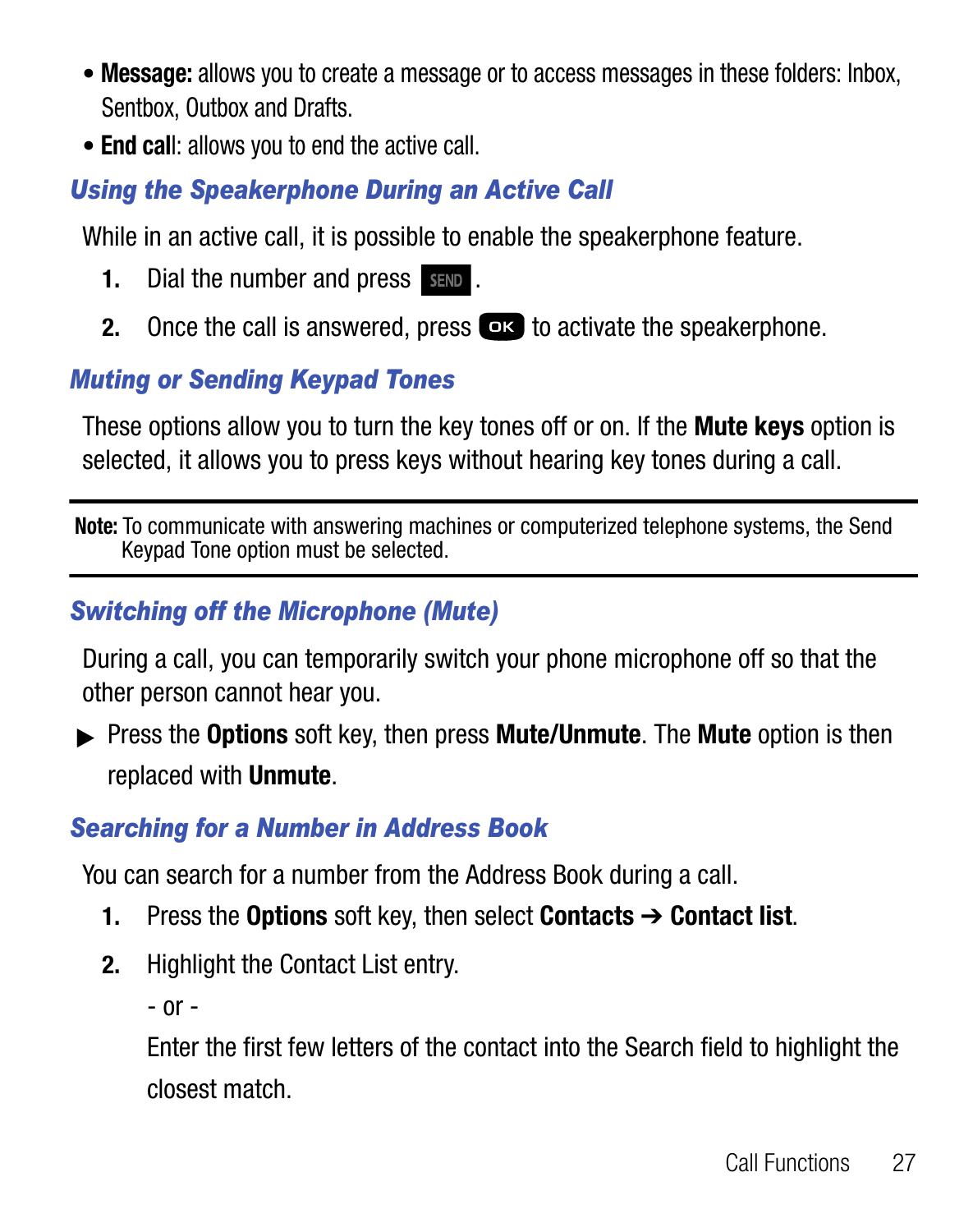**3.** Press **Options → View** or **DR** to view your selected contact.

For further details about the **Address Book** feature, see *["Finding an Contacts list](#page-41-2)  Entry"* [on page 38.](#page-41-2)

# *Call Waiting*

The Call Waiting feature alerts you of an incoming call while you have a call in progress, if this service is supported by the network.

To activate the Call waiting feature, press **Menu** ➔ **Settings** ➔ **Call** ➔ **Voice calls**

### ➔ **Call waiting** and select **Option** ➔ **Activate**.

To answer a call while you have a call in progress:

- **1.** While on a call, press sample or press the **Accept** soft key to answer a new incoming call. The first call is automatically put on hold when you answer the new incoming call.
- **2.** To switch between the two calls, press the **Swap** soft key. Swap places the current call on hold and then activates the previous call.

To end a call on hold:

- **1.** Press the **Options** soft key, then select **End** ➔ **Held call**. You can continue with the remaining call.
- **2.** Press **the conditional conducts** call.

# *3-Way Calling (Multi-Party Calling)*

The 3-Way or Multi-Party feature allows you to answer a series of incoming calls and place them on hold. If this service is supported by the network, all calls can be joined together. You are notified of an incoming call by a call waiting tone.

**Note:** The **Join** option combines all of the calls you have established with your phone (both active and on hold). **Swap** places the current call on hold and then activates the previous call.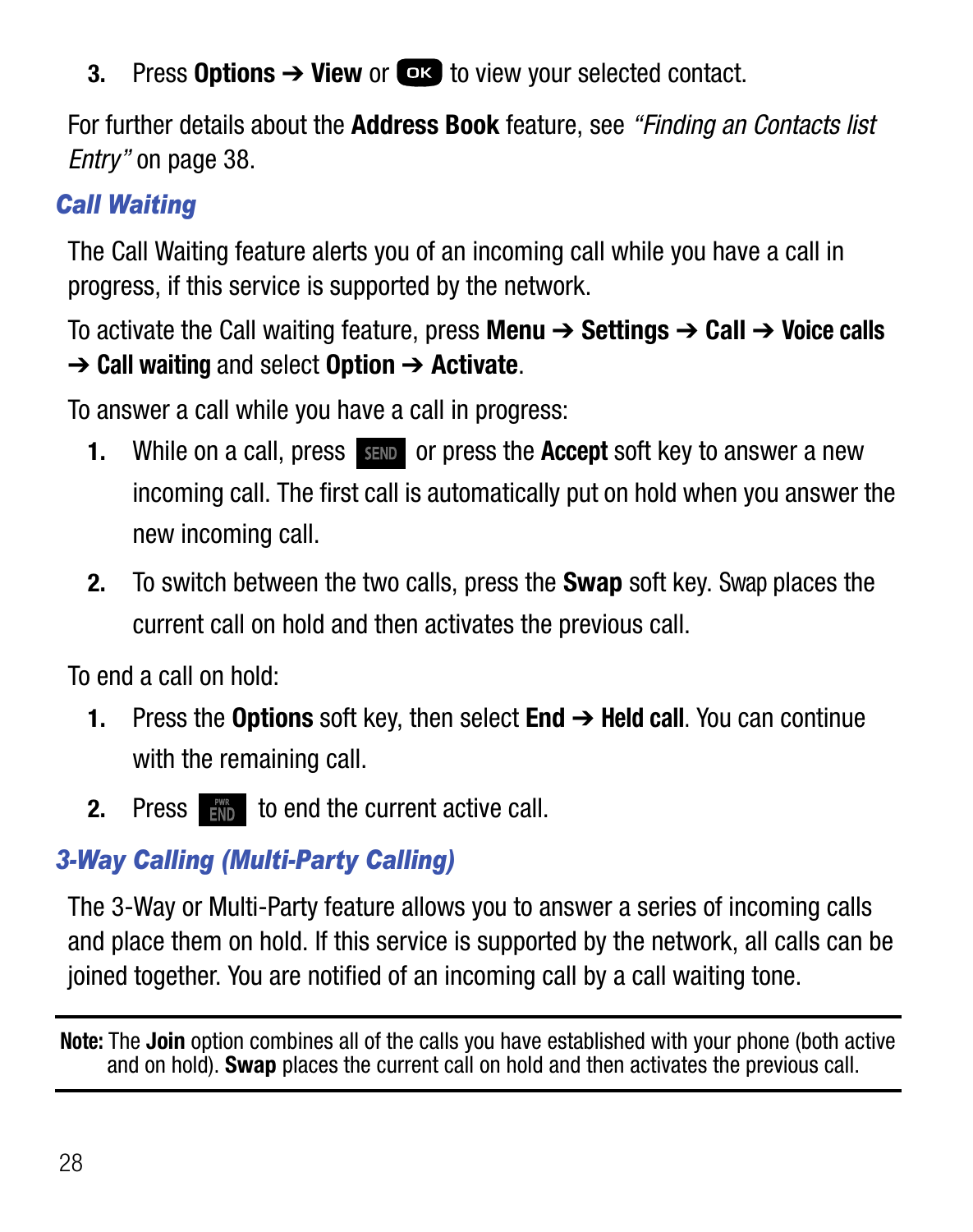- **1.** Press sem to answer the first incoming call.
- **2.** Press **SEND** to answer the next incoming call. The first call is automatically put on hold.
- **3.** Join the first two callers by pressing the **Options** soft key, then selecting **Join**. **Join** combines your current set of callers into a single multi-party call, both active and on hold.
- **4.** Press **the call**.

### <span id="page-32-0"></span>Silent Mode

Silent mode is convenient when you wish to stop the phone from making a sound, in a theater, for example.

In **Idle** mode, press and hold until the phone vibrates, the "Silent profile on" message appears on screen. The Silent mode icon  $\mathbb N$  is displayed on the screen. [For more information, refer to](#page-44-2) *"Profile"* on page 41.

In Silent mode, your phone speakers are muted. An incoming call causes the phone to vibrate and light up, depending on the settings of the **Silent** Phone Settings feature.

To exit and reactivate the previous sound settings, press and hold  $\blacksquare$  again until the previous Sound Profile is restored. The Silent mode icon is no longer displayed.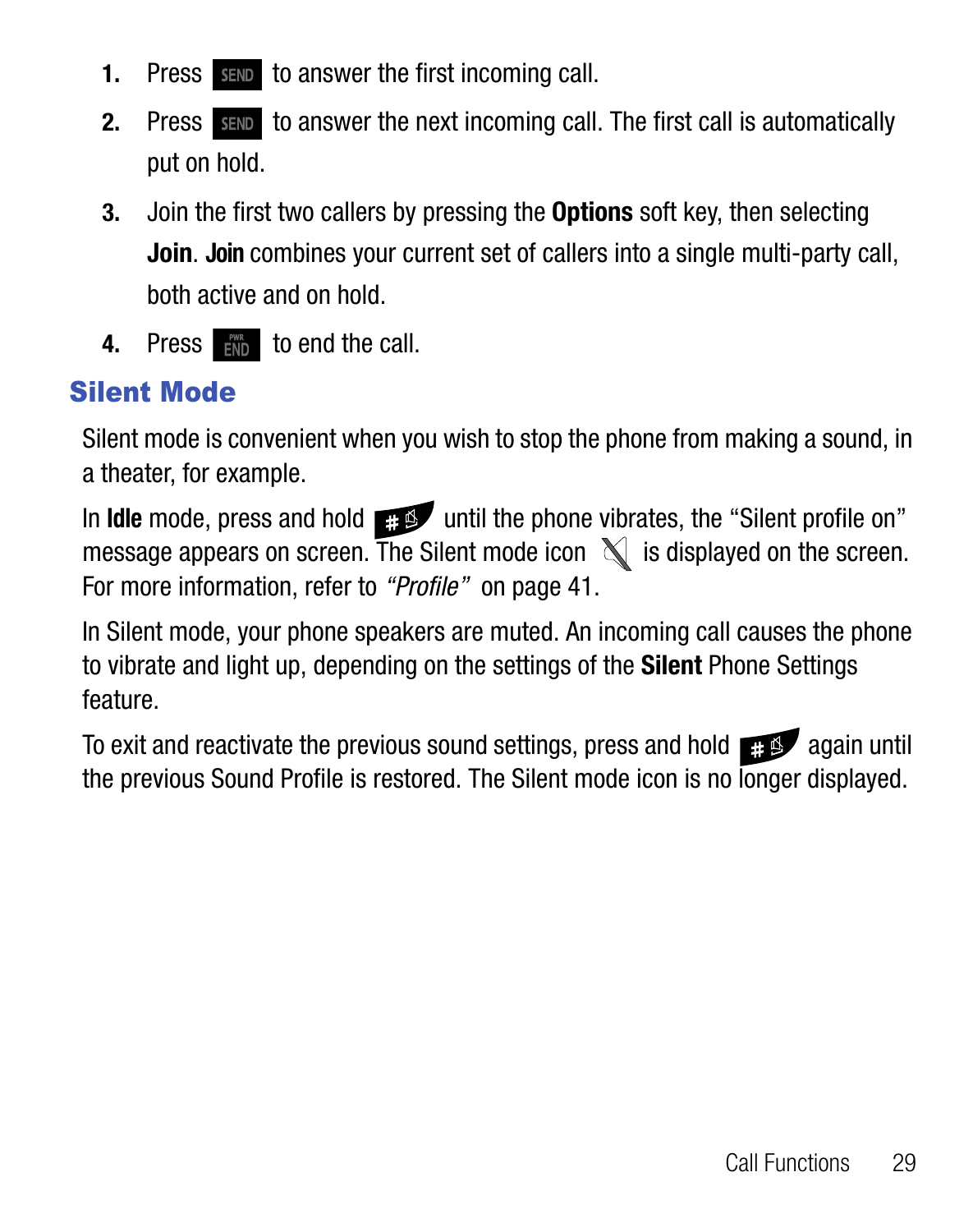# <span id="page-33-0"></span>Section 4: Menu Navigation

This section explains the menu navigation for your phone. It also includes an overview of all the available menus associated with your phone. Some menu options are controlled by the SIM provided by your service provider.

### <span id="page-33-1"></span>Menu Navigation

Menus and sub-menus can be accessed by scrolling through them using the Navigation keys or by using the shortcut keys.

#### *Accessing a Menu Function by Scrolling*

- **1.** In Idle mode, press the **Menu** soft key to access Menu mode.
- **2.** Scroll using the Navigation keys to reach a main menu, **Settings**, for example. Press the **Select** soft key or the **EX** key to enter the menu.
- **3.** If the menu contains sub-menus, **Profiles**, for example, you can access them by first highlighting the option and then by pressing the **Select** soft key or the **EX** key. If the menu you have selected contains further options, repeat this step.
- **4.** To scroll through these menus, press either the **Up** or **Down** Navigation key or the **Volume** key (located on the left side of your phone). Press the **Select** soft key, or the  $\Box$  key to make your selection.
- **5.** To return to the previous menu level, press the **Back** soft key.
- **6.** To exit the menu without changing the settings, press the **Key.** key.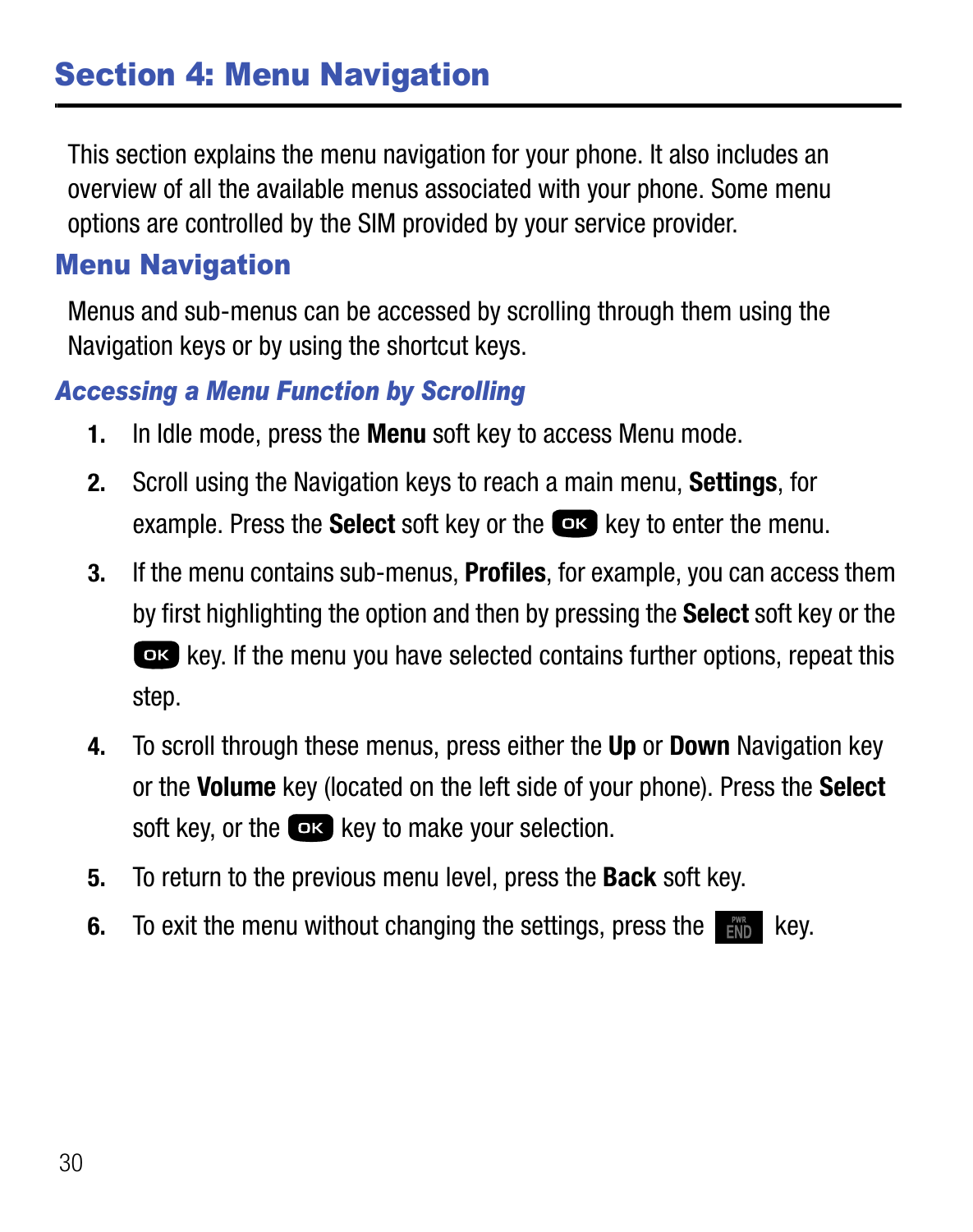#### *Using Shortcuts*

Numbered menu items, such as menus, sub-menus, and options can be quickly accessed by using their shortcut numbers. In Menu mode, Main Menus can be accessed by pressing the number keys (1 to 9) corresponding to their location on the screen.

**Example:** Accessing the Language menu.

- **1.** Press the **Menu** soft key.
- **2.** Press the **Equal** key for **Settings**.
- **3.** Press the 4<sub>GH</sub> key for **Phone**
- **4.** Press the los key for **Language**.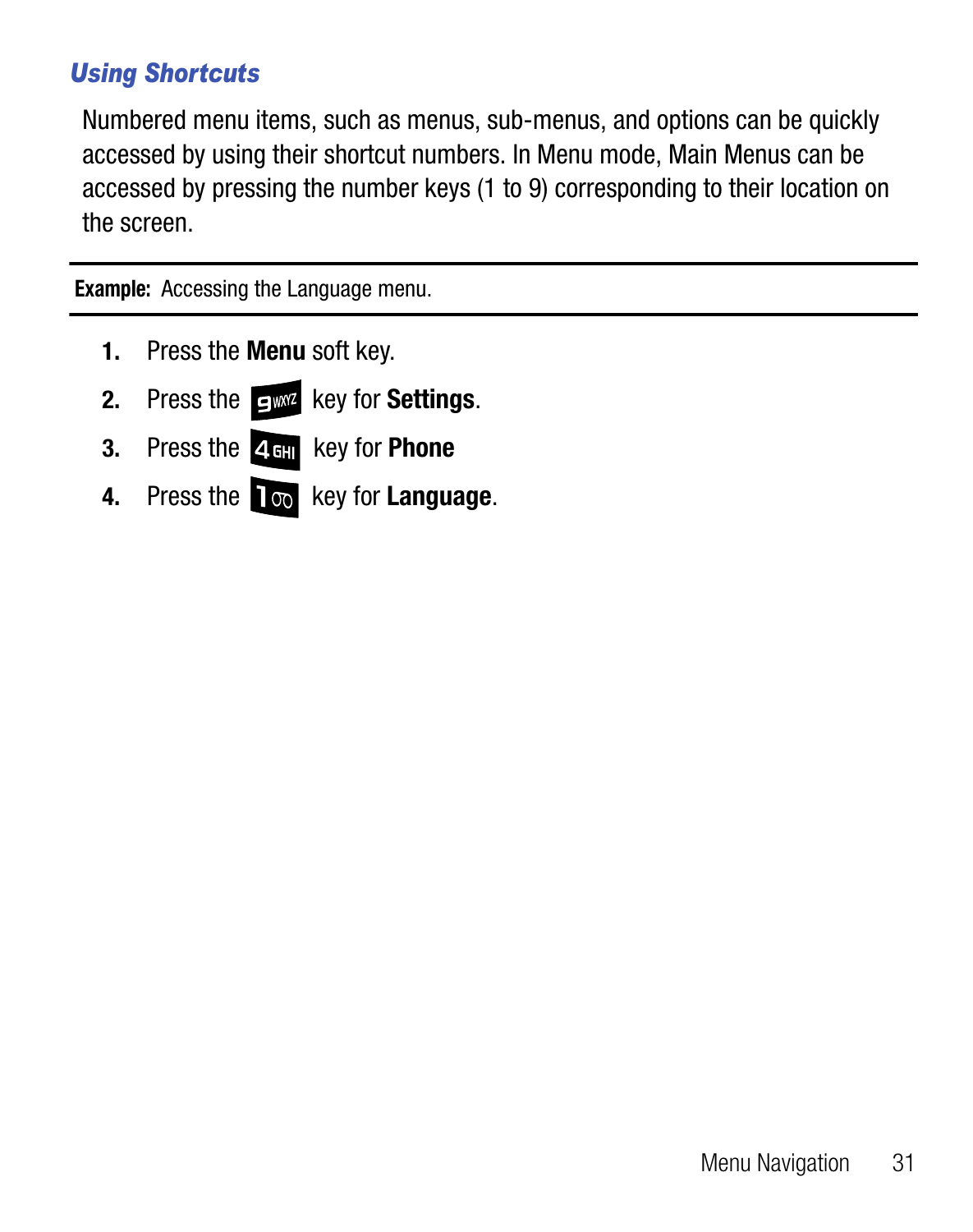# <span id="page-35-0"></span>Section 5: Messaging

This section describes how to send or receive text messages. It also includes the features and functionality associated with messaging.

#### <span id="page-35-2"></span><span id="page-35-1"></span>Creating and Sending New Messages

**1.** In Idle mode, press **Menu** ➔ **Messages** ➔ **Create Message**. The Create Message screen displays with a field to enter your recipient.

**Tip:** To quickly access the **Create Message** screen, press **Left** Navigation key.

- **2.** Enter the number for the recipient in the field provided, or press the **Options** soft key, then press **Add recipients** to choose from your **Contact list** or from your **Recent recipients** list.
- **3.** While composing your message text, you can press the **Options** soft key to choose from the following options:
	- **• Add recipients**: allows you to add recipients from your Contact list and from your Recent recipients.
	- **• Add symbol**: allows you to enter symbols in your message.
	- **• Add text**: allows you to enter text from your text templates or to attach a name card to your message.
	- **• Writing options**: allows you to set the text Imput method: T9Abc, T9ABC, T9abc, Abc, ABC, abc, Numeric or Symbols; and to select the Writing language: English or Español.
	- **• Save in Drafts**: allows you to save your message to your Drafts folder.
	- **• Sending options**: allows you to keep a copy of your message. The following options may be available according to your service provider: Reply path, Request delivery, Keep a copy, Validity period and Maximum.
	- **• Exit**: allows you to Exit without saving or to Exit and Save your message in Drafts.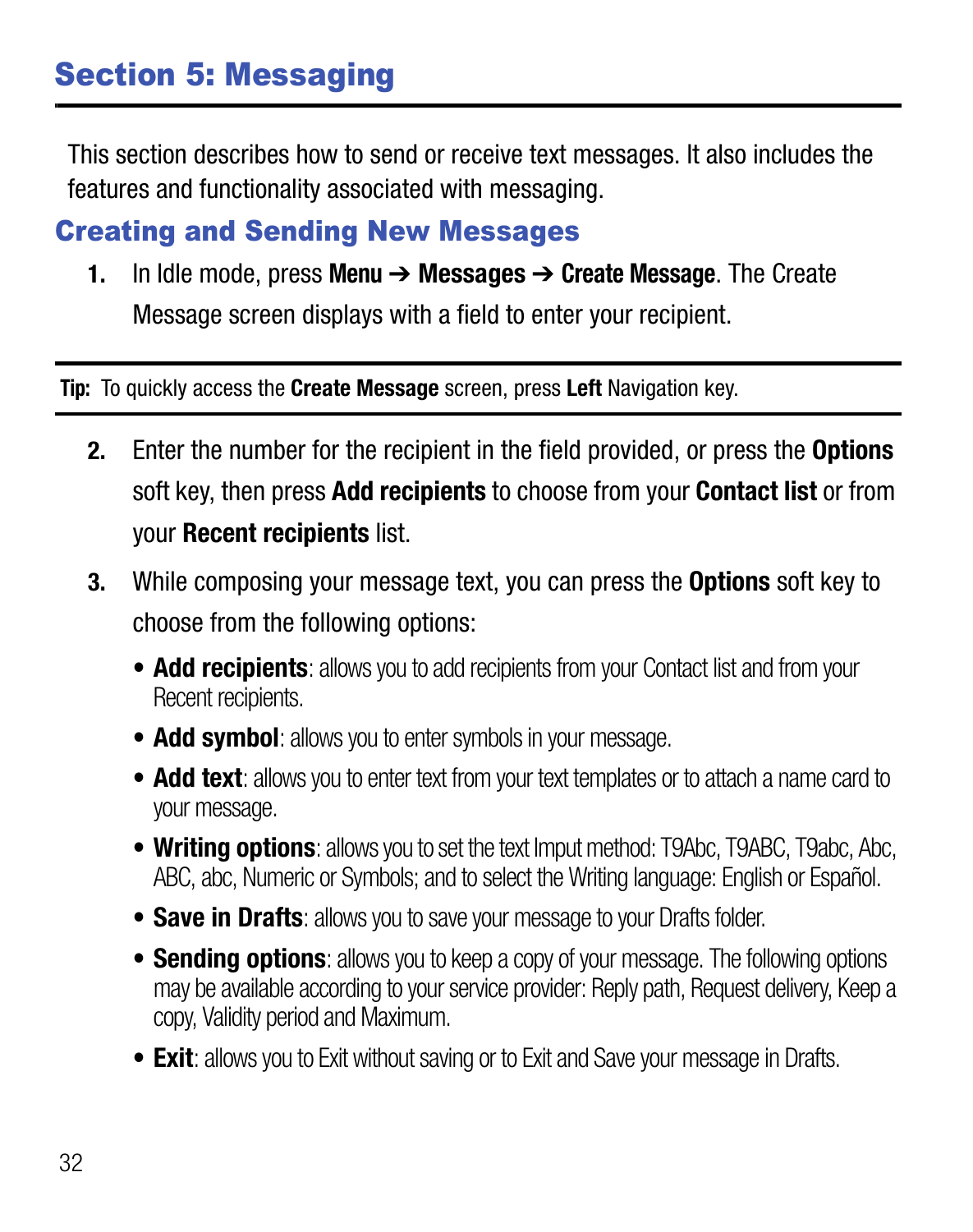**4.** When you have finished composing your message, press **Options** ➔ **Send** to send the message to the selected recipients.

# <span id="page-36-0"></span>Viewing New Received Messages

**1.** In Idle mode, new messages are indicated by icons and a **New Messages** popup**.** 

The following icons indicate the message type.

- σг
- indicates a new Voicemail message.



- indicates a new Text message
- **2.** Press the **View** soft key or the **DR** key. The **Messaging Inbox** screen displays and lists information about the incoming messages.

**Note:** If you exit from this **View** screen, you will need to navigate to your Inbox (**Menu** ➔ **Messages** ➔ **Inbox**), the **Recent Calls** screen, or you will need to dial your Voicemail contact to access your messages.

- **3.** Use the navigation keys to highlight a message you wish to view, then press the low key. The selected message appears in the display.
- **4.** To scroll through the message (if additional text pages have been added), press the **Up** or **Down** key.
- **5.** When you have finished, press the **Key.** key.

# <span id="page-36-1"></span>Using Message Options

Message options at the Inbox level differ according to the message type, what you have done with the message, and whether you are viewing the message.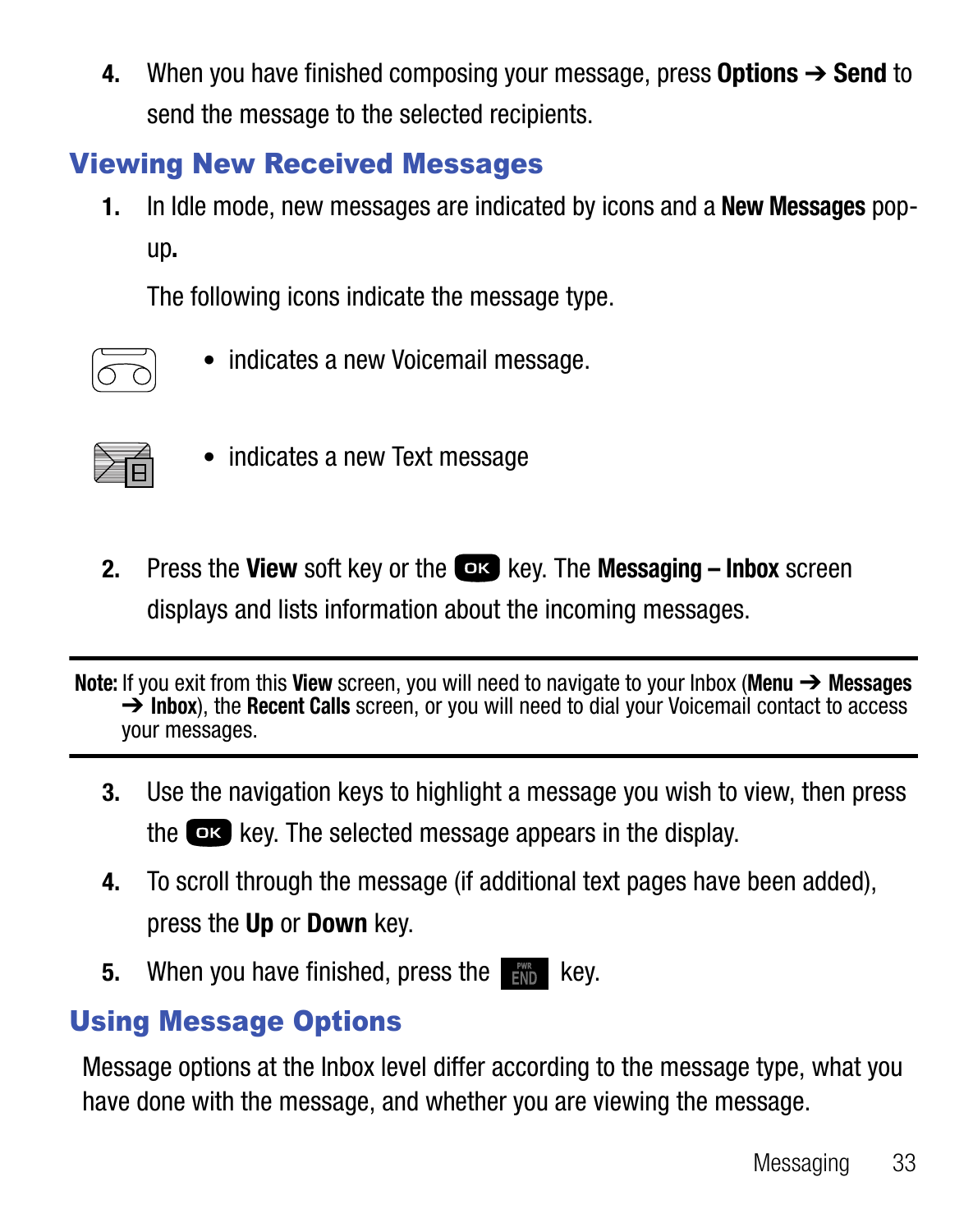- While viewing the list of messages in the Inbox, you can highlight a message and press the **Options** soft key to access the following message options:

- **View**: allows you to view your message.
- **Reply**: allows you to compose and send a reply to the message.
- **Forward**: allows you to forward the message.
- **Delete**: deletes the message you selected.
- **Delete multiple**: allows you to delete multiple selected messages or all messages.
- **Add to contact**: allows you to add the caller to your contacts.
- **Block by address:** allows you to block messages from this address. You can create a list of up to 10 addresses.
- Move to Phone/Move to SIM: allows you to transfer your message to your phone memory or to your SIM.
- **List by**: allows you to sort your list by Read/Unread, Date, Sender, Types, Subject or Size.
- **Protection on/off**: prevents/allows deletion of this message.

- While viewing a selected message, you can press the **Options** soft key to access the following message options:

- **Reply**: allows you to compose and send a reply to the message.
- **Forward**: allows you to forward the message.
- **Delete**: deletes the message you are currently viewing.
- **• Add to Phonebook**: allows you to add to an existing contact or create a new contact.
- **Cut address**: allows you to paste this message address into a send field or into a new contact field.
- **Block by address**: allows you to block messages from this address. You can create a list of up to 10 addresses.
- Move to phone/Move to SIM: If a message is stored in the SIM card, it is saved to the phone's memory. If a message is stored in the phone's memory, it is then saved to the SIM card.
- **Protection on/off**: prevents/allows deletion of this message.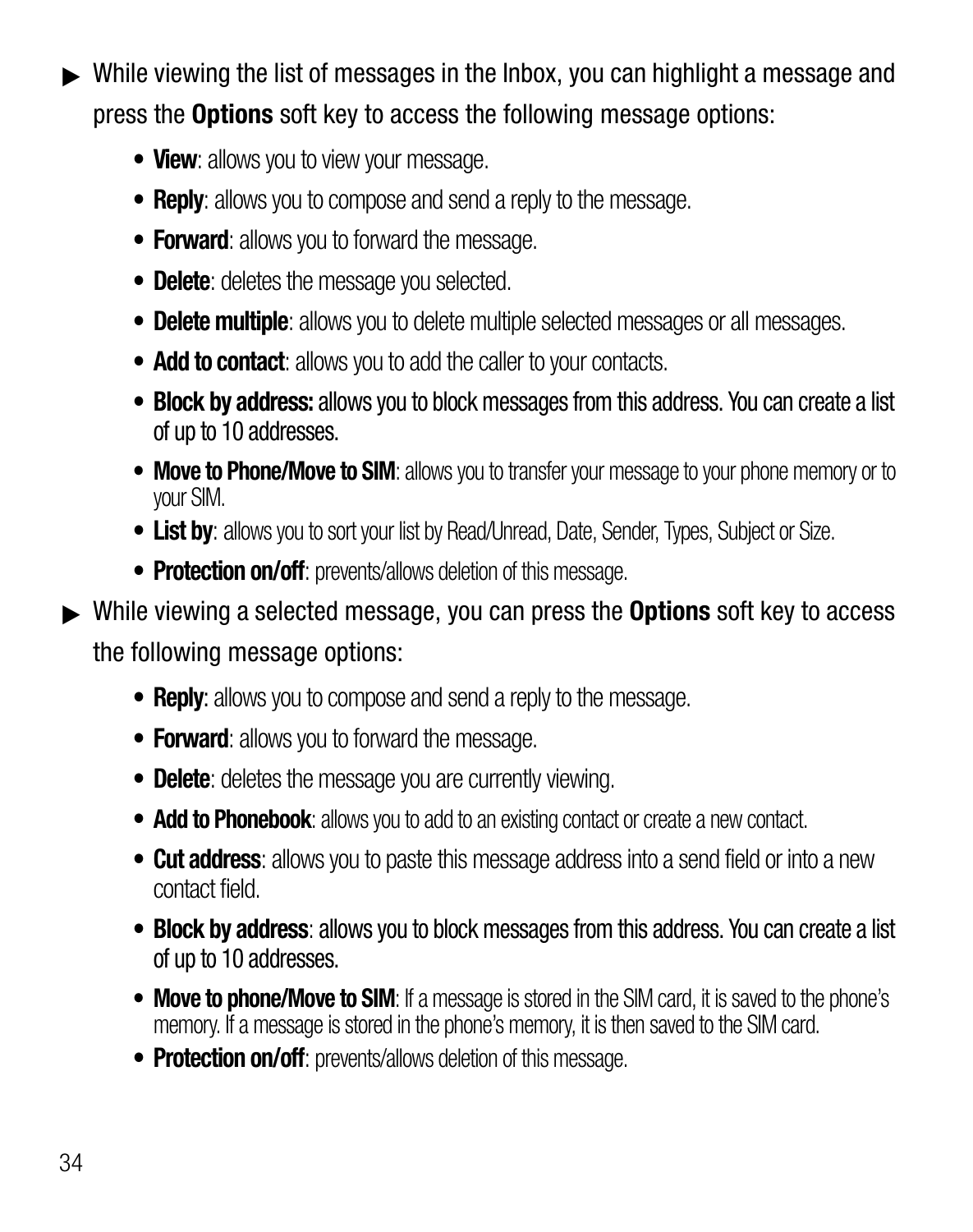### <span id="page-38-0"></span>Inbox

The Inbox message box stores copies of messages you received.

# <span id="page-38-1"></span>Sentbox

The Sentbox message box stores copies of messages you sent.

# <span id="page-38-2"></span>**Outhox**

The Outbox message box stores copies of outgoing messages, both those sent successfully and those that failed. The recipients' phone numbers or names display in the outbox, if this information is available in your Address Book.

# <span id="page-38-3"></span>**Drafts**

The Drafts message box stores unsent messages that you want to edit or send at a later time.

# <span id="page-38-4"></span>Using Message Templates

Your phone has Text and Multimedia message templates that you can retrieve and apply when creating a message. You can change the applied template as needed before sending a message.

- **1.** In Idle mode, press the **Menu** soft key, then select **Messages** ➔ **Templates**. The Text Templates display.
- **2.** Highlight a current template message and press the **Options** soft key to access the following options:
	- **Send Message**: allows you to create and send a message using the selected template.
	- **Edit**: allows you to change the currently selected template.
	- **Delete**: deletes the currently selected template.
- **3.** When you have finished, press  $\mathbb{R}$ .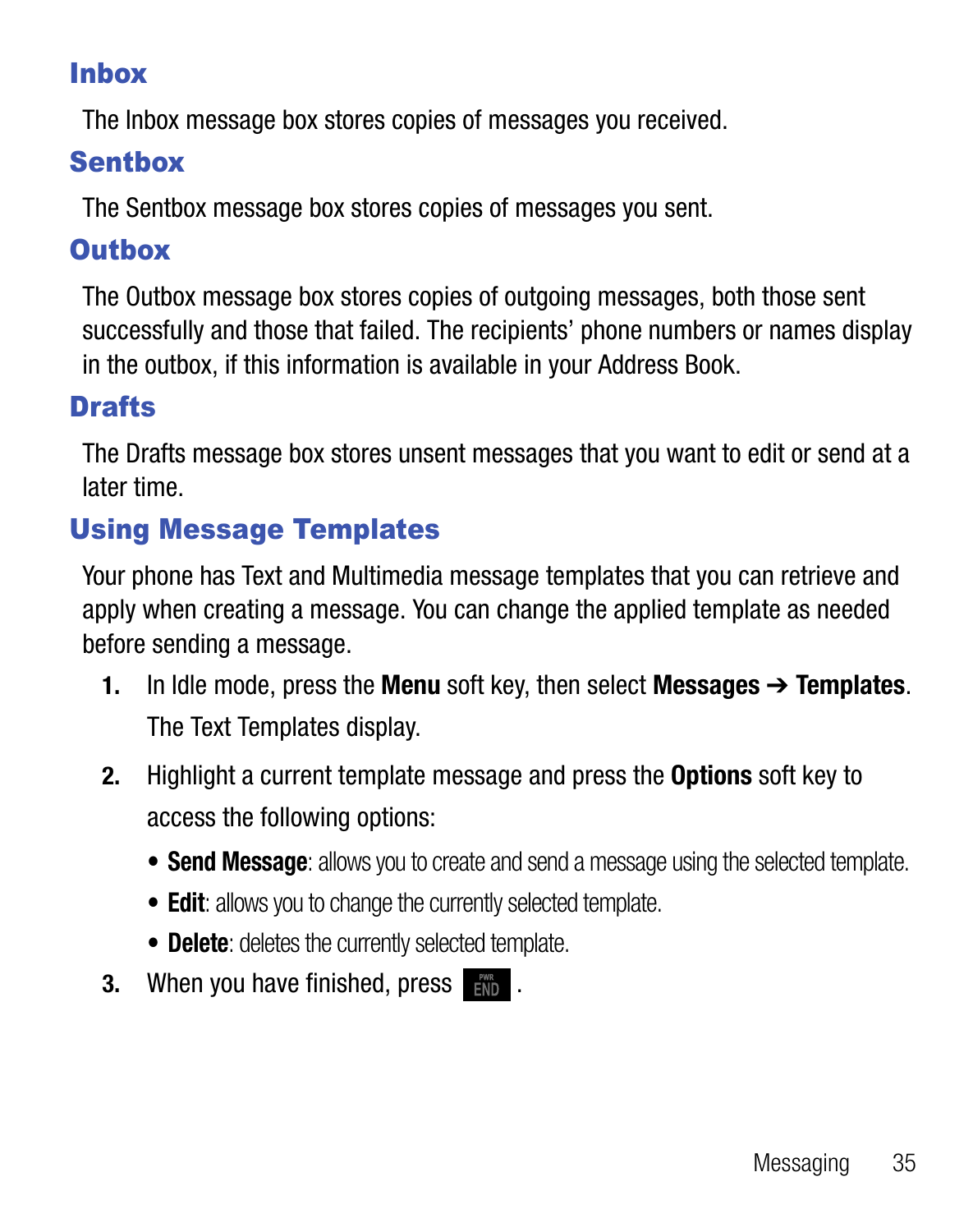# <span id="page-39-0"></span>Deleting Messages

When your phone's memory is full, an error message displays and you cannot receive any new messages. Use the **Delete** option erase obsolete messages, freeing memory for new messages.

You can delete the messages in each message folder(s) individually or all at one time. You can also delete all of your messages at one time.

#### *Deleted Individual or Multiple Messages*

- **1.** In Idle mode, press the **Menu** soft key, then select **Messages**.
- **2.** Select a message folder (**Inbox**, **Sentbox**, **Outbox** or **Drafts**). A list of messages in the folder appears in the display.
- **3.** To delete an individual message, highlight that message.
- **4.** Press the **Options** soft key, then select **Delete**. The following options appear in the display:
	- **Delete**: deletes this message, provided it is unlocked.
	- **Delete multiple**: allows you to select multiple messages to delete or to specify delete all messages.

Select the desired option.

**5.** At the "**Delete**?" prompt, press either the **Yes** soft key to confirm the deletion or the **No** soft key to cancel.

# <span id="page-39-1"></span>Messaging Settings

You can set up various options for using messaging services.

- **1.** In Idle mode, press **Menu** ➔ **Messages** ➔ **Settings**.
- **2.** Select the type of message settings that you want to change.
	- **Text Messages**
	- **Voice mail number**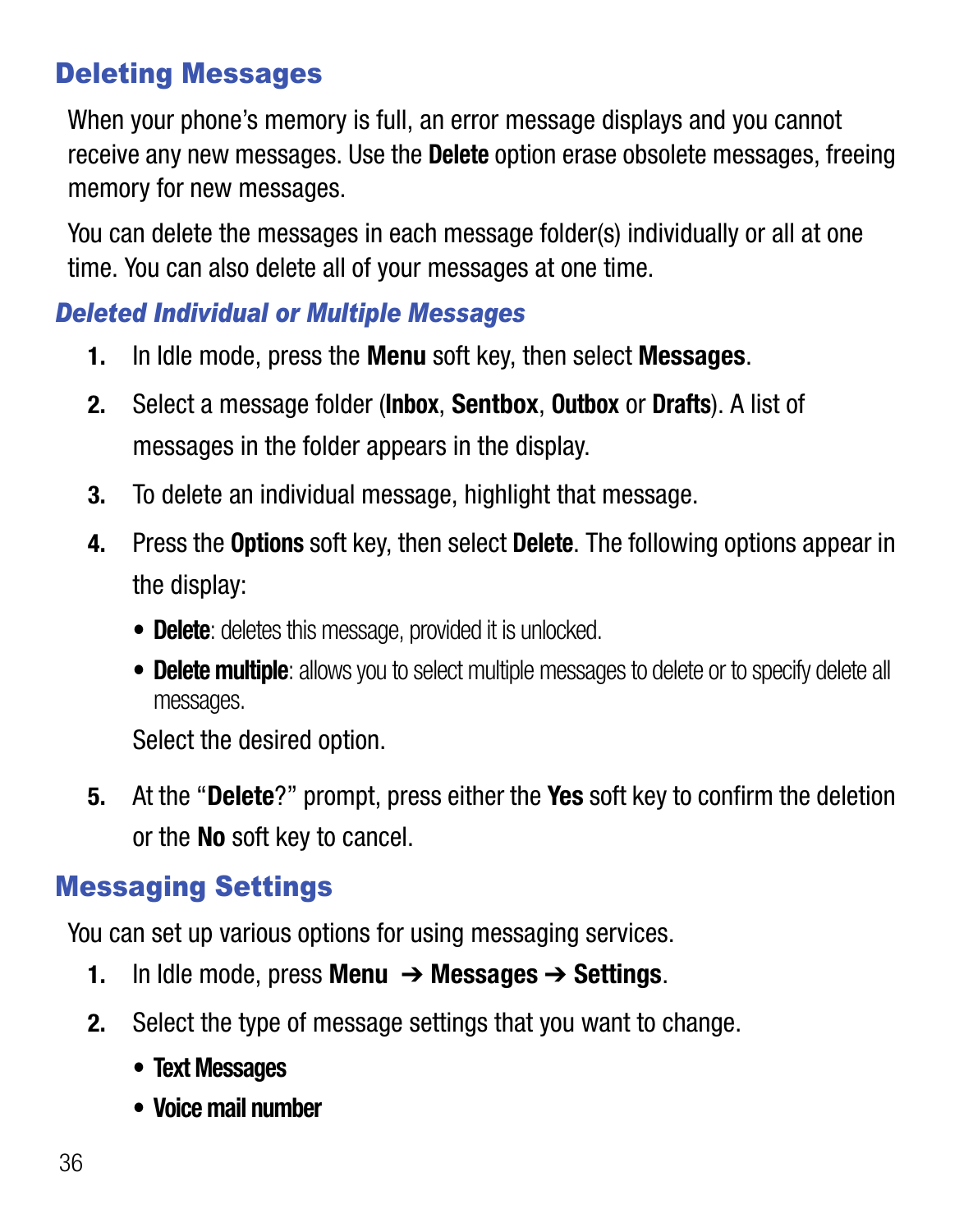**3.** Press the **Select** soft key or the **ex** key.

#### *Text Message*

The following options are available:

- **Sending options**: allows you to keep a copy of your sent messages.
- **Block number**: allows you to create a block number list.

### *Voice Mail*

The following options are available:

- **Connect to voice server**: connects you to your voice server.
- **Voice server number**: stores the number used for access to the phone's remote voicemail.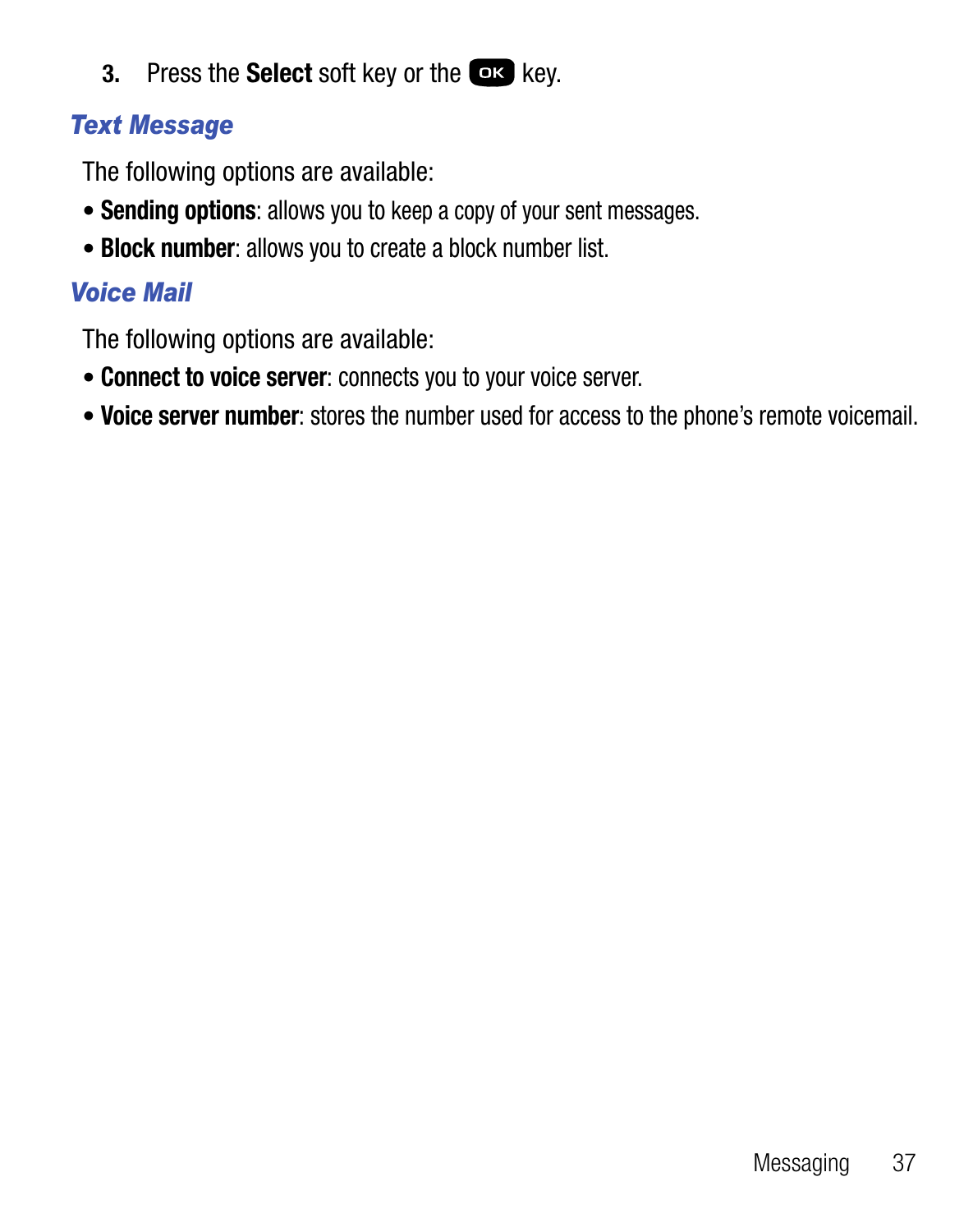# <span id="page-41-0"></span>Section 6: Understanding Your Contact List

This section allows you to manage your Contacts by storing their names and numbers in your Contact list.

### <span id="page-41-1"></span>Using Contacts

#### *Dialing a Number from the Contact list*

Once you have stored phone numbers in the Contact list, you can dial them easily by highlighting the number you wish to call and selecting **Options** ➔ **Call**.

**Note:** You can access your Contacts from the Idle screen by pressing the **Contacts** soft key.

#### <span id="page-41-2"></span>*Finding an Contacts list Entry*

You can store phone numbers and their corresponding names onto your SIM card.

- **1.** In Idle mode, press the **Menu** soft key, then select **Contacts** ➔ **Contact list**.
- **2.** Enter the first few letters of the name.

The Contacts entries are then listed, starting with the first entry matching your input.

- **3.** To select a different entry, press the **Up** or **Down** Navigation key until the entry you want is highlighted.
- **4.** Once you have found the entry, press sample to dial the number, or press the **Options** soft key to access the Contact list entry options.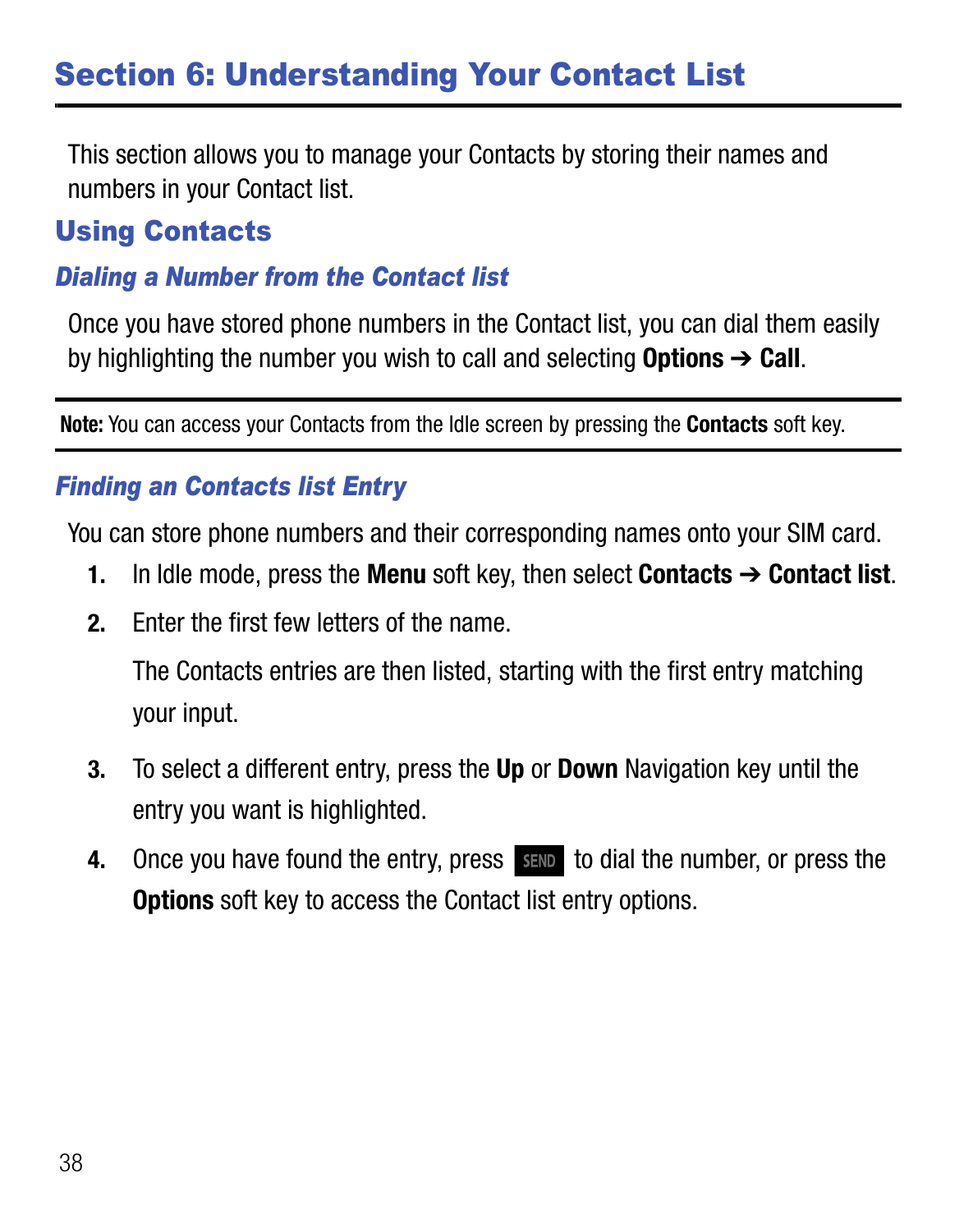# <span id="page-42-0"></span>Contact List Entry Options

While in the Contact list with any of the default entries highlighted, press the **Options** soft key to use access the following options:

- **View**: provides you with details about that contact entry. Press the **Back** soft key to return to the Contact list.
- **Call**: allows you to call a currently selected entry.
- **Send message**: allows you to send a text message to the selected entry.
- **Create contact**: allows you to add a new entry to either your Phone or SIM card.
- **Delete**: allows you to delete the selected contact entry from a target location such as the Phone and/or SIM card.
- **Delete all**: allows you to delete All, Phone entries or SIM entries.
- **Edit**: allows you to edit the contact information.
- **Writing options**: allows you to select the Input method and the Writing language.
- <span id="page-42-2"></span>• **Copy to**: allows you to copy all or a selection to your Phone/SIM.

# <span id="page-42-1"></span>Adding a New Contact

In the Idle screen, enter the number you wish to call and press **Options** ➔ **Create contact**. Select the type of number, Mobile, Home, Fax or Other and at the prompt enter the name of the contact in the Name field.

Also, you can create a new contact from the Idle screen by pressing **Menu** ➔ **Contacts** ➔ **Create contact**. Enter the Name and number in the fields provided.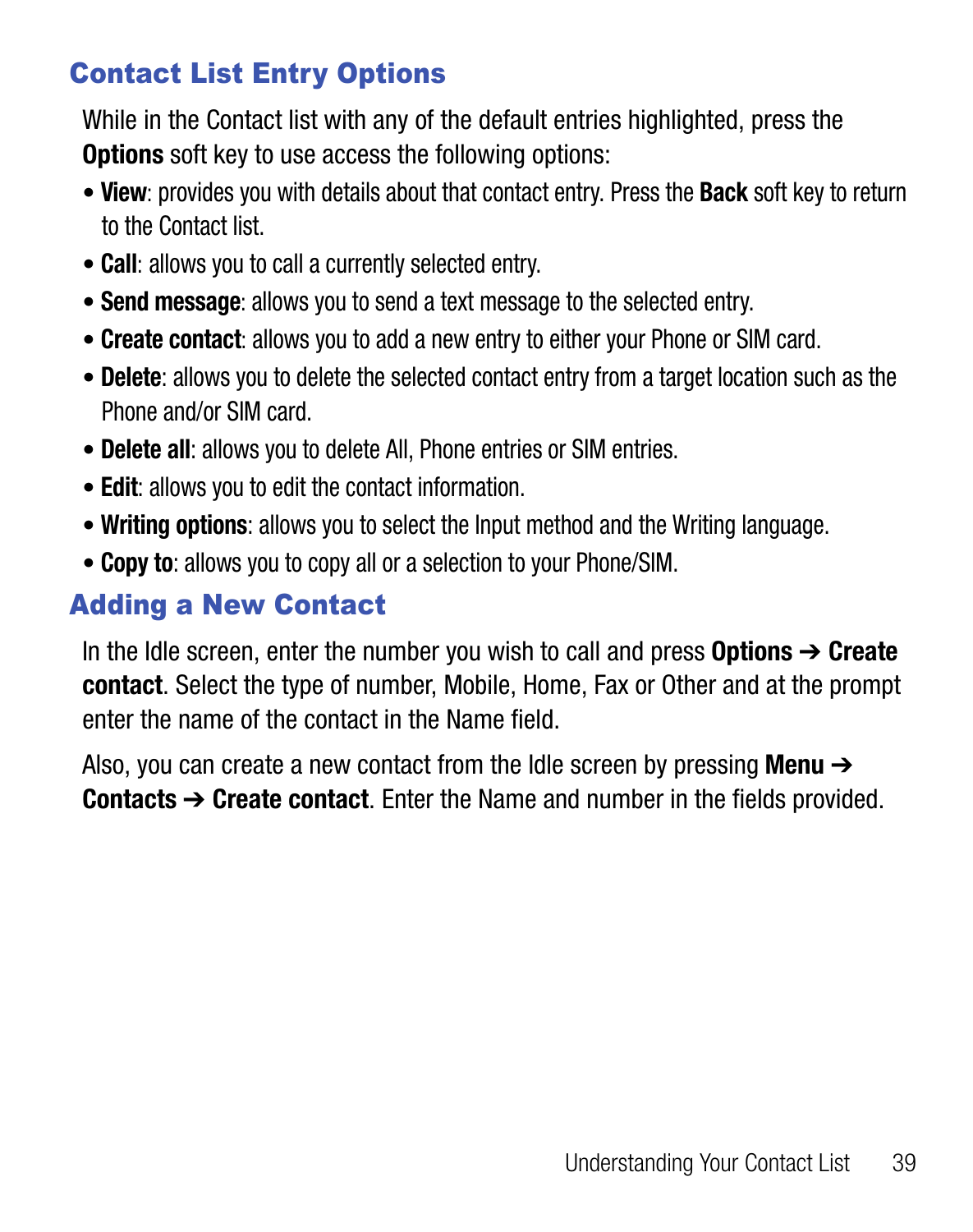### <span id="page-43-0"></span>Favorites List

You can assign up to 8-Favorites entries and then dial them easily whenever you want, simply by pressing and holding the associated numeric key.

You can set up Favorites entries by going to **Menu** ➔ **Contacts** ➔ **Favorites** and selecting an Empty position in your Favorites list. Highlight that Empty position and press the **Add** soft key. Scroll to the contact you wish to assign to that Favorites position. To quickly call that contact from the Idle screen, press and hold the number assigned in the Favorites list.

### <span id="page-43-1"></span>Own Numbers

The Own Numbers menu selection stores the number assigned to the SIM in your phone.

- From the Idle screen, press **Menu** ➔ **Contacts** ➔ **Own numbers.**

**Note: Y**ou can change the number assigned to your SIM that displays in the Own Numbers menu, but entering another number prevents you from making or receiving calls on the handset. You may also add other names and numbers into your phone for easy referral.

# <span id="page-43-2"></span>Managing Contacts Entries

You can View contacts from your Phone and SIM, from your Phone only or from your SIM only. You can save, copy and delete Phone and SIM entries on your phone and delete all.

- In Idle mode, press the **Menu** soft key, then select **Contacts** ➔ **Management**.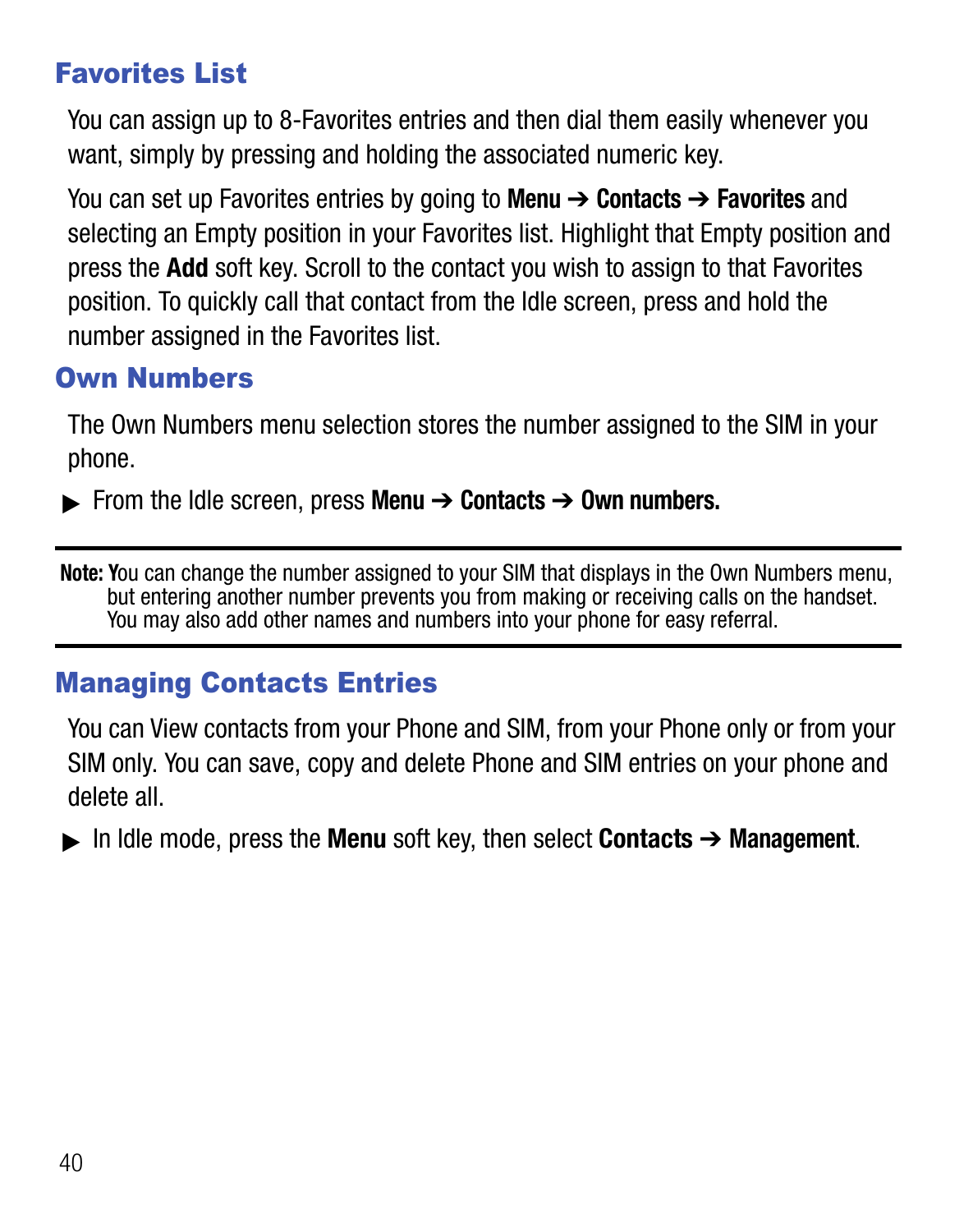<span id="page-44-0"></span>This section includes tips on how to use some of use some of your phone features, as well as how to change and customize the display settings, call handling, security settings, and other settings associated with your phone.

### <span id="page-44-2"></span><span id="page-44-1"></span>Profile

You can customize various sound profiles for your phone by changing the sound settings.

- **1.** In Idle mode, press the **Menu** soft key and select **Settings** ➔ **Profile**.
- **2.** Highlight one of the following sound profiles:
	- **Normal**: The Normal profile allows you to customize your alerts.
	- **Silent**: The Silent profile causes the speaker to be muted and the phone only vibrates or displays information on its LCD.
	- **Driving**: The Driving profile keeps the speaker active and will launch the currently selected ringtone or melody when the associated notification is activated.
	- **Meeting**: The Meeting profile mutes the alerts.
	- **Outdoor**: The Outdoor profile keeps the speaker active, the volume settings are raised to their highest levels, any currently active ringtones or melodies are activated, and the vibrate feature is activated. This Outdoor icon displays.
	- **Offline**: The Offline profile allows you to select a keypad tone: Beep, Xylophone or Mute and to set the Volume for the Keypad tone and the Alert tone.
	- **My profile 1**: The My profile 1 setting allows you to set the Call alert type, Call ringtone, Message alert type, Message alert tone, Keypad tone and Volume.
	- **My profile 2**: The My profile 2 setting allows you to set the Call alert type, Call ringtone, Message alert type, Message alert tone, Keypad tone and Volume.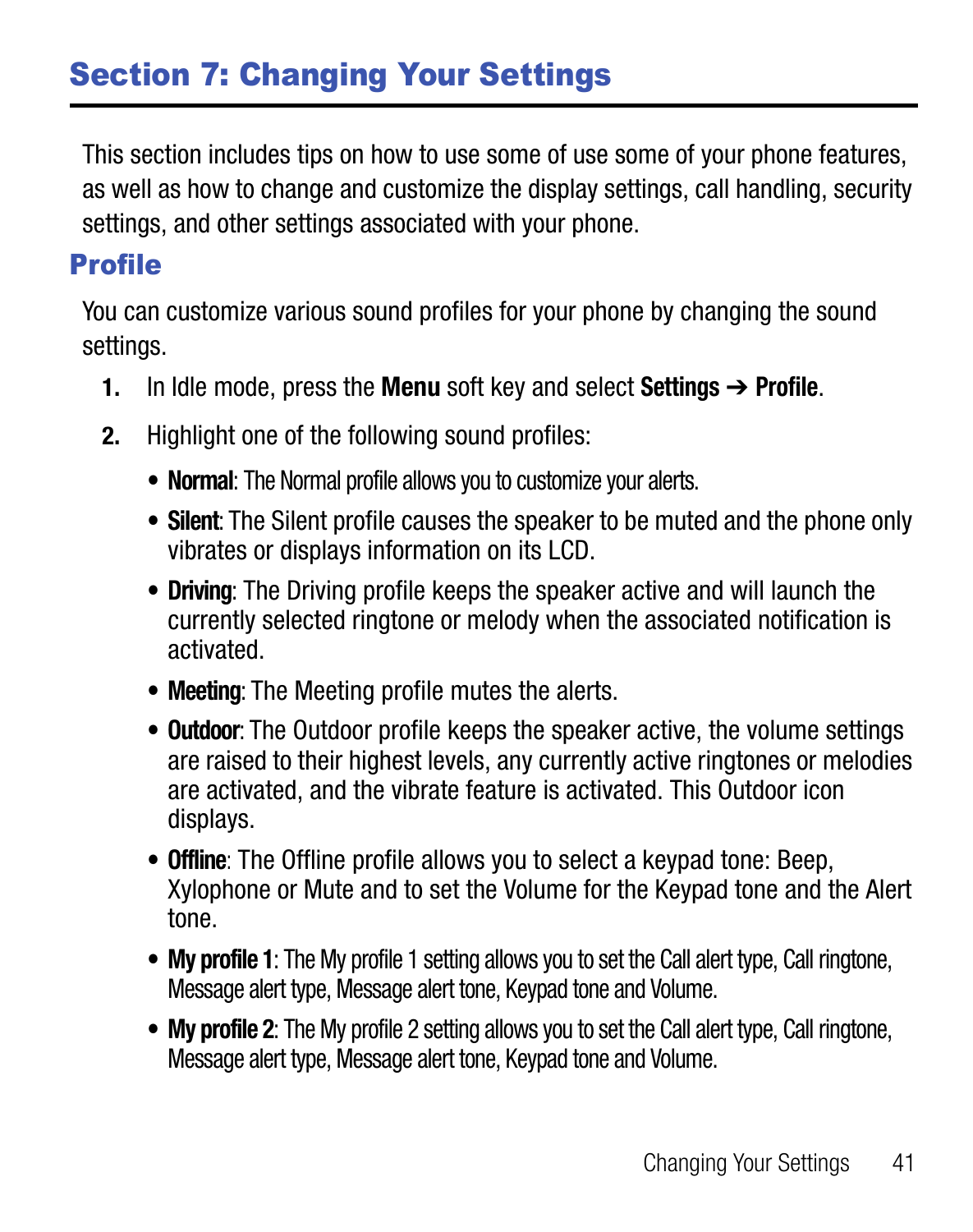- **3.** Press the **Options** soft key to Save or Edit the highlighted profile.
- **4.** To Edit your setting, press the **Change** soft key to make a new selection.
- **5.** Press the **Save** soft key when you are finished.

# <span id="page-45-0"></span>**Display**

In this menu, you can change various settings for the display: Wallpaper, My theme, Power saving mode or Light.

- In Idle mode, press the **Menu** soft key and select **Settings** ➔ **Display**.
- **Wallpaper**: allows you to make a selection from the default wallpapers or to have them randomly displayed.
- **My Theme**: allows you to choose your theme from the following options: Ocean, Skyline, Emerald, Samsung theme or Plum. Highlight your selection and press **Save** to select and save.
- **Power saving mode**: allows you to turn **ON** or **OFF** the Power saving mode. Highlight your selection and press **OK** to save.
- **Light**: allows you to adjust LCD Brightness, LCD Contrast, Backlight time and Keypad light. Use the Navigation keys to highlight you selection. Press the Select soft key to save your selection.

# <span id="page-45-1"></span>Time & Date

This menu allows you to change the format for the current time and date display.

- In Idle mode, press the **Menu** soft key and select **Settings** ➔ **Time and Date**.

# <span id="page-45-2"></span>Phone

The Phone settings menu allows you to set the language option for your phone to Automatic, English or Español and to turn on or off the Keypad auto-lock feature.

- In Idle mode, press **Menu** ➔ **Settings** ➔ **Phone**.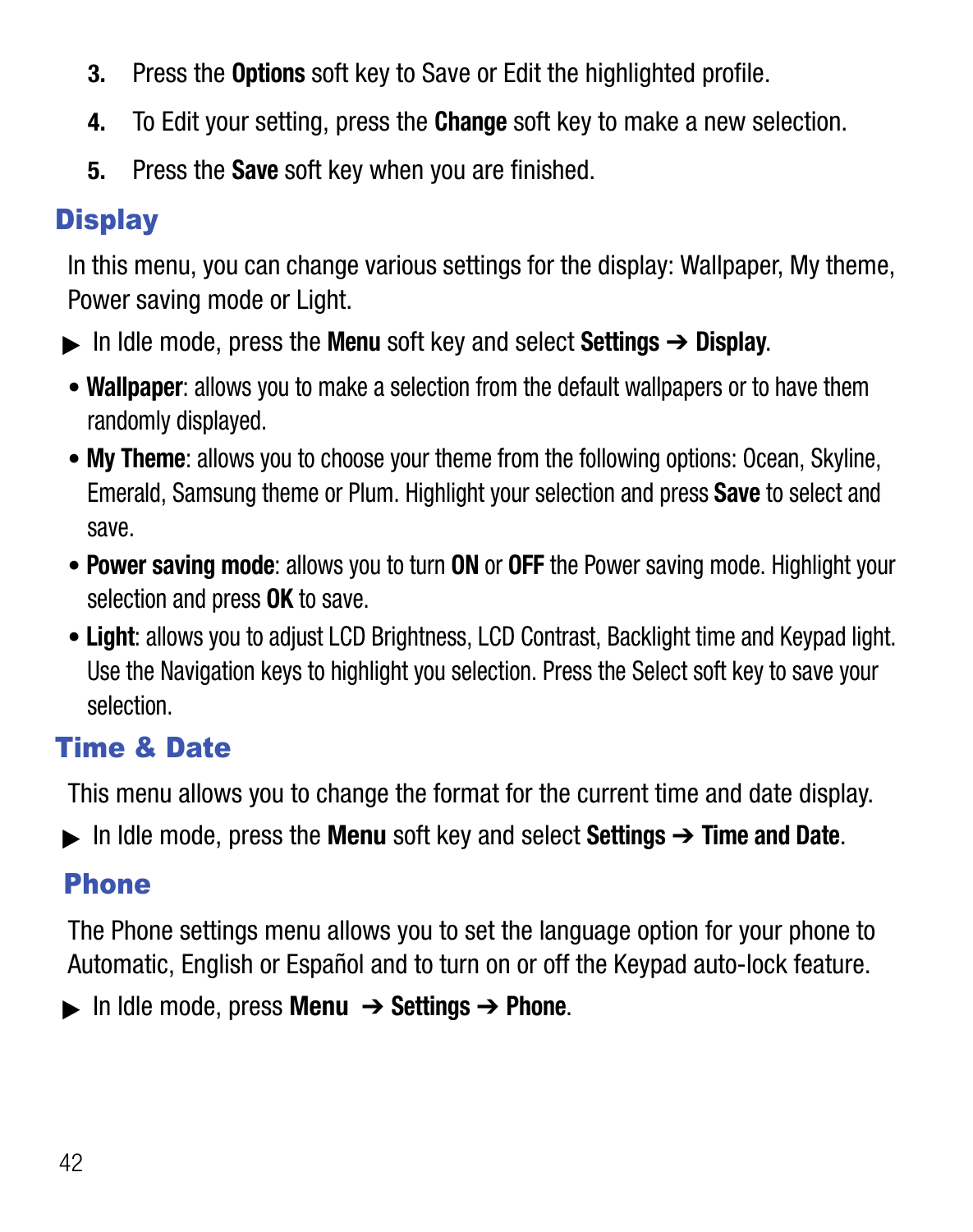**Note:** When the Keypad auto-lock feature is on, your phone automatically locks your keypad when the phone has been idle for a while. To unlock your phone, press the Unlock soft key, then press OK.

The following options are available. Use the **Down** Navigation key to scroll to and set options:

- <span id="page-46-1"></span>• **Language**: allows you to select a display language. Press the **Save** soft key to save your new selection. Options include:
	- **Automatic**: the language is automatically selected according to the language of the SIM card used.
	- **English**: the selected phone language is changed to English.
	- **Español**: the selected phone language is changed to Spanish.
- **Keypad auto-lock**: allows you to turn **ON** or **OFF** this feature.

# <span id="page-46-0"></span>**Security**

Security enables you to restrict the use of your phone by the others and to restrict the types of calls. Various codes and passwords are used to protect the features of your phone. The following options are available. Use the **Up** or **Down** Navigation key to scroll to and set options.

- **Phone lock**: when enabled, the phone is locked and you must enter the 4- to 8-digit phone password each time the phone is switched on. To change the phone password, see Change password on [page 44.](#page-47-3) Once the correct password has been entered, you can use the phone until you switch it off. The following options are available:
	- **Off**: you are not asked to enter the phone password when you switch on the phone.
	- **On**: you are required to enter the phone password when you switch on the phone.
- **SIM lock**: when enabled, your phone only works with the current SIM. You must enter the lock code to unlock the SIM so you can use a different SIM card. Once you have entered the lock code, you are asked to confirm your password. Reenter your password and press the OK soft key.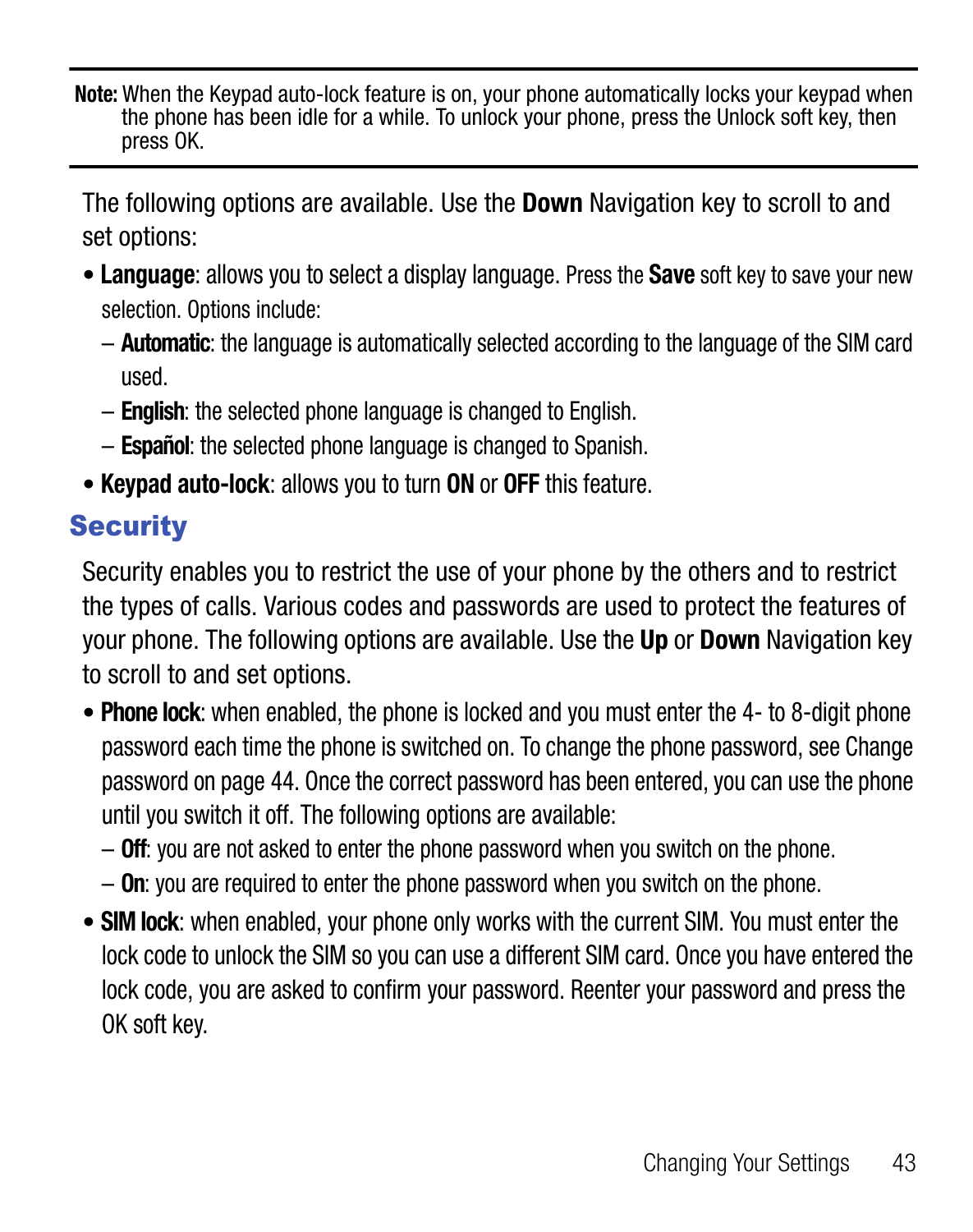**Note:** This lock code is typically the last four digits of the current phone number or it can be obtained from an AT&T customer service representative.

- **PIN lock**: when enabled, you must enter your PIN each time you switch on the phone. Consequently, any person who does not have your PIN cannot use your phone without your approval. The following options are available:
	- **Off**: the phone connects directly to the network when you switch it on.
	- **On**: you must enter the PIN each time the phone is switched on.

**Note:** Before disabling the PIN lock feature, you must enter your PIN. You can obtain your PIN from your customer service representative.

• **Privacy lock**: using this option you can lock All of the applications or any of the following applications: Call log, Contacts or Messages. Press the Save soft key to save your selections. Once you have locked the contents, you must enter the phone password to access the associated menus.

**Note:** The first time you access the password screen, you are prompted to create a password.

- <span id="page-47-3"></span><span id="page-47-1"></span>• **Change password**: allows you to change your password to a new one. You must enter the current password before you can specify a new one. Once you have entered a new password, you are asked to confirm it by entering it again.
- **Change PIN code**: allows you to change your current PIN, provided the PIN check feature is enabled. You must enter the current PIN before you can specify a new one.

#### <span id="page-47-0"></span>Call

The Call menu allows you to set up these options for All calls and for Voice calls.

- **All calls**: allows you to set up options for Show my number, Auto reject, Answering mode, Call status tones and Alerts on call.
- <span id="page-47-2"></span>• **Voice calls**: allows you to set up options for Call barring (if available), Call waiting and Auto redial.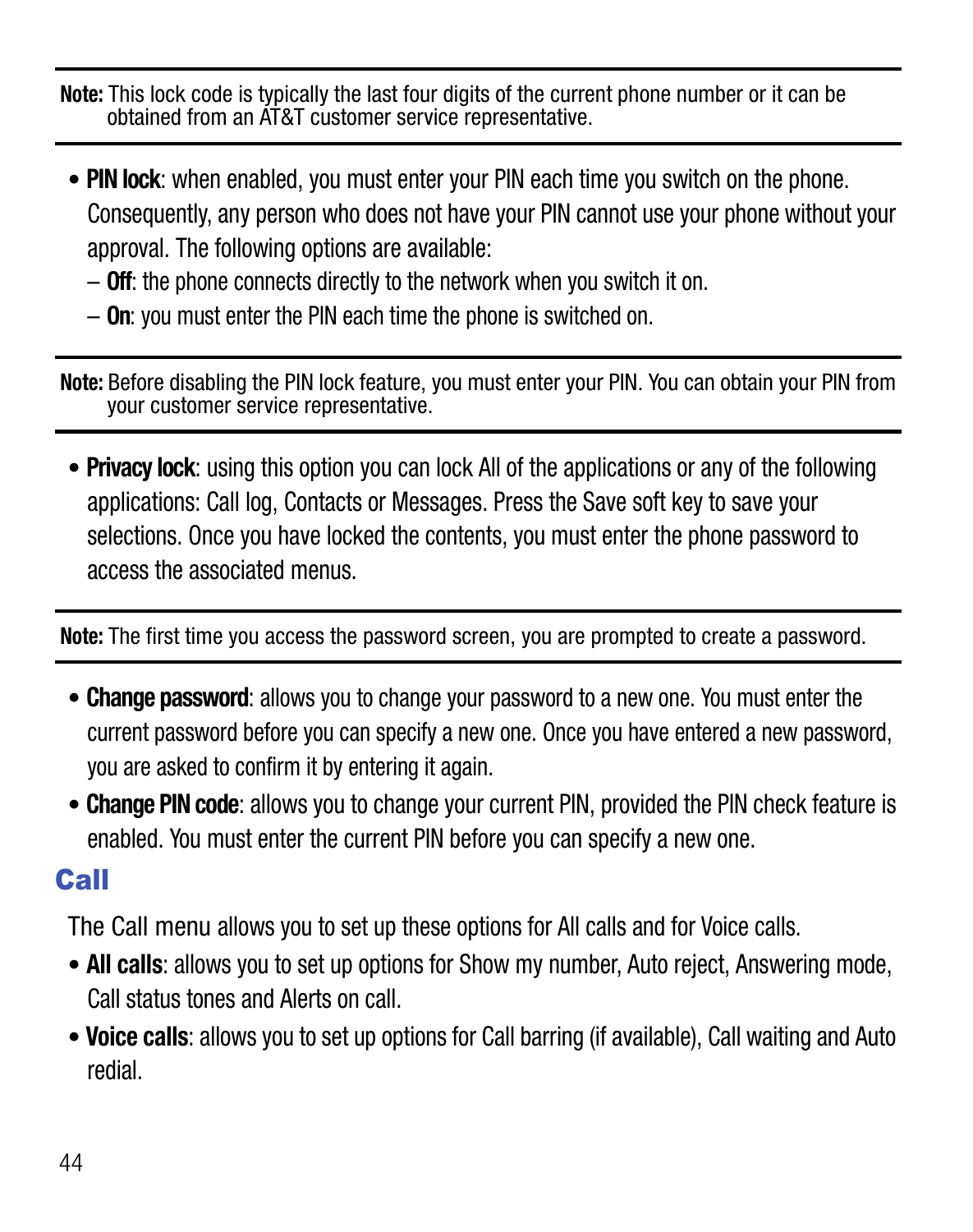# <span id="page-48-0"></span>**Applications**

The Applications menu allows you to choose how your phone dials and receives calls in these settings menus: Message and Contacts.

- **Message**: allows you to set up options for Text messages, Broadcast messages and to connect to your Voice mail number.
	- **Text messages**: allows you to set up options for Sending options and for Block number.
	- **Voice mail number**: allows you to connect to the voice server and to view your voice server number.
- **Contact**: allows you to view your Favorites, to select save options for Phone or SIM and to view your Own numbers.
	- **Favorites**: allows you to view your Favorites list.
	- **Save new contacts to**: allows you to choose how your contacts are saved: to your phone or to your SIM or to be prompted each time.
	- **Own numbers**: allows you to view the number assigned to the SIM in your phone.

**Note: Y**ou can change the number assigned to your SIM that displays in the Own Numbers menu, but entering another number prevents you from making or receiving calls on the handset. You may also add other names and numbers into your phone for easy referral.

### <span id="page-48-1"></span>**Memory**

The Memory menu allows you to clear your phone memory and to view the memory status.

- **►** In Idle mode, press the Menu soft key and select Settings → Memory to choose from the menu options.
- **Clear phone memory**: allows you to specify All, Messages or Contacts.
- **Memory status**: allows you to view the memory status of the contacts and messages on your Phone and the contacts and messages on your SIM.